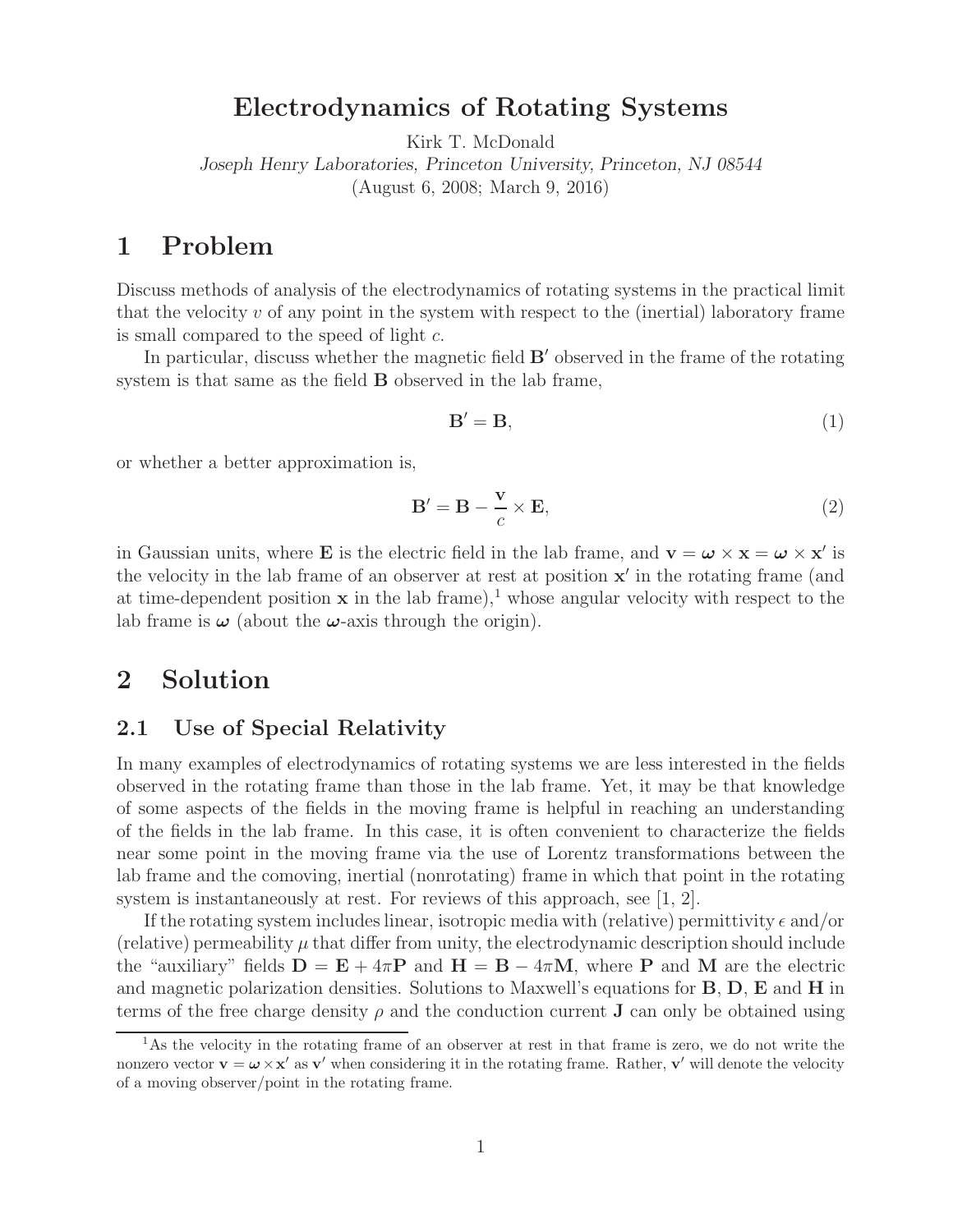knowledge of the constitutive equations that relate **D** and **H** to **E** and **B**. These relations are simple in an inertial rest frame of the medium,

$$
\mathbf{D} = \epsilon \mathbf{E}, \qquad \mathbf{B} = \mu \mathbf{H} \qquad \text{(inertial rest frame)}, \tag{3}
$$

and in general take more complicated forms in frames in which the medium is in motion, and in non inertial frames even if the medium is at rest there. For example, the constitutive equations in an inertial frame in which the medium has velocity **v** with  $v \ll c$  can be written as,

$$
\mathbf{D} = \epsilon \mathbf{E} + (\epsilon \mu - 1) \frac{\mathbf{v}}{c} \times \mathbf{H}, \quad \mathbf{B} = \mu \mathbf{H} + (\epsilon \mu - 1) \frac{\mathbf{v}}{c} \times \mathbf{E}, \quad \begin{pmatrix} \text{medium with velocity } \mathbf{v} \\ \text{w.r.t. an inertial frame} \end{pmatrix} (4)
$$

as first noted by Minkowski [3] (who gave the relations for any  $v < c$ ).

The lab-frame constitutive equations (3) can also be expressed in terms of the polarizations **P** and **M** as,

$$
\mathbf{P} = \frac{\epsilon - 1}{4\pi} \mathbf{E} + \left(\epsilon - \frac{1}{\mu}\right) \frac{\mathbf{v}}{c} \times \mathbf{B}, \quad \mathbf{M} = \left(1 - \frac{1}{\mu}\right) \frac{\mathbf{B}}{4\pi} + (\epsilon \mu - 1) \frac{\mathbf{v}}{c} \times \mathbf{E}.
$$
 (5)

In a rotating system with nontrivial electrical media, such as the Wilson-Wilson experiment [4, 5], the use of a comoving inertial frame leads us to understand that the relations (4)-(5) are valid in the lab frame in the small region where the medium has velocity **v**. 2

### **2.2 Electrodynamics in a Rotating Frame**

If a description is desired of the electrodynamics of a rotating system according to an observer at rest in that system, the methods of general relativity should be used.

One of the first analyses of electrodynamics in a rotating frame using general relativity was made by Schiff [6]. See also [7]-[40]. Just as mechanical analyses in rotating frames include "fictitious" forces, electrodynamic analysis in rotating frames include "fictitious" charges and currents.<sup>3</sup>

Sections 2.2.1-2 present a "naive" derivation, due to Modesitt [20], of Schiff's results [6] for media with  $\epsilon = 1 = \mu$ . Section 2.2.3 presents a possible alternative description for rotating electrodynamics that appears more compatible with special relativity, but which is found in sec. 2.2.4 to be in contradiction with a thought experiment at order  $v/c$ . Section 2.2.5 summarizes a description of the electrodynamics of the nontrivial, rotating electrical media. A long Appendix presents a "covariant" discussion of electrodynamics in a rotating frame when  $\epsilon$  and  $\mu$  differ from unity.

<sup>&</sup>lt;sup>2</sup>We shall find in Appendix A.5 that the constitutive equations have a slightly different form than eq. (3) in the rotating frame.

<sup>&</sup>lt;sup>3</sup>The adjective "fictitious" is misleading in that to an observer in the rotating frame the "fictitious" forces and charge and current densities appear to be very "real".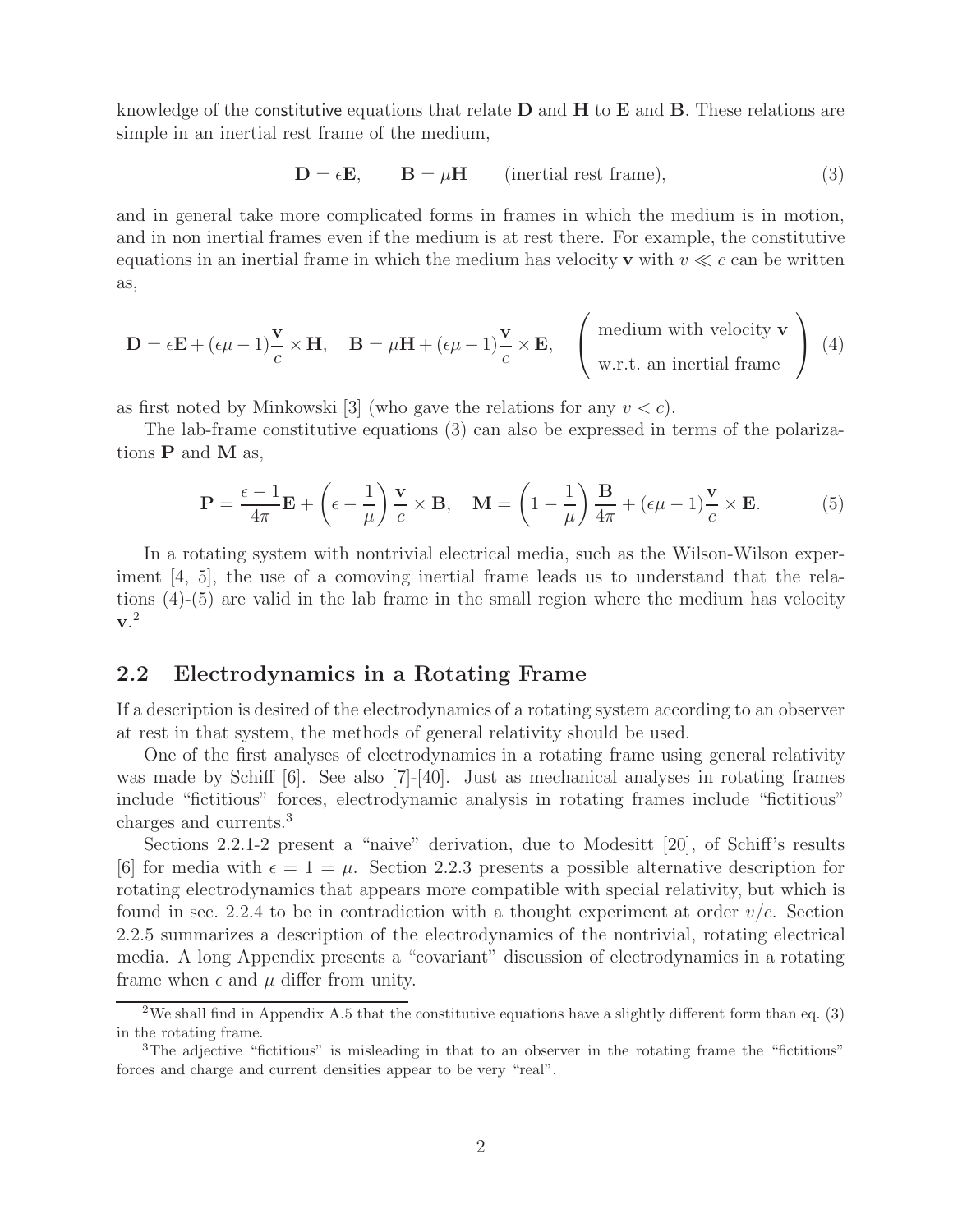#### **2.2.1 Fields Observed in a Rotating Frame**

We desire the fields  $E'$  and  $B'$  seen by an observer at rest at  $x'$  in a frame that rotates with angular velocity  $\omega$  with respect to the lab frame, where  $\omega = \omega \hat{z}$  is parallel to the angular velocity  $\omega$  of the rotating system in the lab frame. We restrict our attention to points  $\mathbf{x}'$ in the rotating frame such that their velocity  $\mathbf{v} = \boldsymbol{\omega} \times \mathbf{x}$  with respect to the lab frame is small compared to the speed of light. Then, we can largely ignore issues of whether rods and clocks in the rotating frame measure the same lengths and time intervals as would similar rods and clocks in the lab frame, and whether the speed of light is the same in both frames. That is, we ignore Ehrenfest's paradox [41].

We also restrict ourselves to the case that all media have unit (relative) permittivity  $\epsilon$ and unit (relative) permeability  $\mu$ .

The (cylindrical) coordinates in the rotating frame are related to those in the lab frame by,

$$
r' = r, \qquad \phi' = \phi - \omega t, \qquad z' = z, \qquad t' = t. \tag{6}
$$

This transformation preserves volume, so conservation of electric charge implies that the transformation of charge and current density is,

$$
\rho' = \rho, \qquad \mathbf{J}' = \mathbf{J} - \rho \mathbf{v}, \tag{7}
$$

where **v** is the velocity of the observer in the rotating frame with respect to the lab frame. Force **F** is also invariant under the transformation  $(6)$ . Thus, a charge q at rest in the rotating frame experiences the Lorentz force,

$$
\mathbf{F}' = q\mathbf{E}' = \mathbf{F} = q\left(\mathbf{E} + \frac{\mathbf{v}}{c} \times \mathbf{B}\right),\tag{8}
$$

and hence the transformation of the electric field is,

$$
\mathbf{E}' = \mathbf{E} + \frac{\mathbf{v}}{c} \times \mathbf{B}.\tag{9}
$$

The force density on current **J** in a neutral conductor in the lab frame is  $J/c \times B$ . For this to equal the force density  $J'/c \times B'$  in the rotating frame, we find, using (7), that,

$$
\mathbf{B}' = \mathbf{B},\tag{10}
$$

which clearly holds on the axis of rotation.<sup>4</sup>

<sup>&</sup>lt;sup>4</sup>We shall see in sec. 2.2.2 that the transformations (7) and (9)-(10) lead to Schiff's forms for Maxwell's equations in the rotating frame [6]. As remarked in sec. 4 of [42], these transformations do not leave the form of Maxwell's equations for **B** and **E** invariant under a Galilean transformation with  $\mathbf{v} = \text{constant}$ . If the transformations (9)-(10) are supplemented by  $\mathbf{D}' = \mathbf{D}$  and  $\mathbf{H}' = \mathbf{H} - \mathbf{v}/c \times \mathbf{D}$  and the transformations (7) are taken to apply to the free charge density and the conduction current, then Maxwell's equations for **B** and **D**, **E** and **H** are invariant under a Galilean transformation with velocity **v**. Using this generalization for the velocity **v** of a rotating observer does not, however, lead to the generalization of Schiff's analysis reported in [33] as it implies that  $\nabla' \cdot \mathbf{D}' = 4\pi \rho'$ ; nor would it lead to an adequate explanation of the Wilson-Wilson experiment [4] (where we must find that  $\mathbf{D} = \epsilon \mathbf{E} + (\epsilon \mu - 1)\mathbf{v}/c \times \mathbf{H}$  in the lab frame [5]) by supposing that the constitutive equations for a linear, isotropic medium are  $D' = \epsilon E'$  and  $B' = \mu H'$  in the rotating frame.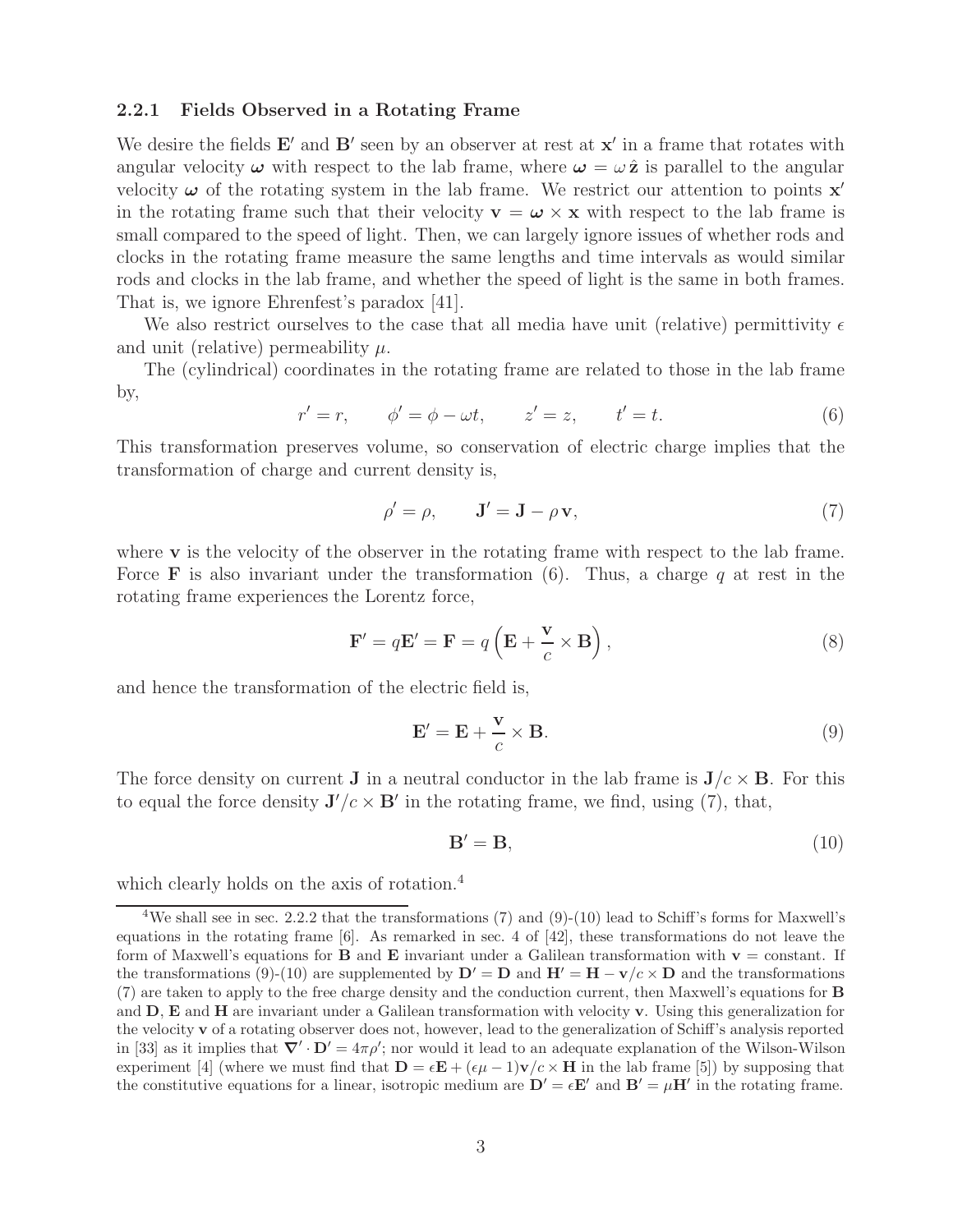#### **2.2.2 Maxwell's Equation in a Rotating Frame**

According to the transformation (6), intervals of distance, area and volume are measured to be the same in both frames, so that,

$$
\nabla = \nabla'.\tag{11}
$$

Hence, the lab-frame Maxwell equation *∇* · **B** transforms to,

$$
\nabla' \cdot \mathbf{B}' = 0,\tag{12}
$$

recalling eq. (10). Similarly, the lab-frame Maxwell equation  $\nabla \cdot \mathbf{E} = 4\pi \rho$  transforms to,

$$
\nabla' \cdot \mathbf{E}' = 4\pi \rho' + \nabla' \cdot \left(\frac{\mathbf{v}}{c} \times \mathbf{B}'\right) = 4\pi \rho' + \mathbf{B}' \cdot \nabla' \times \frac{\mathbf{v}}{c} - \frac{\mathbf{v}}{c} \cdot \nabla' \times \mathbf{B}' = 4\pi \rho' + \frac{2\omega \cdot \mathbf{B}'}{c} - \frac{\mathbf{v}}{c} \cdot \nabla' \times \mathbf{B}',\tag{13}
$$

using eqs. (7)-(10) and recalling that  $\mathbf{v} = \boldsymbol{\omega} \times \mathbf{x}'$ , so  $\nabla' \times \mathbf{v} = \boldsymbol{\omega}(\nabla' \cdot \mathbf{x}') - (\boldsymbol{\omega} \cdot \nabla')\mathbf{x}' = 2\boldsymbol{\omega}$ . More care is required in dealing with transformations of time derivatives to the rotating

frame. We recall that the total lab-frame time derivative of a lab-frame vector field **A** according to an observer with velocity **v** in the lab is given by the convective derivative,

$$
\frac{d\mathbf{A}}{dt} = \frac{\partial \mathbf{A}}{\partial t} + (\mathbf{v} \cdot \nabla)\mathbf{A}.
$$
 (14)

Similarly, if the observer has velocity  $\mathbf{v}'$  in the rotating frame, the total time derivative in that frame is,

$$
\frac{d\mathbf{A}}{dt'} = \frac{\partial \mathbf{A}}{\partial t'} + (\mathbf{v}' \cdot \nabla') \mathbf{A}.
$$
 (15)

These two total time derivative are related by,

$$
\frac{d\mathbf{A}}{dt} = \frac{d\mathbf{A}}{dt'} + \boldsymbol{\omega} \times \mathbf{A}.
$$
 (16)

For an observer at rest in the rotating frame,  $\mathbf{v}' = 0$ , while  $\mathbf{v} = \boldsymbol{\omega} \times \mathbf{x}$  in the lab frame, so that,

$$
\frac{d\mathbf{A}}{dt'} = \frac{\partial \mathbf{A}}{\partial t'},\tag{17}
$$

and eqs. (14) and (16)-(17) can be combined to give,<sup>5</sup>

$$
\frac{\partial \mathbf{A}}{\partial t} = \frac{\partial \mathbf{A}}{\partial t'} + \boldsymbol{\omega} \times \mathbf{A} - (\mathbf{v} \cdot \boldsymbol{\nabla}) \mathbf{A}.
$$
 (18)

A useful vector facts is that,

$$
\nabla \cdot \mathbf{v} = \nabla \cdot (\boldsymbol{\omega} \times \mathbf{x}) = -\boldsymbol{\omega} \cdot \nabla \times \mathbf{x} = 0.
$$
 (19)

*In rectangular coordinates, but* not *in cylindrical or spherical coordinates, we can also write,*

$$
\boldsymbol{\omega} \times \mathbf{A} = \boldsymbol{\omega} \times (\mathbf{A} \cdot \boldsymbol{\nabla})\mathbf{x} = (\mathbf{A} \cdot \boldsymbol{\nabla})(\boldsymbol{\omega} \times \mathbf{x}) = (\mathbf{A} \cdot \boldsymbol{\nabla})\mathbf{v},
$$
(20)

<sup>&</sup>lt;sup>5</sup>A subtle issue here is that the vector **A** which appears in the term  $\partial \mathbf{A}/\partial t'$  is not the transform **A**<sup>'</sup> of lab-frame vector **A** to the rotating frame; rather it is still the lab-frame vector **A**.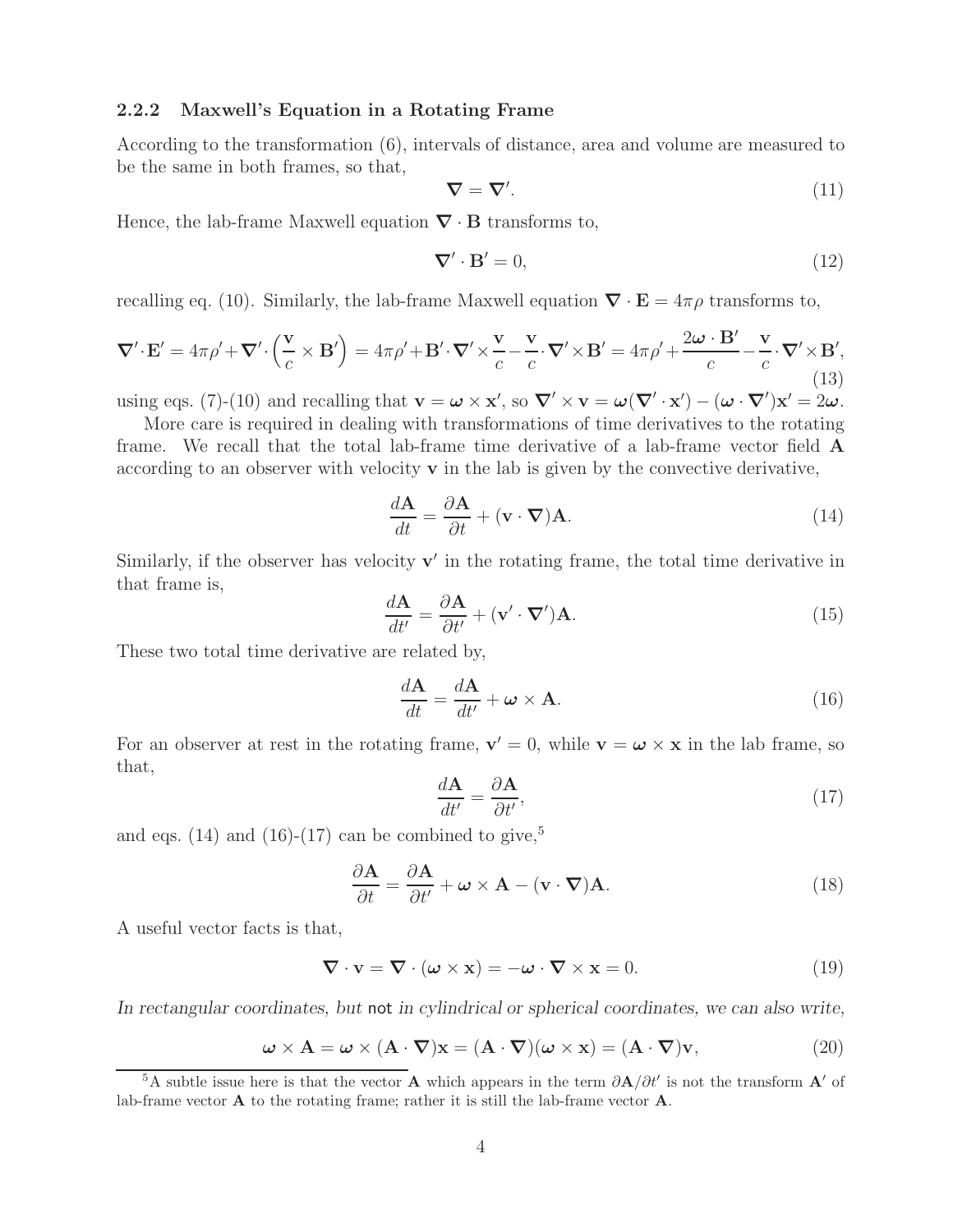*and hence (in rectangular coordinates only),*

$$
\nabla \times (\mathbf{v} \times \mathbf{A}) = \mathbf{v}(\nabla \cdot \mathbf{A}) - \mathbf{A}(\nabla \cdot \mathbf{v}) + (\mathbf{A} \cdot \nabla)\mathbf{v} - (\mathbf{v} \cdot \nabla)\mathbf{A}
$$
  
=  $\mathbf{v}(\nabla \cdot \mathbf{A}) + \boldsymbol{\omega} \times \mathbf{A} - (\mathbf{v} \cdot \nabla)\mathbf{A}.$  (21)

*Using eq. (21) in (18), we have (in rectangular coordinates only),*

$$
\frac{\partial \mathbf{A}}{\partial t} + \mathbf{v}(\nabla \cdot \mathbf{A}) = \frac{\partial \mathbf{A}}{\partial t'} + \nabla \times (\mathbf{v} \times \mathbf{A}).
$$
\n(22)

*A* special case is that  $\mathbf{A} = \mathbf{v} = \boldsymbol{\omega} \times \mathbf{x}$  (for which  $\partial \mathbf{v}/\partial t' = 0 = \partial \mathbf{v}/\partial t$ ).

Thus, the partial time derivatives of the magnetic field **B** are related by,

$$
\frac{\partial \mathbf{B}}{\partial t} = \frac{\partial \mathbf{B}}{\partial t'} + \nabla \times (\mathbf{v} \times \mathbf{B}) = \frac{\partial \mathbf{B'}}{\partial t'} + \nabla' \times (\mathbf{v} \times \mathbf{B'})
$$
 (23)

Faraday's law can now be transformed as,

$$
\nabla \times \mathbf{E} = \nabla' \times \left( \mathbf{E}' - \frac{\mathbf{v}}{c} \times \mathbf{B}' \right) = -\frac{1}{c} \frac{\partial \mathbf{B}}{\partial t} = -\frac{1}{c} \frac{\partial \mathbf{B}'}{\partial t'} - \nabla' \times \left( \frac{\mathbf{v}}{c} \times \mathbf{B}' \right), \tag{24}
$$

which simplifies to,

$$
\nabla' \times \mathbf{E}' = -\frac{1}{c} \frac{\partial \mathbf{B}'}{\partial t'}.
$$
 (25)

The partial time derivative of the electric field  $\mathbf{E} = \mathbf{E}' - \mathbf{v}/c \times \mathbf{B}'$ , where  $\nabla \cdot \mathbf{E} = 4\pi \rho$ , is, according to eq. (22),

$$
\frac{\partial \mathbf{E}}{\partial t} + 4\pi \rho \mathbf{v} = \frac{\partial \mathbf{E}}{\partial t'} + \mathbf{\nabla} \times (\mathbf{v} \times \mathbf{E}) = \frac{\partial \mathbf{E'}}{\partial t'} - \frac{\mathbf{v}}{c} \times \frac{\partial \mathbf{B'}}{\partial t'} + \mathbf{\nabla'} \times \left[ \mathbf{v} \times \left( \mathbf{E'} - \frac{\mathbf{v}}{c} \times \mathbf{B'} \right) \right]. \tag{26}
$$

Using this, and recalling from eq. (7) that  $J = J' + \rho v$ , the fourth Maxwell equation transforms as,

$$
\nabla \times \mathbf{B} = \nabla' \times \mathbf{B}' = \frac{4\pi}{c} \mathbf{J} + \frac{1}{c} \frac{\partial \mathbf{E}}{\partial t} = \frac{4\pi}{c} \mathbf{J}' + \frac{1}{c} \frac{\partial \mathbf{E}'}{\partial t'} - \frac{\mathbf{v}}{c^2} \times \frac{\partial \mathbf{B}'}{\partial t'} + \nabla' \times \left[ \frac{\mathbf{v}}{c} \times \left( \mathbf{E}' - \frac{\mathbf{v}}{c} \times \mathbf{B}' \right) \right].
$$
\n(27)

Maxwell's equations  $(12)-(13)$ ,  $(25)$  and  $(27)$  in the rotating frame are,

$$
\nabla' \cdot \mathbf{E}' = 4\pi \rho' + \frac{2\omega \cdot \mathbf{B}'}{c} - \frac{\mathbf{v}}{c} \cdot \nabla' \times \mathbf{B}',\tag{28}
$$

$$
\nabla' \times \mathbf{E}' = -\frac{1}{c} \frac{\partial \mathbf{B}'}{\partial t'},\tag{29}
$$

$$
\nabla' \cdot \mathbf{B}' = 0,\tag{30}
$$

$$
\nabla' \times \mathbf{B}' = \frac{4\pi}{c} \mathbf{J}' + \frac{1}{c} \frac{\partial \mathbf{E}'}{\partial t'} - \frac{\mathbf{v}}{c^2} \times \frac{\partial \mathbf{B}'}{\partial t'} + \nabla' \times \left[ \frac{\mathbf{v}}{c} \times \left( \mathbf{E}' - \frac{\mathbf{v}}{c} \times \mathbf{B}' \right) \right],\tag{31}
$$

which are the forms given by Schiff  $[6]$ .

In practical rotating systems, terms in  $v^2/c^2$  are negligible, so eq. (31) simplifies slightly to,

$$
\nabla' \times \left( \mathbf{B}' - \frac{\mathbf{v}}{c} \times \mathbf{E}' \right) \approx \frac{4\pi}{c} \mathbf{J}' + \frac{1}{c} \frac{\partial \mathbf{E}'}{\partial t'} - \frac{\mathbf{v}}{c^2} \times \frac{\partial \mathbf{B}'}{\partial t'}.
$$
 (32)

Using this in eq. (28) we have, to order  $v/c$ ,

$$
\nabla' \cdot \mathbf{E}' \approx 4\pi \left( \rho' - \frac{\mathbf{v} \cdot \mathbf{J}'}{c^2} \right) + \frac{2\omega \cdot \mathbf{B}'}{c} - \frac{\mathbf{v}}{c^2} \cdot \frac{\partial \mathbf{E}'}{\partial t'}.
$$
 (33)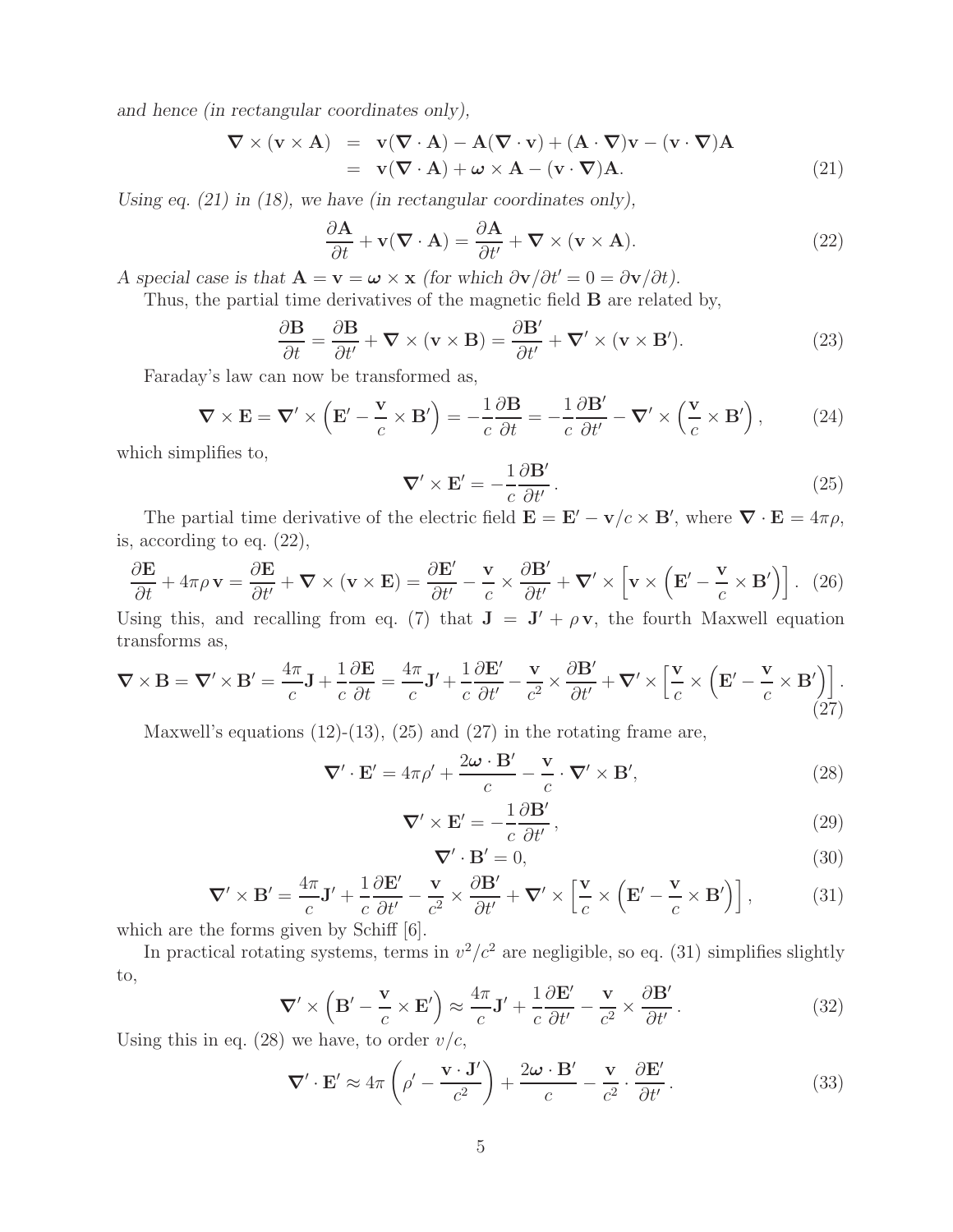#### **2.2.3 Another Description of Electrodynamics in the Rotating Frame**

The forms (32)-(33) suggest that it might be better to regard the transformations of the charge and current densities and of the fields from the lab frame to the rotating frame as,

$$
\rho^* = \rho - \frac{\mathbf{v} \cdot \mathbf{J}}{c^2}, \qquad \mathbf{J}^* = \mathbf{J} - \rho \mathbf{v}, \tag{34}
$$

and,

$$
\mathbf{E}^{\star} = \mathbf{E} + \frac{\mathbf{v}}{c} \times \mathbf{B}, \qquad \mathbf{B}^{\star} = \mathbf{B} - \frac{\mathbf{v}}{c} \times \mathbf{E}, \tag{35}
$$

which we recognize as the low-velocity forms of the Lorentz transformations from the lab frame to an inertial frame with velocity **v** with respect to the lab frame.<sup>6,7</sup> Then, to order  $v/c$ ,

$$
\rho^* = \rho' - \frac{\mathbf{v} \cdot \mathbf{J}'}{c^2}, \qquad \mathbf{J}^* = \mathbf{J}', \qquad \mathbf{E}^* = \mathbf{E}' \qquad \mathbf{B}^* = \mathbf{B}' - \frac{\mathbf{v}}{c} \times \mathbf{E}'. \tag{36}
$$

If we also write the time and space derivatives in the rotating frame as  $\nabla^*$  and  $\partial/\partial t^*$ , then Maxwell's equations (29)-(30) and (32)-(33) in the rotating frame can be written to order  $v/c$  as,

$$
\nabla^{\star} \cdot \mathbf{E}^{\star} = 4\pi \rho^{\star} + \frac{2\omega \cdot \mathbf{B}^{\star}}{c} - \frac{\mathbf{v}}{c^2} \cdot \frac{\partial \mathbf{E}^{\star}}{\partial t^{\star}},
$$
(37)

$$
\nabla^{\star} \times \mathbf{E}^{\star} = -\frac{1}{c} \frac{\partial}{\partial t^{\star}} \left( \mathbf{B}^{\star} + \frac{\mathbf{v}}{c} \times \mathbf{E}^{\star} \right), \tag{38}
$$

$$
\nabla^{\star} \cdot \mathbf{B}^{\star} = \nabla^{\star} \cdot \frac{\mathbf{v}}{c} \times \mathbf{E}^{\star} = \frac{2\boldsymbol{\omega} \cdot \mathbf{E}^{\star}}{c} - \frac{\mathbf{v}}{c} \cdot \nabla^{\star} \times \mathbf{E}^{\star} = \frac{2\boldsymbol{\omega} \cdot \mathbf{E}^{\star}}{c} + \frac{\mathbf{v}}{c^2} \cdot \frac{\partial \mathbf{B}^{\star}}{\partial t^{\star}},\tag{39}
$$

$$
\nabla^{\star} \times \mathbf{B}^{\star} = \frac{4\pi}{c} \mathbf{J}^{\star} + \frac{1}{c} \frac{\partial \mathbf{E}^{\star}}{\partial t^{\star}} - \frac{\mathbf{v}}{c^2} \times \frac{\partial \mathbf{B}^{\star}}{\partial t^{\star}}.
$$
 (40)

These forms have been advocated in [15, 40].<sup>8</sup>

## **2.2.4** Does a Rotating Observer Find  $B' = B$  or  $B - v/c \times E$ ?

We use a thought experiment to show that the relation  $B' = B$  for the magnetic field according to an observer in a rotating frame is more consistent than  $\mathbf{B}' = \mathbf{B} - \mathbf{v}/c \times \mathbf{E}$ .

A parallel-plate capacitor with circular plates is at rest in the lab, and charged up to create electric field  $\mathbf{E} \approx 4\pi\sigma \hat{\mathbf{z}}$  inside the capacitor, where  $\mp \sigma$  is the surface-charge density

 ${}^{6}$ The transformations (34)-(35) do not correspond to any Galilean limit of electrodynamics, as discussed in [42]. However, (as also noted in [42]) electromagnetic waves do not exist in any Galilean approximation, so the forms (34)-(35), which preserve the invariance of  $\mathbf{E}^2 - \mathbf{B}^2$  to order v/c, might be preferred on this basis.

<sup>&</sup>lt;sup>7</sup>The Lorentz force is invariant under a low-velocity Lorentz transformation:  $q(\mathbf{E}^* + \mathbf{v}_q^*/c \times \mathbf{B}^*)$  $q(\mathbf{E} + \mathbf{v}_q/c \times \mathbf{B})$  using eq. (35) and  $\mathbf{v}_q^*$ 

<sup>&</sup>lt;sup>8</sup>The forms described in this section are examples of the results of making assumptions as to the forms the equations of electrodynamics in a rotating frame, rather than supposing that there is a transformation between the equations in an inertial frame and in a rotating frame (as pursued in Appendix A below). Different assumptions will, of course, lead to different forms. A comparison of the results of three sets of assumptions is given in [22].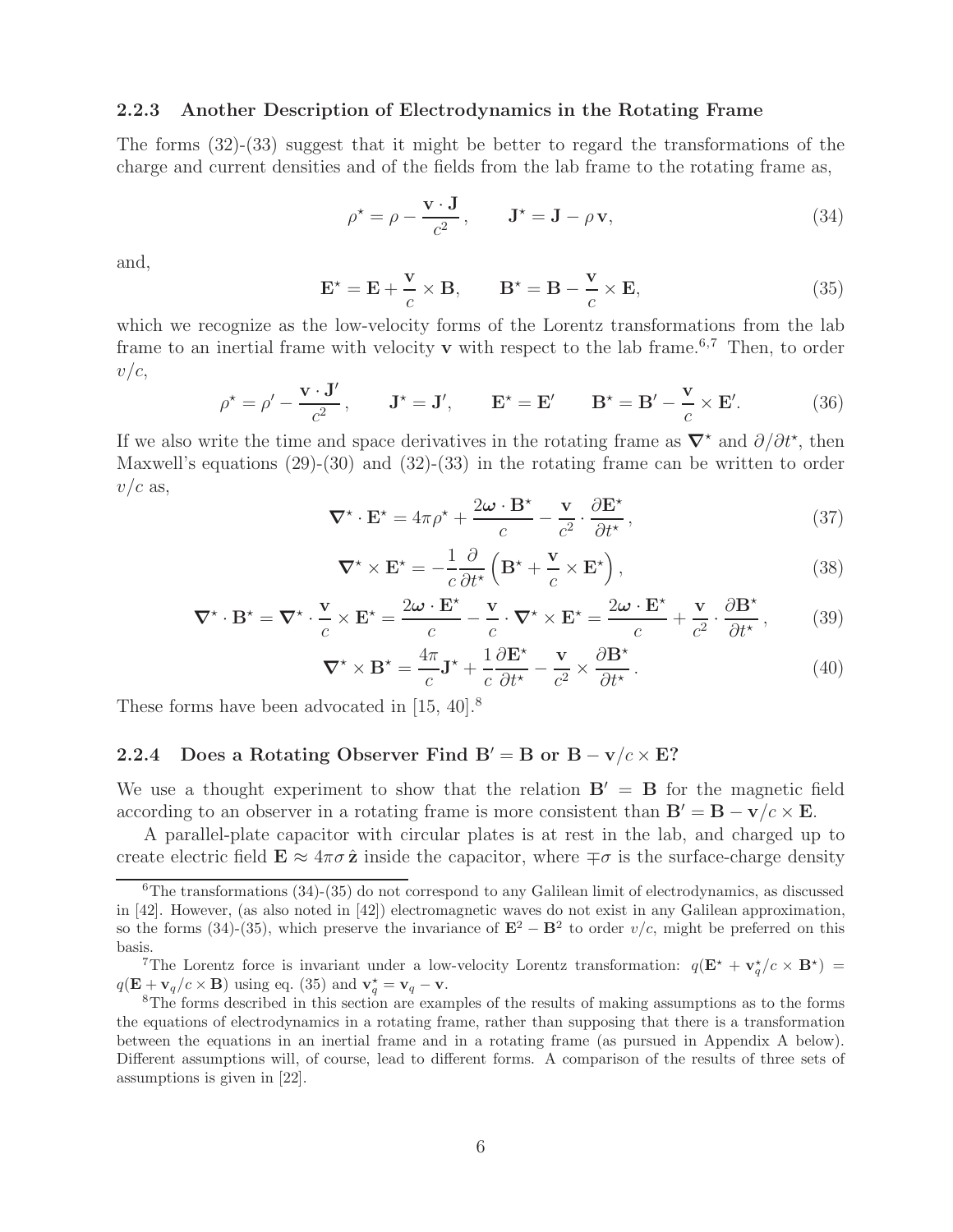on the plates, and **z**ˆ is along the symmetry axis of the capacitor. There is no magnetic field in the lab.

A (dielectric) rotating platform is placed between the plates of the capacitor and rotates with angular velocity  $\omega = \omega \hat{z}$  about the symmetry axis of the capacitor. An observer at rest on the rotating platform should find magnetic field  $B' = 0$  according to Schiff's transformation (10),<sup>9</sup> but the magnetic field inside the capacitor should be  $\mathbf{B}^* = -\mathbf{v}/c \times \mathbf{E} =$  $\omega E r \hat{\mathbf{r}}/c$  (in cylindrical coordinates) according to eq. (36). In both prescriptions the electric field in the rotating frame is the same as that in the lab,  $\mathbf{E} = \mathbf{E}' = \mathbf{E}^*$ .

Consider an electron of charge e that is released from rest in the lab on the upper plate of the capacitor. The electron accelerates straight downwards in the lab.

In the rotating frame, the electron has uniform circular motion in the plane of the plates, as well as downwards acceleration.

This motion is consistent with Schiff's view that there is no magnetic field in the rotating frame.

In view of sec. 2.2.3, the downward velocity,  $v_z^*$  of the electron combines with the radial magnetic field  $\mathbf{B}^*$  to give an azimuthal component of the Lorentz force,  $F_{\phi} = ev_{z}^* B^* / c =$  $ev_z^{\star} \omega r E/c^2$ . While  $\omega r \ll c$ , we do not require that  $v_z^{\star} \ll c$ , since the voltage between the plates could be, say, 1 million volts, so that  $v_z^* \approx c$  as the electron nears the lower plate. Then,  $F_{\phi}$  can be of order  $eE(\omega r/c)$ , which is not negligible. As a result, the electron's azimuthal velocity would not maintain the expected constant value of  $-\omega r$ .

Thus, there is an inconsistency at order  $v/c$  in the description according to sec. 2.2.3, which argues that Schiff's formulation is the more "realistic", despite the appearance of "fictitious" currents.

We shall see in the Appendix that Schiff's forms correspond to use of the covariant electromagnetic field tensors, while the forms  $\mathbf{B}^* = \mathbf{B} - \mathbf{v}/c \times \mathbf{E}$  (together with  $\mathbf{E}^* = \mathbf{E}$ ) are components of the contravariant field tensor in the rotating frame, for which the form of the Lorentz force is altered slightly from its familiar form. Consistent dynamics can be achieved with these forms in the rotating frame by introduction of a "fictitious" term in the Lorentz force law, as discussed in sec. A.4.

#### **2.2.5 Summary of Electrodynamics in a Rotating Frame**

For reference, we reproduce the principles of electrodynamics in the frame of a slowly rotating medium where  $\epsilon$  and  $\mu$  differ from unity.<sup>10</sup> These relations are derived in the Appendix, noting that the electromagnetic fields in the rotating frame summarized below are the covariant fields, the Lorentz force vector is the covariant force vector, but the velocity vector  $\mathbf{v}'$  is the contravariant velocity and the charge and current densities  $\rho'$  and  $\mathbf{J}'$  are the contravariant components of the 4-current. Extreme care is required when making a "covariant" analysis in the rotating frame, because, for example, a particle at rest in the rotating frame is to be

<sup>&</sup>lt;sup>9</sup>The capacitor plates rotate with angular velocity  $-\omega$  with respect to the rotating frame, where the rotating charge density  $\rho' = \rho$  leads to a surface current  $\mathbf{J}' = -\rho' \mathbf{v}$  according to Schiff. However, there are also "fictitious" currents in Schiff's prescription, given by  $\nabla' \times (\mathbf{v} \times \mathbf{E}')/4\pi = (\nabla' \cdot \mathbf{E}')\mathbf{v}/4\pi = \rho' \mathbf{v} = -\mathbf{J}'$ , so the total current is zero and  $\mathbf{B}' = 0$ .

<sup>&</sup>lt;sup>10</sup>This case is discussed most thoroughly by Ridgely  $[33, 35]$ , but primarily for the interesting limit of steady charge and current distributions.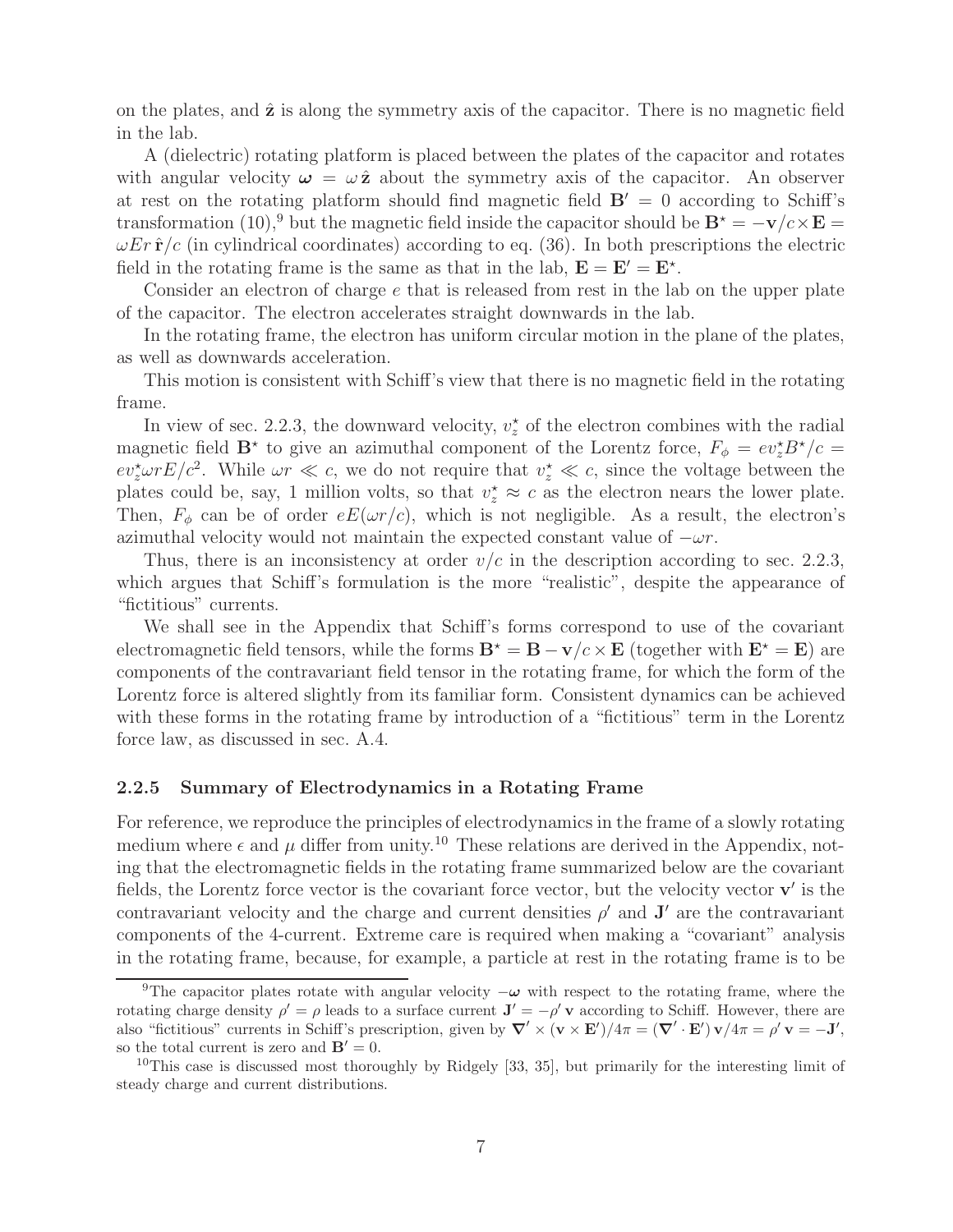described as having a nonzero covariant 3-velocity (sec. A.3.1), and use of the contravariant derivative operator does not lead to meaningful physics relations (sec. A.3.4).

The (cylindrical) coordinate transformation is,

$$
r' = r, \qquad \phi' = \phi - \omega t, \qquad z' = z, \qquad t' = t,
$$
\n
$$
(41)
$$

where quantities in observed in the rotating frame are labeled with a  $\prime$ . The transformations of free charge and current density are,

$$
\rho'_{\text{free}} = \rho_{\text{free}}, \qquad \mathbf{J}'_{\text{free}} = \mathbf{J}_{\text{free}} - \rho_{\text{free}} \mathbf{v}, \tag{42}
$$

where **v** (with  $v = \omega r \ll c$ ) is the velocity with respect to the lab frame of the observer in the rotating frame at distance  $r' = r$  from its axis. The transformations of the electromagnetic fields are,

$$
\mathbf{B}' = \mathbf{B}, \qquad \mathbf{D}' = \mathbf{D} + \frac{\mathbf{v}}{c} \times \mathbf{H}, \qquad \mathbf{E}' = \mathbf{E} + \frac{\mathbf{v}}{c} \times \mathbf{B}, \qquad \mathbf{H}' = \mathbf{H}.
$$
 (43)

The transformations of the electric and magnetic polarizations are,

$$
\mathbf{P}' = \mathbf{P} - \frac{\mathbf{v}}{c} \times \mathbf{M}, \qquad \mathbf{M}' = \mathbf{M}, \tag{44}
$$

if we regard these polarizations as defined by  $D' = E' + 4\pi P'$  and  $B' = H' + 4\pi M'$ .

The lab-frame bound charge and current densities  $\rho_{\text{bound}} = -\nabla \cdot \mathbf{P}$  and  $\mathbf{J}_{\text{bound}} = \partial \mathbf{P}/\partial t + \nabla \cdot \mathbf{P}$  $c \nabla \times \mathbf{M}$  transform to,<sup>11</sup>

$$
\rho'_{\text{bound}} = -\nabla' \cdot \mathbf{P}' - \frac{2\omega \cdot \mathbf{M}'}{c} + \frac{\mathbf{v}}{c} \cdot \nabla' \times \mathbf{M}',\tag{45}
$$

$$
\mathbf{J}_{\text{bound}}' = \frac{\partial \mathbf{P}'}{\partial t'} + c \, \nabla' \times \mathbf{M}' + \mathbf{v} (\nabla' \cdot \mathbf{P}') + \frac{\mathbf{v}}{c} \times \frac{\partial \mathbf{M}'}{\partial t'} + (\mathbf{P}' \cdot \nabla) \mathbf{v} - (\mathbf{v} \cdot \nabla) \mathbf{P}', \tag{46}
$$

Force **F** is invariant under the transformation  $(41)$ . In particular, a charge q with velocity  $\mathbf{v}_q$  in the lab frame experiences a Lorentz force in the rotating frame given by,

$$
\mathbf{F}' = q\left(\mathbf{E}' + \frac{\mathbf{v}'_q}{c} \times \mathbf{B}'\right) = q\left(\mathbf{E} + \frac{\mathbf{v}_q}{c} \times \mathbf{B}\right) = \mathbf{F},\tag{47}
$$

where  $\mathbf{v}'_q = \mathbf{v}_q - \mathbf{v}$ . Similarly, the Lorentz force density **f**<sup> $\prime$ </sup> on charge and current densities in the rotating frame is,

$$
\mathbf{f}' = \rho' \mathbf{E}' + \frac{\mathbf{J}'}{c} \times \mathbf{B}' = (\rho'_{\text{free}} + \rho'_{\text{bound}}) \mathbf{E}' + \frac{\mathbf{J}'_{\text{free}} + \mathbf{J}'_{\text{bound}}}{c} \times \mathbf{B}'. \tag{48}
$$

Maxwell's equations in the rotating frame can be written as,

$$
\nabla' \cdot \mathbf{B}' = 0,\tag{49}
$$

<sup>&</sup>lt;sup>11</sup>The term  $-2\omega \cdot M'/c$  is in effect a charge density  $-\nabla' \cdot P'_{\text{mag}}$  associated with an electric polarization density  $\mathbf{P}_{\text{mag}}'$  that appears along with magnetization in a rotating frame [43].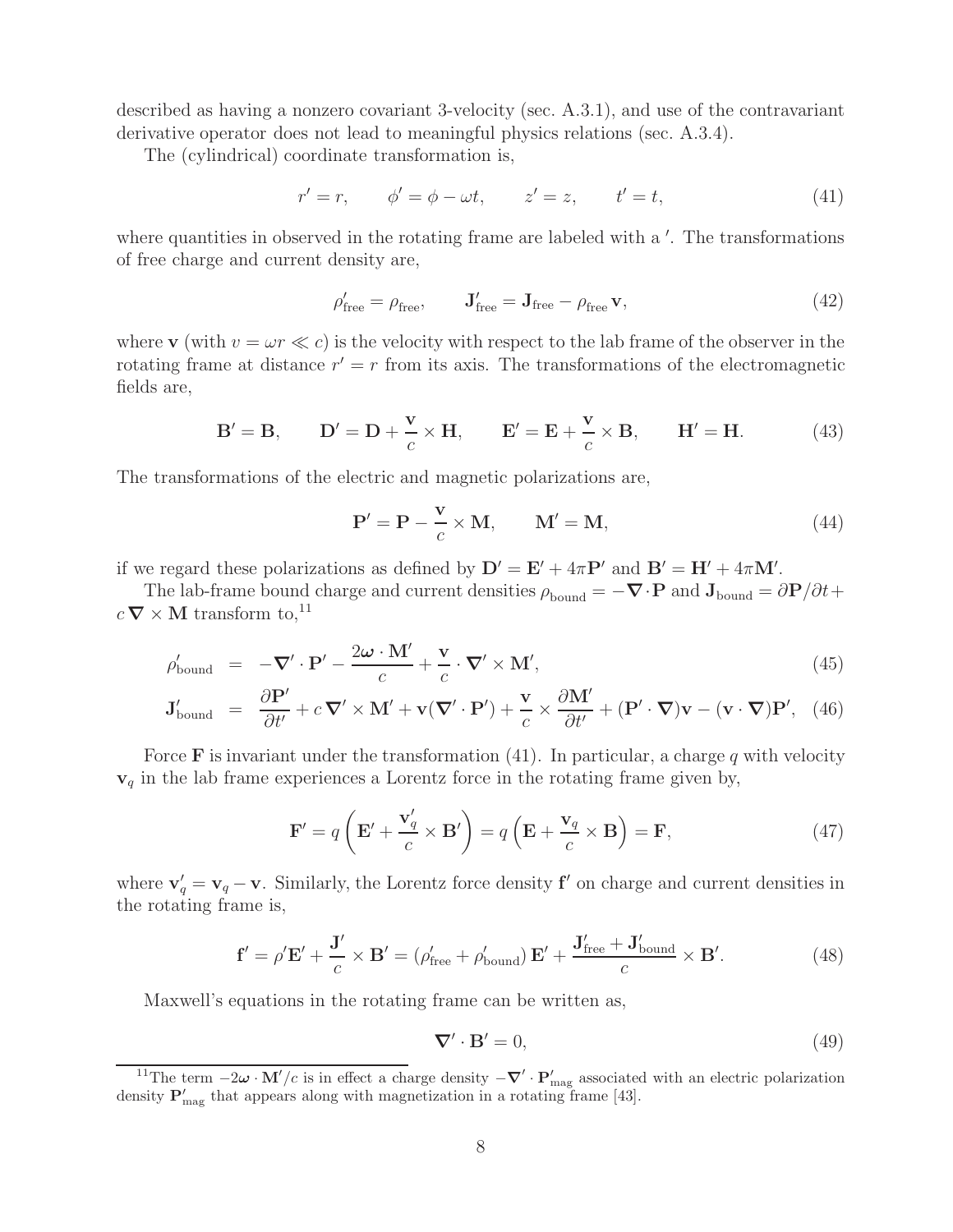$$
\nabla' \cdot \mathbf{D}' = 4\pi \rho'_{\text{free,total}} = 4\pi \left( \rho'_{\text{free}} + \rho'_{\text{other}} \right),\tag{50}
$$

$$
\nabla' \times \mathbf{E}' + \frac{\partial \mathbf{B}'}{\partial ct'} = 0,\tag{51}
$$

$$
\nabla' \times \mathbf{H}' - \frac{\partial \mathbf{D}'}{\partial ct'} = \frac{4\pi}{c} \mathbf{J}'_{\text{free,total}} = \frac{4\pi}{c} \left( \mathbf{J}'_{\text{free}} + \mathbf{J}'_{\text{other}} \right),\tag{52}
$$

where  $\rho'_{\text{free}} = \rho_{\text{free}}$  and  $J'_{\text{free}} = J_{\text{free}} - \rho_{\text{free}}$  are the free charge and current densities, and the "other" charge and current densities that appear to an observer in the rotating frame are,

$$
\rho'_{\text{other}} = -\frac{\mathbf{v} \cdot \mathbf{J}'_{\text{free}}}{c^2} + \frac{\boldsymbol{\omega} \cdot \mathbf{H}'}{2\pi c} - \frac{\mathbf{v}}{4\pi c} \cdot \frac{\partial \mathbf{D}'}{\partial ct'},
$$
\n(53)

$$
\mathbf{J}_{\text{other}}' = \rho_{\text{free}}' \mathbf{v} + \left(\frac{\mathbf{D}'}{4\pi} \cdot \mathbf{\nabla}\right) \mathbf{v} - (\mathbf{v} \cdot \mathbf{\nabla}) \frac{\mathbf{D}'}{4\pi} - \frac{\mathbf{v}}{4\pi c} \times \frac{\partial \mathbf{H}'}{\partial t'}.
$$
(54)

The "other" charge and current distributions are sometimes called "fictitious" [6], but we find this term misleading.<sup>12</sup> For an example with an "other" charge density  $\omega \cdot \mathbf{H}'/2\pi c$  in the rotating frame, see Appendix B below, (and also [45]).

Maxwell's equations can also be expressed only in terms of the fields **E**' and **B**' and charge and current densities associated with free charges as well as with electric and magnetic polarization,

$$
\nabla' \cdot \mathbf{E}' = 4\pi \rho'_{\text{total}},\tag{55}
$$

and,

$$
\nabla' \times \mathbf{B}' - \frac{\partial \mathbf{E}'}{\partial ct'} = \frac{4\pi}{c} \mathbf{J}'_{\text{total}},\tag{56}
$$

where,

$$
\rho'_{\text{total}} = \rho'_{\text{free}} - \frac{\mathbf{v}}{c^2} \cdot \mathbf{J}'_{\text{free}} - \nabla' \cdot \mathbf{P}' + \frac{\boldsymbol{\omega} \cdot \mathbf{H}'}{2\pi c} - \frac{\mathbf{v}}{4\pi c} \cdot \frac{\partial \mathbf{D}'}{\partial ct'}
$$
\n
$$
= \rho'_{\text{free,total}} - \nabla' \cdot \mathbf{P}'
$$
\n
$$
= \rho'_{\text{free}} + \rho'_{\text{bound}} + \rho'_{\text{more}},
$$
\n(57)

$$
\rho'_{\text{more}} = -\frac{\mathbf{v}}{c^2} \cdot \left( \mathbf{J}'_{\text{free}} + \frac{\partial \mathbf{P}'}{\partial t'} + c \nabla' \times \mathbf{M}' \right) + \frac{\boldsymbol{\omega} \cdot \mathbf{B}'}{2\pi c} - \frac{\mathbf{v}}{4\pi c} \cdot \frac{\partial \mathbf{E}'}{\partial ct'},
$$
\n(58)

$$
\mathbf{J}_{\text{total}}' = \mathbf{J}_{\text{free}}' + \frac{\partial \mathbf{P}'}{\partial t'} + c \nabla' \times \mathbf{M}' + \rho_{\text{free}}' \mathbf{v} + \left(\frac{\mathbf{D}'}{4\pi} \cdot \nabla\right) \mathbf{v} - (\mathbf{v} \cdot \nabla)\frac{\mathbf{D}'}{4\pi} - \frac{\mathbf{v}}{4\pi c} \times \frac{\partial \mathbf{H}'}{\partial t'}
$$
  
=  $\mathbf{J}_{\text{free,total}}' + \frac{\partial \mathbf{P}'}{\partial t'} + c \nabla' \times \mathbf{M}'$ 

$$
J'_{\text{more}} = J'_{\text{free}} + J'_{\text{bound}} + J'_{\text{more}},
$$
  
\n
$$
J'_{\text{more}} = \mathbf{v} \left( \rho'_{\text{free}} - \nabla' \cdot \mathbf{P}' - \frac{2\omega \cdot \mathbf{M}'}{c} + \frac{\mathbf{v}}{c} \cdot \nabla' \times \mathbf{M}' \right)
$$
  
\n
$$
+ \left( \frac{\mathbf{E}'}{4\pi} \cdot \nabla \right) \mathbf{v} - (\mathbf{v} \cdot \nabla) \frac{\mathbf{e}'}{4\pi} - \frac{\mathbf{v}}{4\pi c} \times \frac{\partial \mathbf{B}'}{\partial t'}.
$$
\n(60)

<sup>12</sup>According to Einstein [44]: "Fields which can be transformed into each other by such transformations [as eq. (41)] describe the same real situation." In particular, the "fictitious" sources (53)-(54) are an aspect of a description by an observer in the rotating frame of the same physical situation as observed in the lab frame.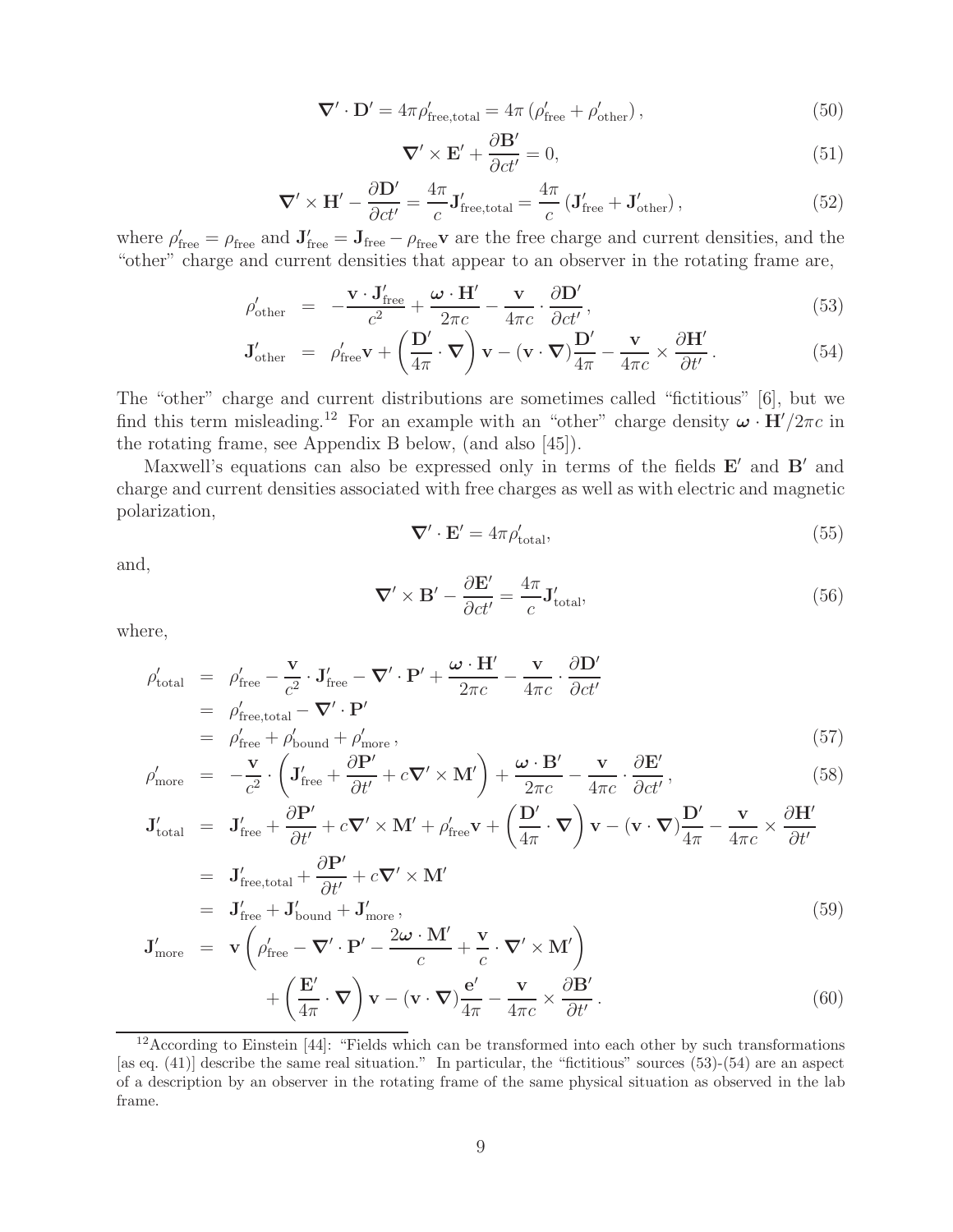The contribution of the polarization densities to the source terms in Maxwell's equations in much more complex in the rotating frame than in the lab frame.<sup>13</sup> Because of the "other" source terms that depend on the fields in the rotating frame, Maxwell's equations cannot be solved directly in this frame. Rather, an iterative approach is required in general.

The constitutive equations for a linear, isotropic medium at rest in the rotating frame  $are,$ <sup>14</sup>

$$
\mathbf{D}' = \epsilon \mathbf{E}', \qquad \mathbf{B}' = \mu \mathbf{H}' - (\epsilon \mu - 1) \frac{\mathbf{v}}{c} \times \mathbf{E}', \tag{61}
$$

in the rotating frame, and,

$$
\mathbf{D} = \epsilon \mathbf{E} + (\epsilon \mu - 1) \frac{\mathbf{v}}{c} \times \mathbf{H}, \qquad \mathbf{B} = \mu \mathbf{H} - (\epsilon \mu - 1) \frac{\mathbf{v}}{c} \times \mathbf{E}, \tag{62}
$$

in the lab frame, where  $\epsilon$  and  $\mu$  are the permittivity and permeability of the medium when at rest in an inertial frame. The lab-frame constitutive equations (62) are the same as for a nonrotating medium that moves with constant velocity **v** with respect to the lab frame.

We can also write the constitutive equations (61) for a linear, isotropic medium in terms of the fields  $\mathbf{B}'$ ,  $\mathbf{E}'$ ,  $\mathbf{P}'$  and  $\mathbf{M}'$  by noting that  $\mathbf{D}' = \mathbf{E}' + 4\pi \mathbf{P}'$  and  $\mathbf{H}' = \mathbf{B}' - 4\pi \mathbf{M}'$ , so that,

$$
\mathbf{P}' = \frac{\epsilon - 1}{4\pi} \mathbf{E}',
$$
\n
$$
\mathbf{M}' = \left(1 - \frac{1}{\mu}\right) \frac{\mathbf{B}'}{4\pi} - \left(\epsilon - \frac{1}{\mu}\right) \frac{\mathbf{v}}{c} \times \frac{\mathbf{E}'}{4\pi} = \left(1 - \frac{1}{\mu}\right) \frac{\mathbf{B}'}{4\pi} - \frac{\epsilon \mu - 1}{\mu(\epsilon - 1)} \frac{\mathbf{v}}{c} \times \mathbf{P}'. \quad (63)
$$

Similarly, the constitutive equations (62) in the lab frame can be written to order  $v/c$  as,

$$
\mathbf{P} = \frac{\epsilon - 1}{4\pi} \mathbf{E} + \left(\epsilon - \frac{1}{\mu}\right) \frac{\mathbf{v}}{c} \times \frac{\mathbf{B}}{4\pi} = \frac{\epsilon - 1}{4\pi} \mathbf{E} + \frac{\epsilon \mu - 1}{\mu - 1} \frac{\mathbf{v}}{c} \times \mathbf{M},
$$
\n
$$
\mathbf{M} = \left(1 - \frac{1}{\mu}\right) \frac{\mathbf{B}}{4\pi} - \left(\epsilon - \frac{1}{\mu}\right) \frac{\mathbf{v}}{c} \times \frac{\mathbf{E}}{4\pi} = \left(1 - \frac{1}{\mu}\right) \frac{\mathbf{B}}{4\pi} - \frac{\epsilon \mu - 1}{\mu(\epsilon - 1)} \frac{\mathbf{v}}{c} \times \mathbf{P}.
$$
\n(64)

Ohm's law for the conduction current  $J_C$  has the same form for a medium with velocity **u**' relative to the rotating frame as it does for a medium with velocity **u** relative to the lab frame,

$$
\mathbf{J}'_C = \sigma \left( \mathbf{E}' + \frac{\mathbf{u}'}{c} \times \mathbf{B}' \right) = \sigma \left( \mathbf{E} + \frac{\mathbf{u}}{c} \times \mathbf{B} \right) = \mathbf{J}_C,\tag{65}
$$

where  $\sigma$  is the electric conductivity of a medium at rest in an inertial frame.

# **A Appendix: Electrodynamics Using Covariant and Contravariant Vectors and Tensors**

In the preceding we have used only vector notation when discussing electrodynamics, even though it is more proper to consider the vector fields **B** and **E** as part of a field tensor

 $13$ Neglect of this complexity can lead to apparent paradoxes involving rotating magnetic media [13, 14, 31].

 $14$ Different constitutive equations hold for a rotating permanent magnet [46] or for a rotating electret.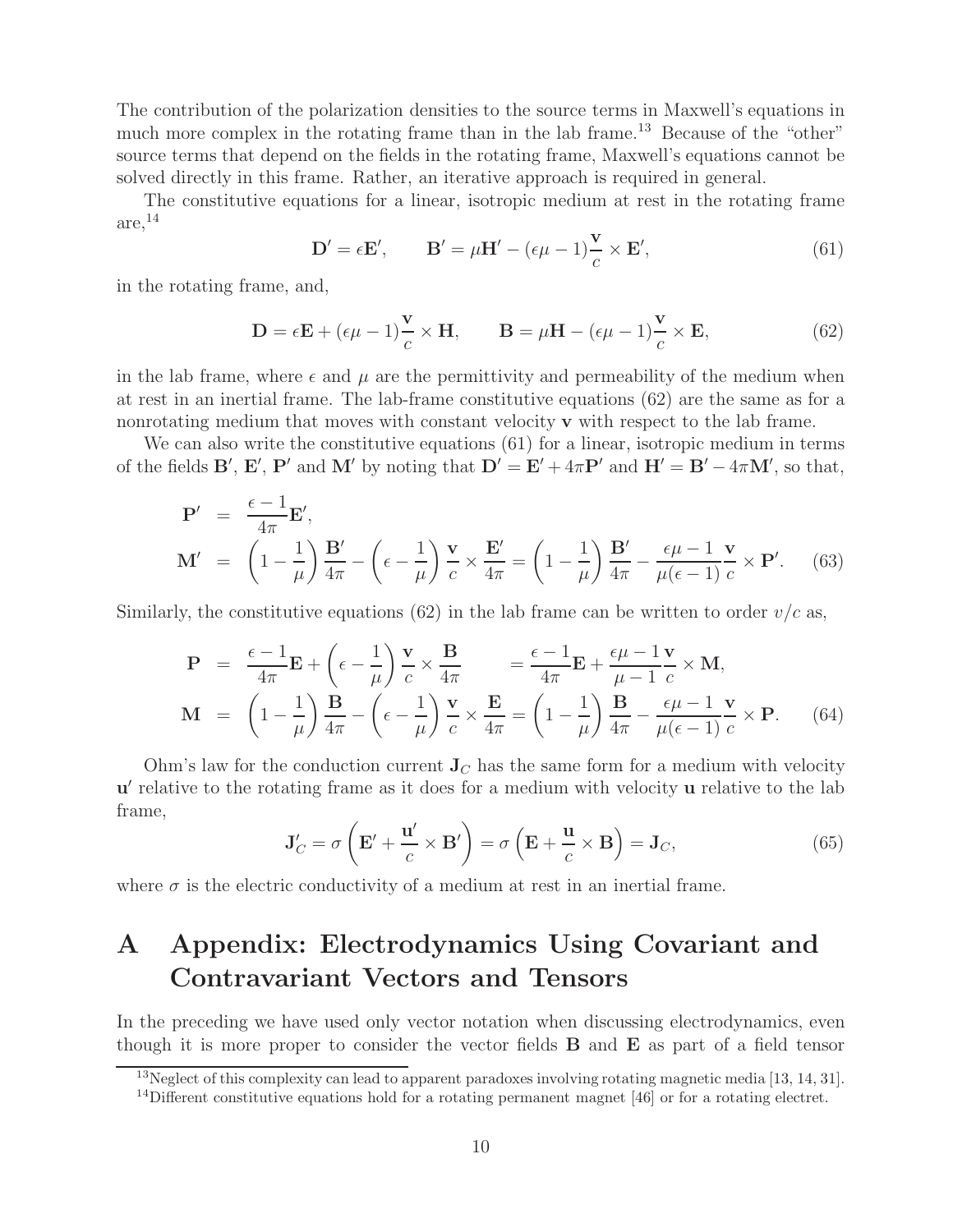F. Furthermore, one should distinguish between covariant and contravariant vectors and tensors.

In an inertial frame, the distinction between covariant and contravariant vectors is rather trivial, so that one can neglect this distinction and then speak of the field vectors **B** and **E** without confusion. However, the metric tensor is not diagonal in a rotating frame, so that greater care should be made in distinguishing covariant and contravariant vectors and tensors [30, 35].

The summary of electrodynamics in a rotating frame given in sec. 2.2.5 does not mention covariant and contravariant components, and simply uses a ' to indicate quantities observed in the rotating frame. As shown in this Appendix, it is consistent to make such a summary if one obeys the following conventions,

- 1. All components of electromagnetic field vectors  $\mathbf{B}', \mathbf{D}', \mathbf{E}', \mathbf{H}', \mathbf{P}'$  and  $\mathbf{M}'$  that appear in sec.2.2.5 are components of their respective covariant tensors.
- 2. The gradient operator  $\nabla'$  is part of the covariant 4-derivative operator.
- 3. The velocity **u**', and the charge and current densities  $\rho'$ ,  $\rho'_{\text{free}}$ , **J**' and **J**<sub>free</sub> are contravariant components of their respective contravariant 4-vectors.<sup>15</sup>
- 4. The bound charge and current densities  $\rho'_{\text{bound}}$  and  $\mathbf{J}'_{\text{bound}}$  are representations of their contravariant 4-vectors in terms of covariant components of the relevant electromagnetic fields.

These conventions are relatively straightforward except for item 4, which is needed so that charge conservation,  $\nabla' \cdot \mathbf{J'} + \frac{\partial \rho'}{\partial t'} = 0$ , holds for bound as well was for free charge, while observing the convention that electromagnetic fields are represented by covariant components. For examples exhibiting charge conservation in rotating media, see [5, 46].

## **A.1 Notation**

We will indicate a contravariant 4-vector or 4-tensor by indices that are Greek superscripts, and covariant 4-vector or 4-tensor by indices that are Greek subscripts.<sup>16</sup> The components of contravariant 4-vectors and tensors (other than the position 4-vector  $x^{\alpha}$ ) will have a  $\tilde{ }$ above the symbol. Quantities measured in the rotating frame will be designated with a - . As before, we only consider velocities small compared to the speed of light. The vector  $\mathbf{v} = \boldsymbol{\omega} \times \mathbf{x}$  is the velocity in the (inertial) lab frame of a point at position **x** that is at rest in the rotating frame, whose angular velocity is  $\omega = \omega \hat{z}$  with respect to the lab frame.

<sup>&</sup>lt;sup>15</sup>In this Appendix, components of contravariant vectors and tensors will include a  $\tilde{ }$  above the symbol.

<sup>&</sup>lt;sup>16</sup>The notion of covariant and contravariant vectors and tensors arises from the character of their transformations from one frame to another. We defer discussion of details of these transformations until sec. A.3.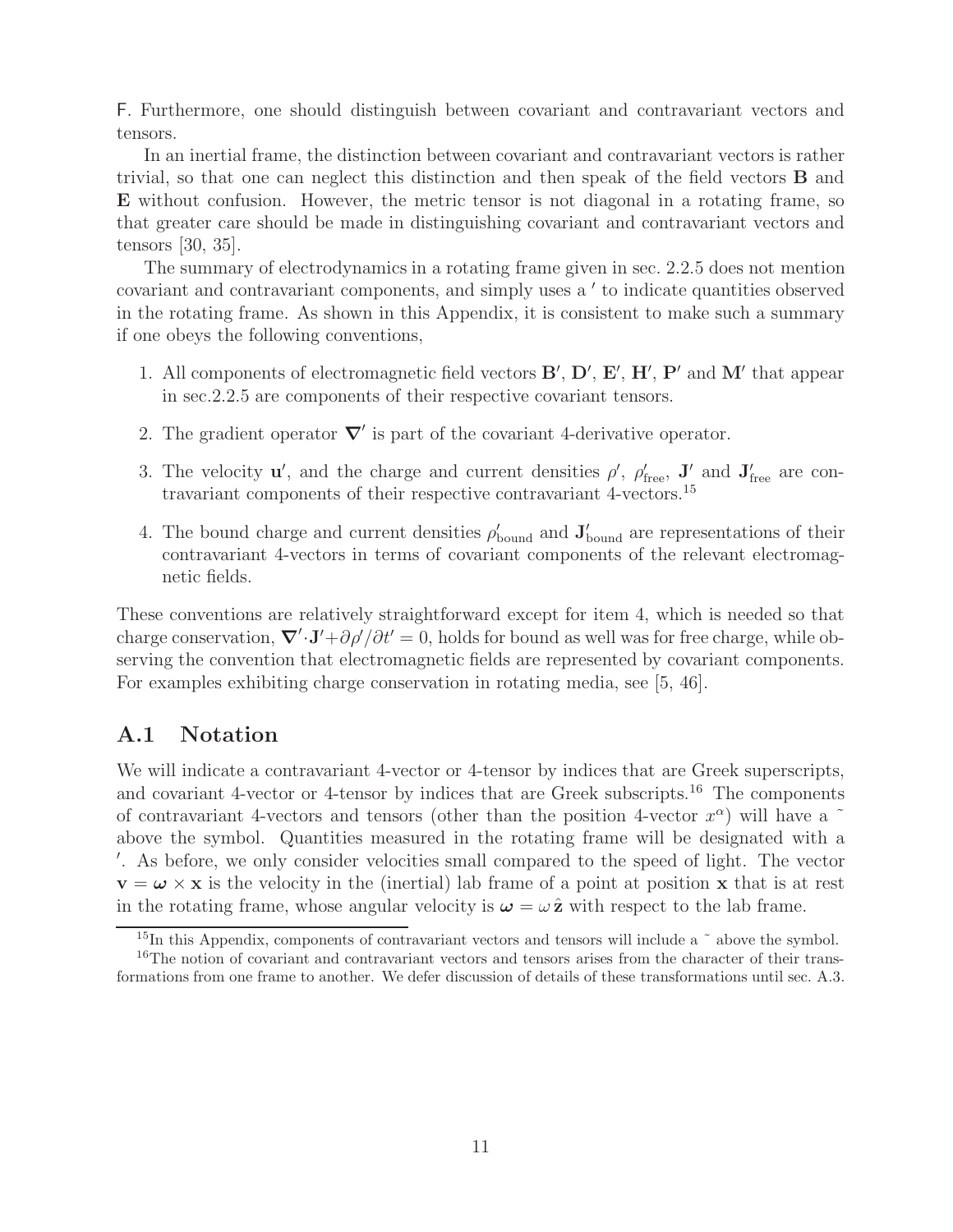The metric tensor for rectangular coordinates in an inertial frame is written as,

$$
g_{\alpha\beta} = g^{\alpha\beta} = \begin{pmatrix} 1 & 0 & 0 & 0 \\ 0 & -1 & 0 & 0 \\ 0 & 0 & -1 & 0 \\ 0 & 0 & 0 & -1 \end{pmatrix}, \tag{66}
$$

where the Greek indices run from 0 to 3 (and we ignore the effect of gravity on electrodynamics).

The contravariant position vector  $x^{\alpha}$  has components in the lab frame  $(x^{0}, x^{1}, x^{2}, x^{3}) =$  $(ct, \tilde{x}, \tilde{y}, \tilde{z}) = (ct, \tilde{x})$  [=  $(ct, x, y, z)$ ], so the corresponding covariant position vector in the has lab-frame components  $x_a = g_{\alpha\beta}x^{\beta} = (ct, -\mathbf{x}).$ 

A particle with velocity  $\mathbf{u}$  ( $u \ll c$ ) in the lab frame has 4-velocity,

$$
u^{\alpha} = (c, \tilde{\mathbf{u}}) = (c, \mathbf{u}) \quad \text{and} \quad u_{\alpha} = g_{\alpha\beta}u^{\beta} = (c, -\mathbf{u}). \tag{67}
$$

Lab-frame charge density  $\rho$  and current density **J** are described by the 4-vectors,

$$
J^{\alpha} = (c\tilde{\rho}, \tilde{\mathbf{J}}) = (c\rho, \mathbf{J}) \quad \text{and} \quad J_{\alpha} = (c\rho, -\mathbf{J}). \tag{68}
$$

The lab-frame electromagnetic fields **B** and **E** are described by the 4-tensors,

$$
F^{\alpha\beta} = \begin{pmatrix} 0 & -\tilde{E}_x & -\tilde{E}_y & -\tilde{E}_z \\ \tilde{E}_x & 0 & -\tilde{B}_z & \tilde{B}_y \\ \tilde{E}_y & \tilde{B}_z & 0 & -\tilde{B}_x \\ \tilde{E}_z & -\tilde{B}_y & \tilde{B}_x & 0 \end{pmatrix} \quad \text{and} \quad F_{\alpha\beta} = \begin{pmatrix} 0 & E_x & E_y & E_z \\ -E_x & 0 & -B_z & B_y \\ -E_y & B_z & 0 & -B_x \\ -E_z & -B_y & B_x & 0 \end{pmatrix},
$$
\n(69)

where  $\tilde{\mathbf{B}} = \mathbf{B}$  and  $\tilde{\mathbf{E}} = \mathbf{E}$ , using  $F^{\alpha\beta} = g^{\alpha\gamma}g^{\beta\delta}F_{\gamma\delta}$ . The lab-frame electromagnetic fields  $\tilde{\mathbf{D}} = \mathbf{D}$  and  $\tilde{\mathbf{H}} = \mathbf{H}$  are described by the 4-tensors,

$$
H^{\alpha\beta} = \begin{pmatrix} 0 & -\tilde{D}_x & -\tilde{D}_y & -\tilde{D}_z \\ \tilde{D}_x & 0 & -\tilde{H}_z & \tilde{H}_y \\ \tilde{D}_y & \tilde{H}_z & 0 & -\tilde{H}_x \\ \tilde{D}_z & -\tilde{H}_y & \tilde{H}_x & 0 \end{pmatrix} \quad \text{and} \quad H_{\alpha\beta} = \begin{pmatrix} 0 & D_x & D_y & D_z \\ -D_x & 0 & -H_z & H_y \\ -D_y & H_z & 0 & -H_x \\ -D_z & -H_y & H_x & 0 \end{pmatrix} . \tag{70}
$$

The lab-frame electric and magnetic polarization densities  $\tilde{\mathbf{P}} = \mathbf{P}$  and  $\tilde{\mathbf{M}} = \mathbf{M}$  are described by the 4-tensors,

$$
M^{\alpha\beta} = \begin{pmatrix} 0 & \tilde{P}_x & \tilde{P}_y & \tilde{P}_z \\ -\tilde{P}_x & 0 & -\tilde{M}_z & \tilde{M}_y \\ -\tilde{P}_y & \tilde{M}_z & 0 & -\tilde{M}_x \\ -\tilde{P}_z & -\tilde{M}_y & \tilde{M}_x & 0 \end{pmatrix} \quad \text{and} \quad M_{\alpha\beta} = \begin{pmatrix} 0 & -P_x & -P_y & -P_z \\ P_x & 0 & -M_z & M_y \\ P_y & M_z & 0 & -M_x \\ P_z & -M_y & M_x & 0 \end{pmatrix},
$$
\n(71)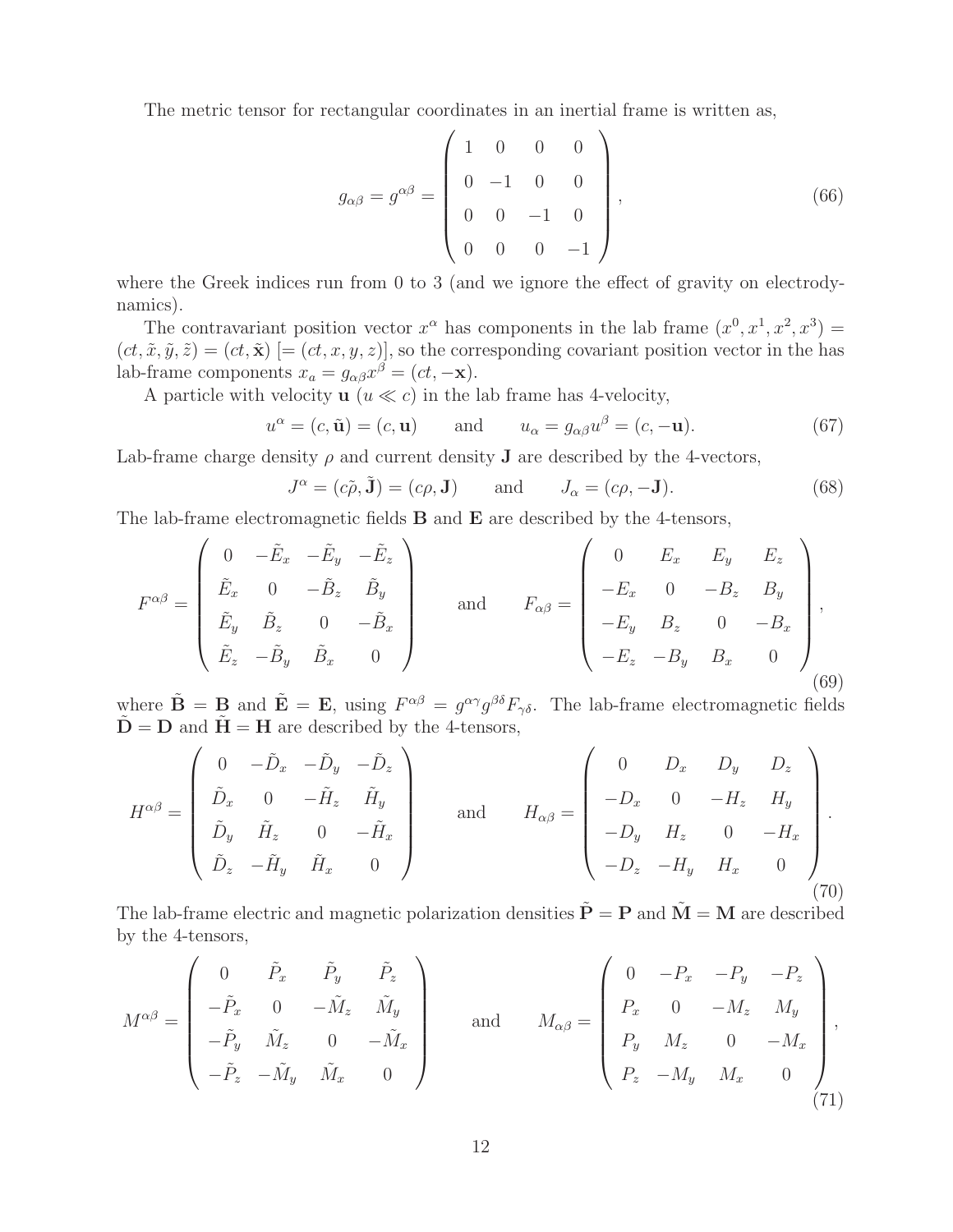such that,

$$
H^{\alpha\beta} = F^{\alpha\beta} - 4\pi M^{\alpha\beta} \qquad \text{and} \qquad H_{\alpha\beta} = F_{\alpha\beta} - 4\pi M_{\alpha\beta}.
$$
 (72)

### **A.2 Electrodynamics in an Inertial Frame**

Electric charge is conserved, which can be expressed in terms of charge density and current density as,

$$
\partial^{\alpha} J_{\alpha} = \tilde{\nabla} \cdot \mathbf{J} + \frac{\partial \rho}{\partial t} = 0 = \partial_{\alpha} J^{\alpha} = \nabla \cdot \tilde{\mathbf{J}} + \frac{\partial \tilde{\rho}}{\partial t},\tag{73}
$$

where  $\tilde{\nabla} = \nabla$  and,

$$
\partial^{\alpha} = \frac{\partial}{\partial x_{\alpha}} = \left(\frac{\partial}{\partial ct}, -\tilde{\nabla}\right) \quad \text{and} \quad \partial_{\alpha} = \frac{\partial}{\partial x_{\alpha}} = \left(\frac{\partial}{\partial ct}, \nabla\right). \tag{74}
$$

The Lorentz force **f** on a charge q that moves with velocity **u** in the lab frame is described by the 4-vectors,

$$
f^{\alpha} = (\tilde{\mathbf{f}} \cdot \mathbf{u}/c, \tilde{\mathbf{f}}) = qF^{\alpha\beta}u_{\beta} = q(\tilde{\mathbf{E}} \cdot \mathbf{u}/c, \tilde{\mathbf{E}} + \mathbf{u}/c \times \tilde{\mathbf{B}}),
$$
\n(75)

$$
f_{\alpha} = (\mathbf{f} \cdot \tilde{\mathbf{u}}/c, -\mathbf{f}) = qF_{\alpha\beta}u^{\beta} = q(\mathbf{E} \cdot \tilde{\mathbf{u}}/c, -\mathbf{E} - \tilde{\mathbf{u}}/c \times \mathbf{B}).
$$
 (76)

In inertial frames we can ignore the fact that the Lorentz force vector is composed of a mix of covariant and contravariant vectors.

The two Maxwell's equations for **B** and **E** that involve the total charge density  $\rho$  and the total current density **J**,

$$
\nabla \cdot \tilde{\mathbf{E}} = 4\pi \tilde{\rho} = 4\pi \rho = \tilde{\nabla} \cdot \mathbf{E}, \qquad \nabla \times \tilde{\mathbf{B}} - \frac{\partial \tilde{\mathbf{E}}}{\partial ct} = \frac{4\pi}{c} \tilde{\mathbf{J}} = \frac{4\pi}{c} \mathbf{J} = \tilde{\nabla} \times \mathbf{B} - \frac{\partial \mathbf{E}}{\partial ct}, \qquad (77)
$$

can be written as,  $17$ 

$$
\partial_{\alpha}F^{\alpha\beta} = \frac{4\pi}{c}J^{\beta} \qquad \text{or} \qquad \partial^{\alpha}F_{\alpha\beta} = \frac{4\pi}{c}J_{\beta},\tag{79}
$$

while the other two Maxwell's equations,

$$
\nabla \cdot \tilde{\mathbf{B}} = \tilde{\nabla} \cdot \mathbf{B} = 0, \qquad \nabla \times \tilde{\mathbf{E}} + \frac{\partial \tilde{\mathbf{B}}}{\partial ct} = \tilde{\nabla} \times \mathbf{E} + \frac{\partial \mathbf{B}}{\partial ct} = 0,
$$
 (80)

can be written as

$$
\partial_{\alpha} \mathcal{F}^{\alpha\beta} = 0 \qquad \text{or} \qquad \partial^{\alpha} \mathcal{F}_{\alpha\beta} = 0, \tag{81}
$$

where the dual of an antisymmetric, covariant tensor  $F_{\alpha\beta}$  is the contravariant tensor  $F^{\alpha\beta}$ defined by,

$$
\mathcal{F}^{\alpha\beta} = \frac{1}{2} \epsilon^{\alpha\beta\gamma\delta} F_{\gamma\delta} = \begin{pmatrix} 0 & -B_x & -B_y & -B_z \\ B_x & 0 & E_z & -E_y \\ B_y & -E_z & 0 & E_x \\ B_z & E_y & -E_x & 0 \end{pmatrix}
$$
(82)

<sup>17</sup>The field tensors can be derived from 4-potentials according to

$$
F^{\alpha\beta} = \partial^{\alpha}A^{\beta} - \partial^{\beta}A^{\alpha}, \qquad A^{\alpha} = (\tilde{V}, \tilde{A}) = (V, A), \qquad F_{\alpha\beta} = \partial_{\alpha}A_{\beta} - \partial_{\beta}A_{\alpha}, \qquad A_{\alpha} = (V, -A). \tag{78}
$$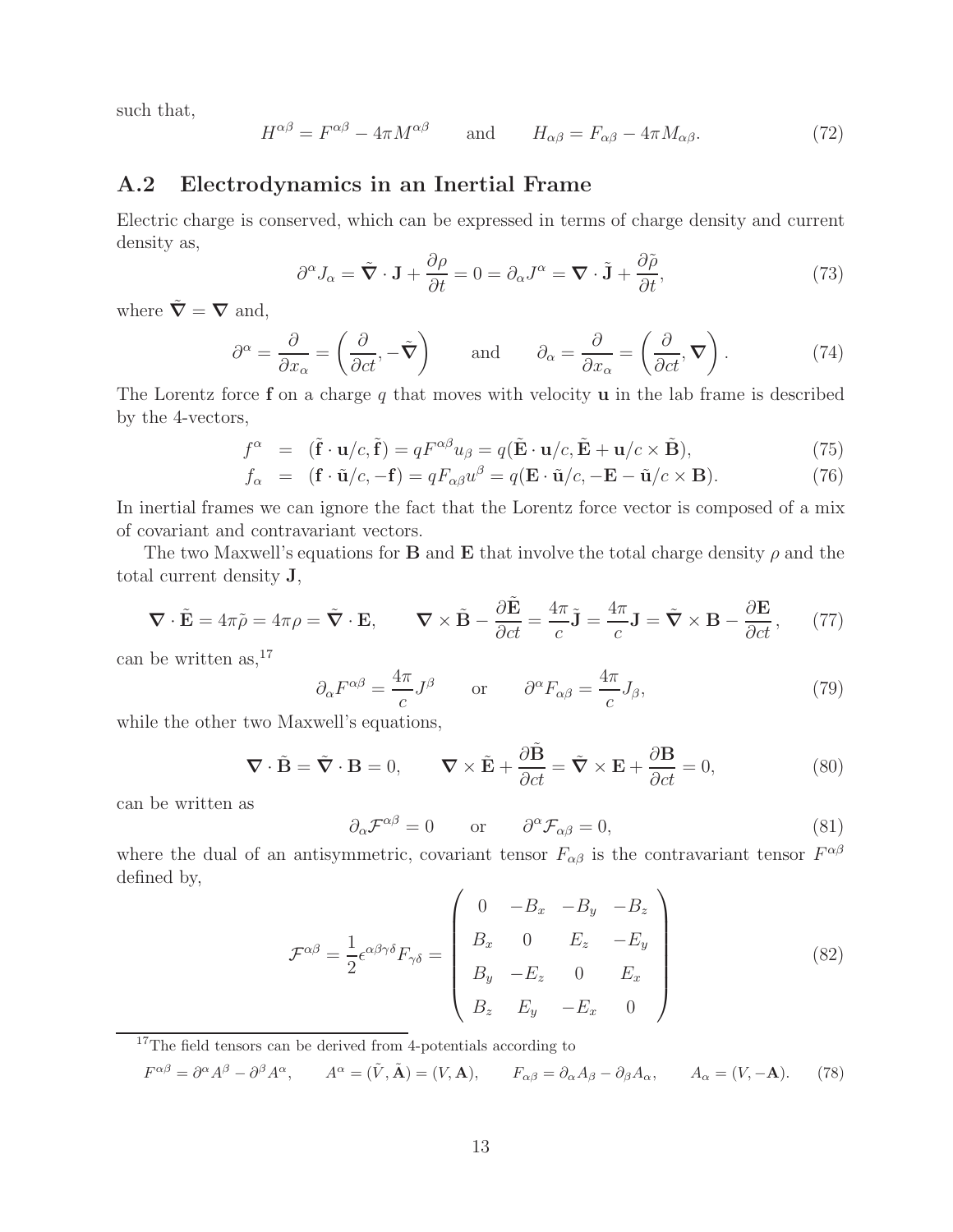when the components of tensor  $F_{\alpha\beta}$  are defined as in eq. (69), and where,

$$
\epsilon^{\alpha\beta\gamma\delta} = -\epsilon_{\alpha\beta\gamma\delta} = \begin{cases}\n+1 & \text{if } \alpha\beta\gamma\delta \text{ is an even permutation of 0123,} \\
-1 & \text{if } \alpha\beta\gamma\delta \text{ is an odd permutation of 0123,} \\
0 & \text{if any two indices are equal.} \n\end{cases}
$$
\n(83)

Similarly, we define,

$$
\mathcal{F}_{\alpha\beta} = \frac{1}{2} \epsilon_{\alpha\beta\gamma\delta} F^{\gamma\delta} = \begin{pmatrix} 0 & \tilde{B}_x & \tilde{B}_y & \tilde{B}_z \\ -\tilde{B}_x & 0 & \tilde{E}_z & -\tilde{E}_y \\ -\tilde{B}_y & -\tilde{E}_z & 0 & \tilde{E}_x \\ -\tilde{B}_z & \tilde{E}_y & -\tilde{E}_x & 0 \end{pmatrix} .
$$
\n(84)

The components of the dual tensor  $\mathcal{F}^{\alpha\beta}$  can be obtained from those of  $F^{\alpha\beta}$  by the duality transformation,

$$
\tilde{\mathbf{E}} \to \mathbf{B}, \qquad \tilde{\mathbf{B}} \to -\mathbf{E} \qquad (F^{\alpha\beta} \to \mathcal{F}^{\alpha\beta}), \tag{85}
$$

while those of the dual tensor  $\mathcal{F}_{\alpha\beta}$  can be obtained from those of  $F_{\alpha\beta}$  by the transformation,

$$
\mathbf{E} \to \tilde{\mathbf{B}}, \qquad \mathbf{B} \to -\tilde{\mathbf{E}} \qquad (F_{\alpha\beta} \to \mathcal{F}_{\alpha\beta}). \tag{86}
$$

If  $\rho_{\text{free}}$  and  $J_{\text{free}}$  represent only the free charge density and the conduction current, then the Maxwell equations,

$$
\nabla \cdot \tilde{\mathbf{D}} = 4\pi \tilde{\rho}_{\text{free}} = 4\pi \rho_{\text{free}} = \tilde{\nabla} \cdot \mathbf{D}, \qquad \nabla \times \tilde{\mathbf{H}} - \frac{\partial \tilde{\mathbf{D}}}{\partial ct} = \frac{4\pi}{c} \tilde{\mathbf{J}} = \frac{4\pi}{c} \mathbf{J} = \tilde{\nabla} \times \mathbf{H} - \frac{\partial \mathbf{D}}{\partial ct}, \tag{87}
$$

can be written as,

$$
\partial_{\alpha}H^{\alpha\beta} = \frac{4\pi}{c}J_{\text{free}}^{\beta} \qquad \text{or} \qquad \partial^{\alpha}H_{\alpha\beta} = \frac{4\pi}{c}J_{\text{free}\beta}.
$$
 (88)

It is not obvious from the preceding how the alternative forms of Maxwell's equations (81) and (88) should be paired. However, once we consider transformations to noninertial frames it becomes clear that the pairing must be,

$$
\partial^{\alpha} \mathcal{F}_{\alpha\beta} = 0
$$
 and  $\partial^{\alpha} H_{\alpha\beta} = \frac{4\pi}{c} J_{\text{free}\beta},$  (89)

or,

$$
\partial_{\alpha} \mathcal{F}^{\alpha\beta} = 0
$$
 and  $\partial_{\alpha} H^{\alpha\beta} = \frac{4\pi}{c} J_{\text{free}}^{\beta}.$  (90)

This has the implication that when Maxwell's equations are expressed in terms of covariant and contravariant 3-vectors **B**, **D**, **E** and **H** and **B**, **D**, **E** and **H** they have the mixed forms,

$$
\tilde{\nabla} \cdot \mathbf{D} = 4\pi \rho_{\text{free}}, \qquad \tilde{\nabla} \times \tilde{\mathbf{E}} + \frac{\partial \tilde{\mathbf{B}}}{\partial ct} = 0, \qquad \tilde{\nabla} \cdot \tilde{\mathbf{B}} = 0, \qquad \tilde{\nabla} \times \mathbf{H} - \frac{\partial \mathbf{D}}{\partial ct} = \frac{4\pi}{c} \mathbf{J}_{\text{free}}, \tag{91}
$$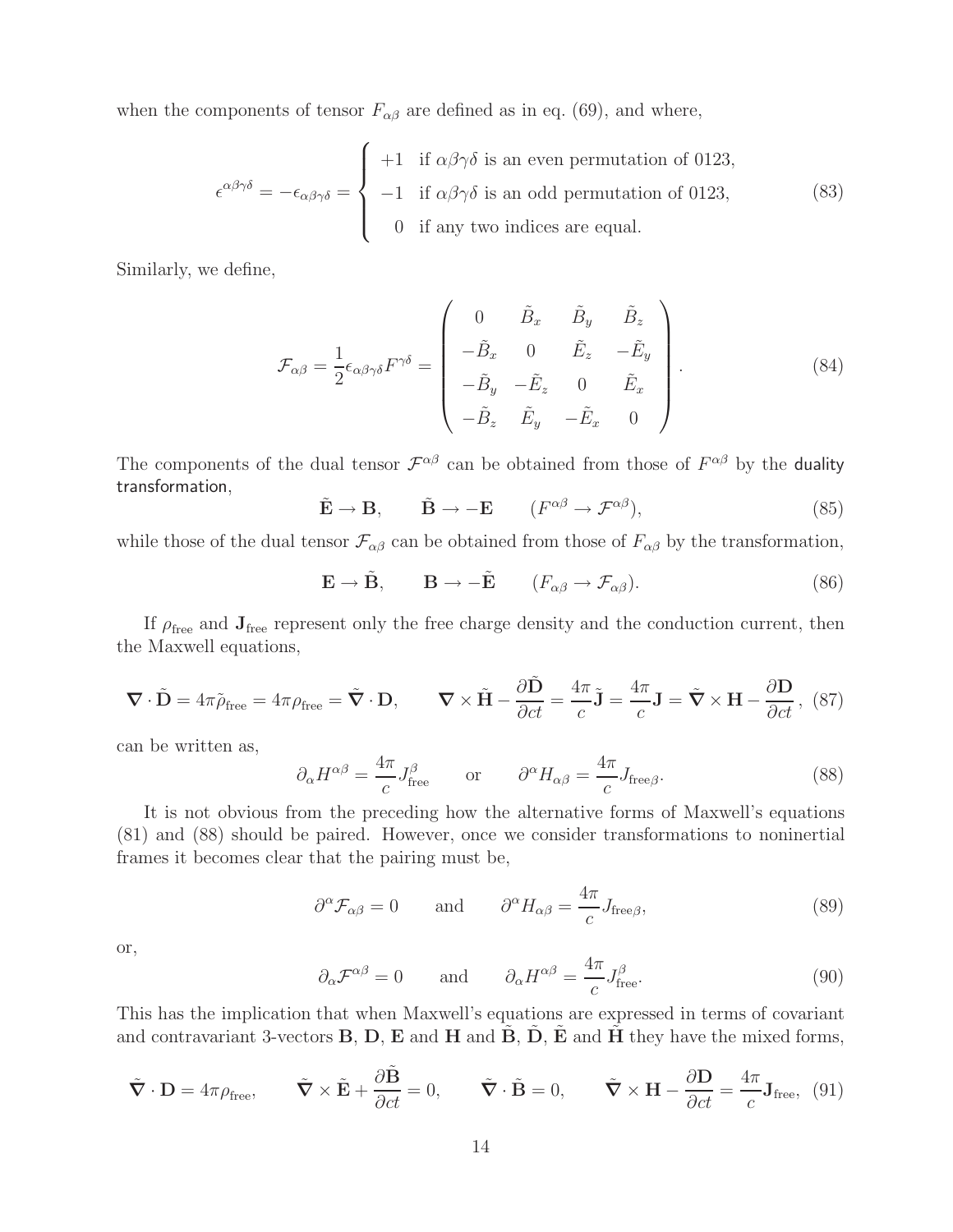or,

$$
\nabla \cdot \tilde{\mathbf{D}} = 4\pi \tilde{\rho}_{\text{free}}, \qquad \nabla \times \mathbf{E} + \frac{\partial \mathbf{B}}{\partial ct} = 0, \qquad \nabla \cdot \mathbf{B} = 0, \qquad \nabla \times \tilde{\mathbf{H}} - \frac{\partial \tilde{\mathbf{D}}}{\partial ct} = \frac{4\pi}{c} \tilde{\mathbf{J}}_{\text{free}}.
$$
 (92)

Since there is no difference between covariant and contravariant components in inertial frames, the mixing seen in eqs. (91)-(92) goes unnoticed there.

The relation between the total and free charge and current densities can be written as,

$$
\tilde{\rho} = \tilde{\rho}_{\text{free}} - \nabla \cdot \tilde{\mathbf{P}}, \qquad \tilde{\mathbf{J}} = \tilde{\mathbf{J}}_{\text{free}} + \frac{\partial \tilde{\mathbf{P}}}{\partial t} + c \nabla \times \tilde{\mathbf{M}},
$$
  
or 
$$
\rho = \rho_{\text{free}} - \tilde{\nabla} \cdot \mathbf{P}, \qquad \mathbf{J} = \mathbf{J}_{\text{free}} + \frac{\partial \mathbf{P}}{\partial t} + c \tilde{\nabla} \times \mathbf{M}.
$$
 (93)

or in 4-vector form as,

$$
J^{\beta} = J_{\text{free}}^{\beta} + c \, \partial_{\alpha} M^{\alpha \beta} \qquad \text{or} \qquad J_{\beta} = J_{\text{free}\beta} + c \, \partial^{\alpha} M_{\alpha \beta}, \tag{94}
$$

The constitutive equations,

$$
\mathbf{D} = \tilde{\mathbf{D}} = \epsilon \tilde{\mathbf{E}} = \epsilon \mathbf{E} \quad \text{and} \quad \mathbf{B} = \tilde{\mathbf{B}} = \mu \tilde{\mathbf{H}} = \mu \mathbf{H}, \tag{95}
$$

hold only in an inertial rest frame of a linear, isotropic medium. If the medium has velocity  $\mathbf{u}$  ( $u \ll c$ ) with respect to the (inertial) lab frame, the constitutive equations in the lab frame are,

$$
\tilde{\mathbf{D}} + \frac{\mathbf{v}}{c} \times \tilde{\mathbf{H}} = \epsilon \left( \tilde{\mathbf{E}} + \frac{\mathbf{v}}{c} \times \tilde{\mathbf{B}} \right) \quad \text{and} \quad \tilde{\mathbf{B}} - \frac{\mathbf{v}}{c} \times \tilde{\mathbf{E}} = \mu \left( \tilde{\mathbf{H}} - \frac{\mathbf{v}}{c} \times \tilde{\mathbf{D}} \right), \quad (96)
$$

or 
$$
\mathbf{D} + \frac{\mathbf{v}}{c} \times \mathbf{H} = \epsilon \left( \mathbf{E} + \frac{\mathbf{v}}{c} \times \mathbf{B} \right)
$$
 and  $\mathbf{B} - \frac{\mathbf{v}}{c} \times \mathbf{E} = \mu \left( \mathbf{H} - \frac{\mathbf{v}}{c} \times \mathbf{D} \right)$ , (97)

which can be expressed in tensor form as,

$$
H_{\alpha\beta}u^{\beta} = \epsilon F_{\alpha\beta}u^{\beta} \quad \text{and} \quad \mathcal{F}_{\alpha\beta}u^{\beta} = \mu \mathcal{H}_{\alpha\beta}u^{\beta}, \tag{98}
$$

or 
$$
H^{\alpha\beta}u_{\beta} = \epsilon F^{\alpha\beta}u_{\beta}
$$
 and  $\mathcal{F}^{\alpha\beta}u_{\beta} = \mu \mathcal{H}^{\alpha\beta}u_{\beta},$  (99)

using the dual tensors introduced in eqs. (84)-(86), as first noted by Minkowski [3]. The pairings in eqs. (98)-(99) follow those made for Maxwell's equations (89)-(90).

In the present case of a medium that is at rest in a rotating frame, the constitutive equations (96)-(97) hold in the lab frame, since these relations summarize physical effects in a very small region about the point of observation, for which a Lorentz transformation between the lab frame and the comoving local inertial frame of a point at rest in the rotating frame provides an adequate description. A remaining issue is the form of the constitutive equations in the noninertial rotating frame. This technical issue is not relevant to an analysis of quantities in the lab frame, as observed, for example, in the Wilson-Wilson experiment  $[4, 5]$ .

A third constitutive equation is Ohm's law for the conduction current  $J_C$ , which has the form,

$$
\mathbf{J}_C = \sigma \mathbf{E} \tag{100}
$$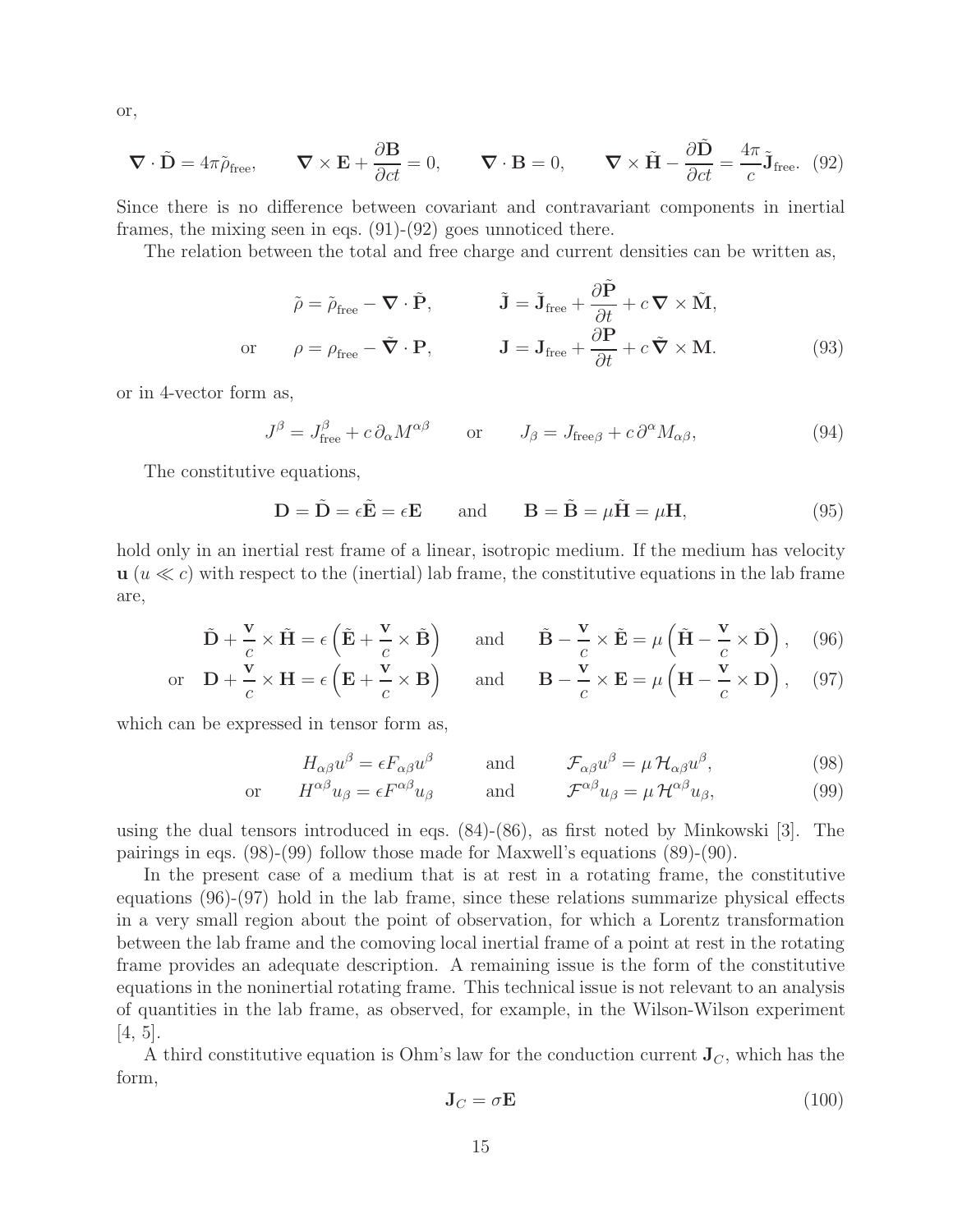in the rest frame of a medium with DC conductivity  $\sigma$ . We consider only the case of conduction currents in a neutral medium, so that their is no net charge density associated with the conduction current.<sup>18</sup> Then, it is consistent to write Ohm's law in a form similar to that of the Lorentz force law (76),

$$
J_C^{\alpha} = (\tilde{\mathbf{J}}_C \cdot \mathbf{u}/c, \tilde{\mathbf{J}}_C) = \sigma F^{\alpha\beta} u_{\beta} = \sigma (\tilde{\mathbf{E}} \cdot \mathbf{u}/c, \tilde{\mathbf{E}} + \mathbf{u}/c \times \tilde{\mathbf{B}}),
$$
(101)

$$
J_{C\alpha} = (\mathbf{J}_C \cdot \tilde{\mathbf{u}}/c, -\mathbf{J}_C) = \sigma F_{\alpha\beta} u^{\beta} = \sigma (\mathbf{E} \cdot \tilde{\mathbf{u}}/c, -\mathbf{E} - \tilde{\mathbf{u}}/c \times \mathbf{B}),
$$
(102)

where **u** is the velocity of the conductor relative to the lab frame. Thus, the conduction current is,

$$
\tilde{\mathbf{J}}_C = \sigma \left( \tilde{\mathbf{E}} + \frac{\mathbf{u}}{c} \times \tilde{\mathbf{B}} \right) = \sigma \left( \mathbf{E} + \frac{\tilde{\mathbf{u}}}{c} \times \mathbf{B} \right) = \mathbf{J}_C \tag{103}
$$

in a moving conductor. There is little physical significance to the time components  $\sigma \tilde{\mathbf{E}} \cdot \mathbf{u}/c$ and  $\sigma \mathbf{E} \cdot \tilde{\mathbf{u}}/c$  in the case of a moving conductor. For a more general discussion, see [48].

### **A.3 Transformations from Lab to Rotating Frame**

The (cylindrical) coordinates in the rotating frame (denoted with a ') are related to those in the lab frame by,

$$
t'=t, \qquad r'=r, \qquad \phi'=\phi-\omega t, \qquad z'=z, \tag{104}
$$

so the contravariant, rectangular coordinate transformation is,

$$
x'^0 = x^0, \quad x'^1 = x^1 \cos{\frac{\omega}{c}} x^0 + x^2 \sin{\frac{\omega}{c}} x^0, \quad x'^2 = -x^1 \sin{\frac{\omega}{c}} x^0 + x^2 \cos{\frac{\omega}{c}} x^0, \quad x'^3 = x^3,
$$
\n(105)

whose inverse is,

$$
x^{0} = x'^{0}, \quad x^{1} = x'^{1} \cos \frac{\omega}{c} x'^{0} - x'^{2} \sin \frac{\omega}{c} x'^{0}, \quad x^{2} = x'^{1} \sin \frac{\omega}{c} x'^{0} + x'^{2} \cos \frac{\omega}{c} x'^{0}, \quad x^{3} = x'^{3}.
$$
\n(106)

A contravariant 4-vector  $A^{\alpha}$  transforms according to,

$$
A^{\prime \alpha} = \frac{\partial x^{\prime \alpha}}{\partial x^{\beta}} A^{\beta},\tag{107}
$$

while a covariant 4-vector  $A_{\alpha}$  transforms according to,

$$
A'_{\alpha} = \frac{\partial x^{\beta}}{\partial x'^{\alpha}} A_{\beta}.
$$
\n(108)

When writing  $\partial x^{\prime\alpha}/\partial x^{\beta}$  and  $\partial x^{\beta}/\partial x^{\prime\alpha}$  as matrices (and  $A^{\alpha}$  and  $A_{\alpha}$  as column vectors), indices  $\alpha$  and  $\beta$  label the rows and columns, respectively.

<sup>18</sup>See prob. 11.16 of [47] for the case when convection currents are present.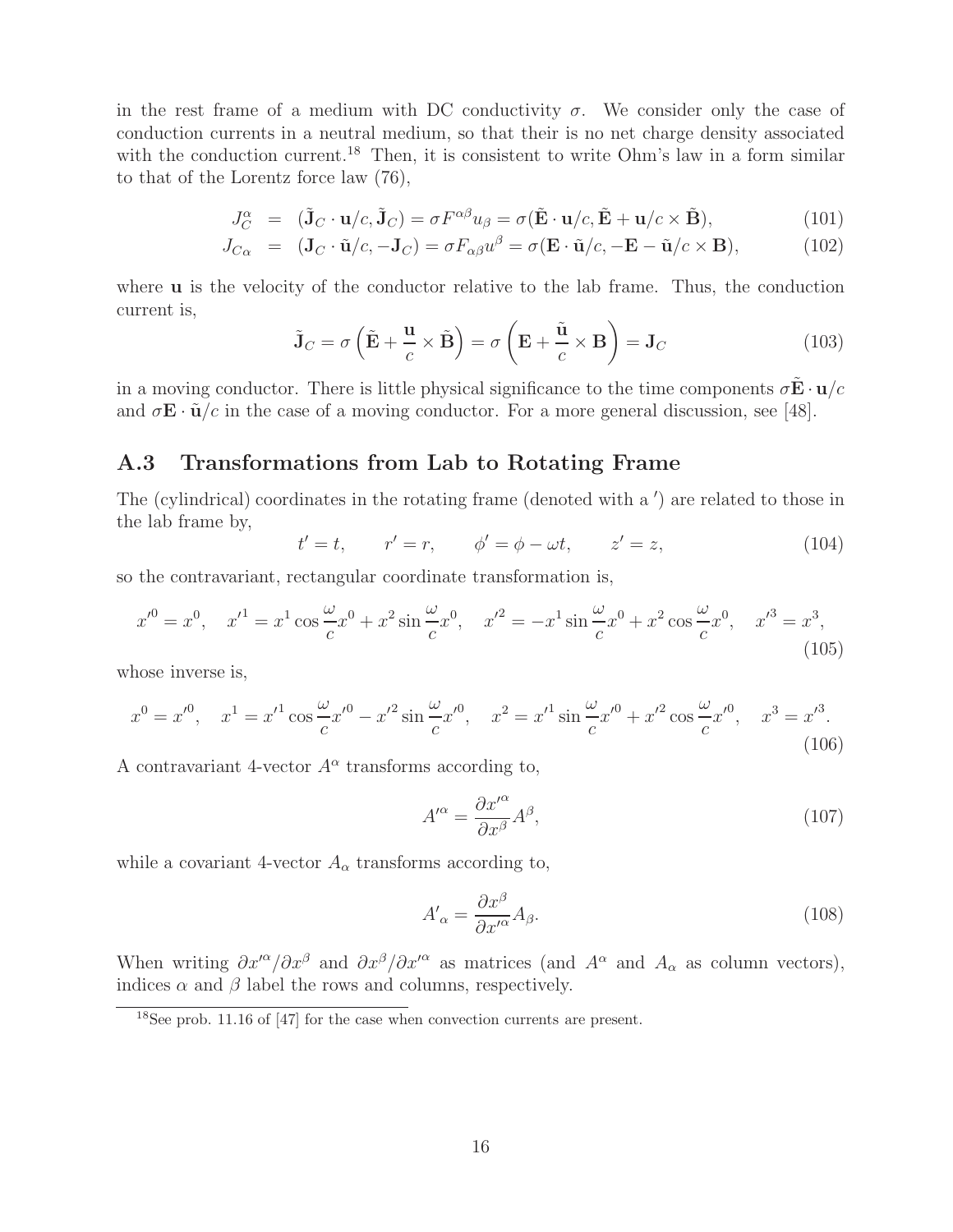#### **A.3.1 Covariant Vectors and Tensors in the Rotating Frame**

To transform covariant vectors and tensors from the lab frame to the rotating frame we use,

$$
\frac{\partial x^{\beta}}{\partial x^{\prime \alpha}} = \begin{pmatrix} 1 & \frac{v_x}{c} & \frac{v_y}{c} & 0 \\ 0 & \cos \frac{\omega}{c} x^{0} & -\sin \frac{\omega}{c} x^{0} & 0 \\ 0 & \sin \frac{\omega}{c} x^{0} & \cos \frac{\omega}{c} x^{0} & 0 \\ 0 & 0 & 0 & 1 \end{pmatrix} = \begin{pmatrix} 1 & \frac{v_x}{c} & \frac{v_y}{c} & 0 \\ 0 & 1 & 0 & 0 \\ 0 & 0 & 1 & 0 \\ 0 & 0 & 0 & 1 \end{pmatrix} \begin{pmatrix} 1 & 0 & 0 & 0 \\ 0 & \cos \frac{\omega}{c} x^{0} & -\sin \frac{\omega}{c} x^{0} & 0 \\ 0 & \sin \frac{\omega}{c} x^{0} & \cos \frac{\omega}{c} x^{0} & 0 \\ 0 & 0 & 0 & 1 \end{pmatrix},
$$
\n(109)

where  $\mathbf{v} = (v_x, v_y, 0) = (-\omega y, \omega x, 0)$  is the velocity in the lab frame of the point **x**<sup>'</sup> in the rotating frame. The transformation  $(109)$  is composed of a rotation about the z axis and another transformation that mixes space and time components. When describing 3-vectors, a rotation of the coordinate axes can be said to change the components of that vector, but not the direction and magnitude of that vector with respect to the "fixed stars". If we accept this view, then it suffices to describe the transformation from the lab frame to the rotating frame by only the first of the two transformations in the last form of eq. (109),

$$
\left. \frac{\partial x^{\beta}}{\partial x^{\prime \alpha}} \right|_{\rm NR} = \begin{pmatrix} 1 & \frac{v_x}{c} & \frac{v_y}{c} & 0 \\ 0 & 1 & 0 & 0 \\ 0 & 0 & 1 & 0 \\ 0 & 0 & 0 & 1 \end{pmatrix}, \tag{110}
$$

where the subscript NR, means that a nonrotating basis for 3-vectors is used in the rotating frame.<sup>19</sup>

Using the form (110) in eq. (108), we find that the covariant 4-velocity  $u_{\alpha} = (c, -\mathbf{u})$ transforms to,

$$
u'_{\alpha} = (c', -\mathbf{u}') = (c(1 - \mathbf{u} \cdot \mathbf{v}/c^2), -\mathbf{u}) = (c, -\mathbf{u}),
$$
\n(111)

after ignoring the second-order term  $\mathbf{u} \cdot \mathbf{v}/c^2$ . The covariant speed of light in the rotating frame remains c, but the covariant velocity  $\mathbf{u}' = \mathbf{u}$  is unaffected by the transformation to the rotating frame. This alerts us to the need for care in interpreting vector and tensor quantities in the rotating frame. In particular, a particle at rest in the rotating frame has lab-frame velocity  $\mathbf{v} = \boldsymbol{\omega} \times \mathbf{x}$ , so the covariant velocity u' "observed" in the rotating **frame of a particle at rest in that frame is nonzero!**<sup>20</sup>

Similarly, the covariant 4-current density  $J_{\alpha} = (c\rho, -J)$  transforms to,

$$
J'_{\alpha} = (c\rho', -\mathbf{J}') = (c(\rho - \mathbf{J} \cdot \mathbf{v}/c^2), -\mathbf{J}).
$$
\n(112)

<sup>&</sup>lt;sup>19</sup>The transformation (110) is also NonRelativistic in that terms of order  $v^2/c^2$  have been omitted.

<sup>&</sup>lt;sup>20</sup>This author has no idea how a measurement could be made in the rotating frame of a particle at rest in that frame so as to assign a nonzero velocity to that particle. Rather, it seems that the covariant velocity  $\mathbf{u}' = \mathbf{u} = (\mathbf{u} - \mathbf{v}) + \mathbf{v}$  in the rotating frame has a "fictitious" component equal to the velocity **v** of the point of observation relative to the lab frame.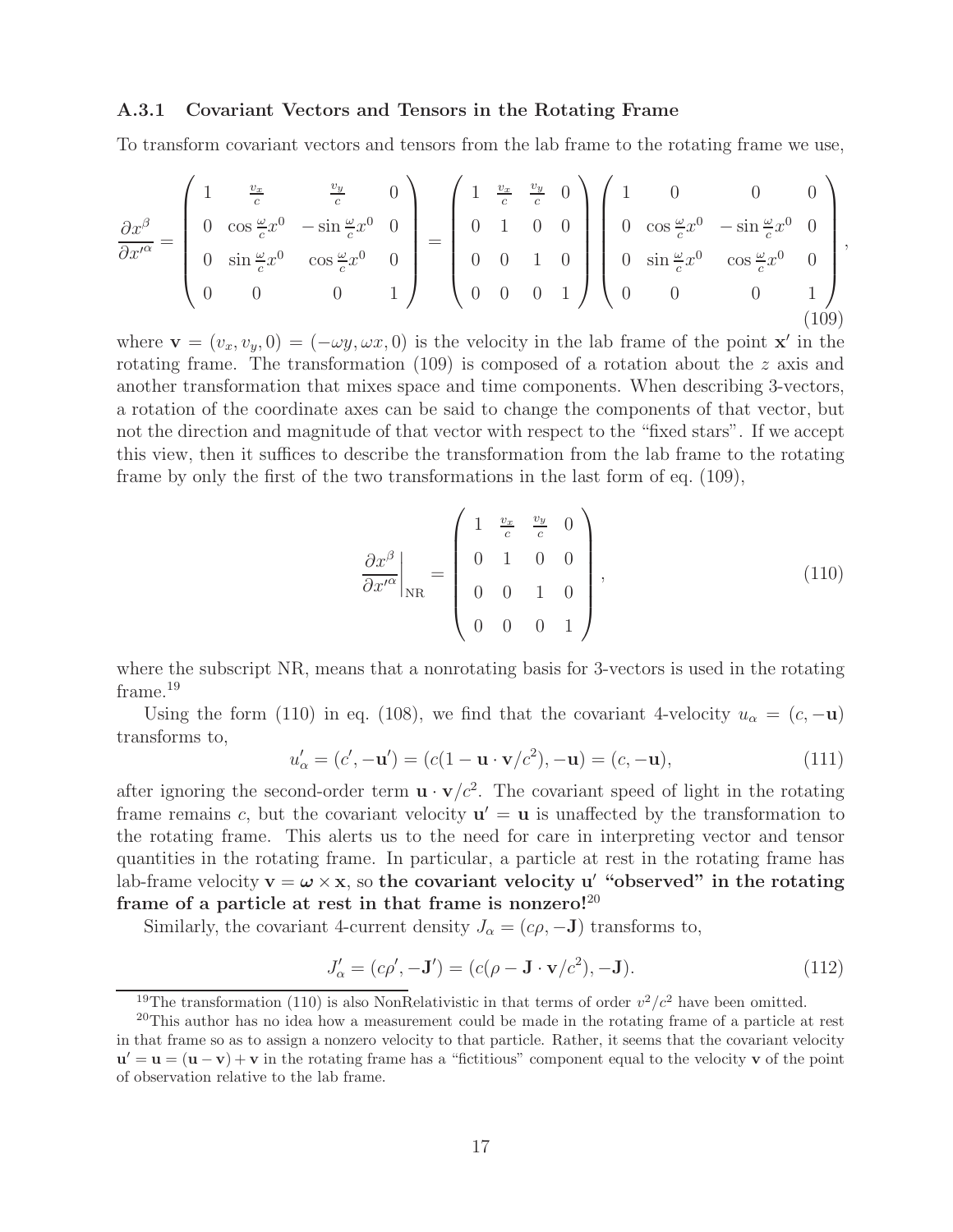Thus, the covariant current density  $J' = J$  is unaffected by the transformation to the rotating frame, while the covariant charge density  $\rho' = \rho - \mathbf{J} \cdot \mathbf{v}/c^2$  follows that of a low-velocity Lorentz transformation.<sup>21</sup>

The transformation of a covariant tensor  $F_{\alpha\beta}$  from the lab frame to the rotating frame (with nonrotating basis) has the form,

$$
F'_{\alpha\beta} = \frac{\partial x^{\gamma}}{\partial x'^{\alpha}} \bigg|_{\text{NR}} \frac{\partial x^{\delta}}{\partial x'^{\beta}} \bigg|_{\text{NR}} F_{\gamma\delta}.
$$
 (113)

Applying this to the covariant electromagnetic tensors (69), (70) and (71) we find the covariant field vectors in the rotating frame to be,

$$
\mathbf{E}' = \mathbf{E} + \frac{\mathbf{v}}{c} \times \mathbf{B}, \qquad \mathbf{B}' = \mathbf{B}, \tag{114}
$$

$$
\mathbf{D}' = \mathbf{D} + \frac{\mathbf{v}}{c} \times \mathbf{H}, \qquad \mathbf{H}' = \mathbf{H}, \tag{115}
$$

and,

$$
\mathbf{P}' = \mathbf{P} - \frac{\mathbf{v}}{c} \times \mathbf{M}, \qquad \mathbf{M}' = \mathbf{M}.
$$
 (116)

#### **A.3.2 Contravariant Vectors and Tensors in the Rotating Frame**

We now have two methods to obtain the forms of contravariant vectors and tensors in the rotating frame. We can use eq. (107) to go directly from the lab frame to the rotating frame, once we have found the version of  $\partial x'^{\alpha}/\partial x^{\beta}$  that applies to a nonrotating basis in the rotating frame. Or, we can use the metric tensor  $g'$  in the rotating frame (once we have identified this) to go from covariant to contravariant vectors and tensors in that frame according to,

$$
A^{\prime \alpha} = g^{\prime \alpha \beta} A^{\prime}_{\beta}, \qquad F^{\prime \alpha \beta} = g^{\prime \alpha \gamma} g^{\prime \beta \delta} F^{\prime}_{\gamma \delta}. \tag{117}
$$

For these two approaches to be consistent, we need that,

$$
A^{\prime \alpha} = g^{\prime \alpha \beta} A^{\prime}_{\beta} = g^{\prime \alpha \gamma} \left. \frac{\partial x^{\beta}}{\partial x^{\prime \gamma}} \right|_{\text{NR}} A_{\beta} = g^{\prime \alpha \gamma} \left. \frac{\partial x^{\delta}}{\partial x^{\prime \gamma}} \right|_{\text{NR}} g_{\delta \beta} A^{\beta} = \left. \frac{\partial x^{\prime \alpha}}{\partial x^{\beta}} \right|_{\text{NR}} A^{\beta},\tag{118}
$$

*i.e.*, that,

$$
\left. \frac{\partial x^{\prime \alpha}}{\partial x^{\beta}} \right|_{\text{NR}} = g^{\prime \alpha \gamma} \left. \frac{\partial x^{\delta}}{\partial x^{\prime \gamma}} \right|_{\text{NR}} g_{\delta \beta}.
$$
\n(119)

Recalling eq. (105), we have that,

$$
\frac{\partial x^{\prime \alpha}}{\partial x^{\beta}} = \begin{pmatrix} 1 & 0 & 0 & 0 \\ \frac{v_x^{\prime}}{c} & \cos \frac{\omega}{c} x^{0} & \sin \frac{\omega}{c} x^{0} & 0 \\ \frac{v_y^{\prime}}{c} & -\sin \frac{\omega}{c} x^{0} & \cos \frac{\omega}{c} x^{0} & 0 \\ 0 & 0 & 0 & 1 \end{pmatrix} = \begin{pmatrix} 1 & 0 & 0 & 0 \\ \frac{v_x^{\prime}}{c} & 1 & 0 & 0 \\ \frac{v_y^{\prime}}{c} & 0 & 1 & 0 \\ 0 & 0 & 0 & 1 \end{pmatrix} \begin{pmatrix} 1 & 0 & 0 & 0 \\ 0 & \cos \frac{\omega}{c} x^{0} & \sin \frac{\omega}{c} x^{0} & 0 \\ 0 & -\sin \frac{\omega}{c} x^{0} & \cos \frac{\omega}{c} x^{0} & 0 \\ 0 & 0 & 0 & 1 \end{pmatrix},
$$
\n(120)

 $21$ This behavior is called the magnetic Galilean transformation in [42].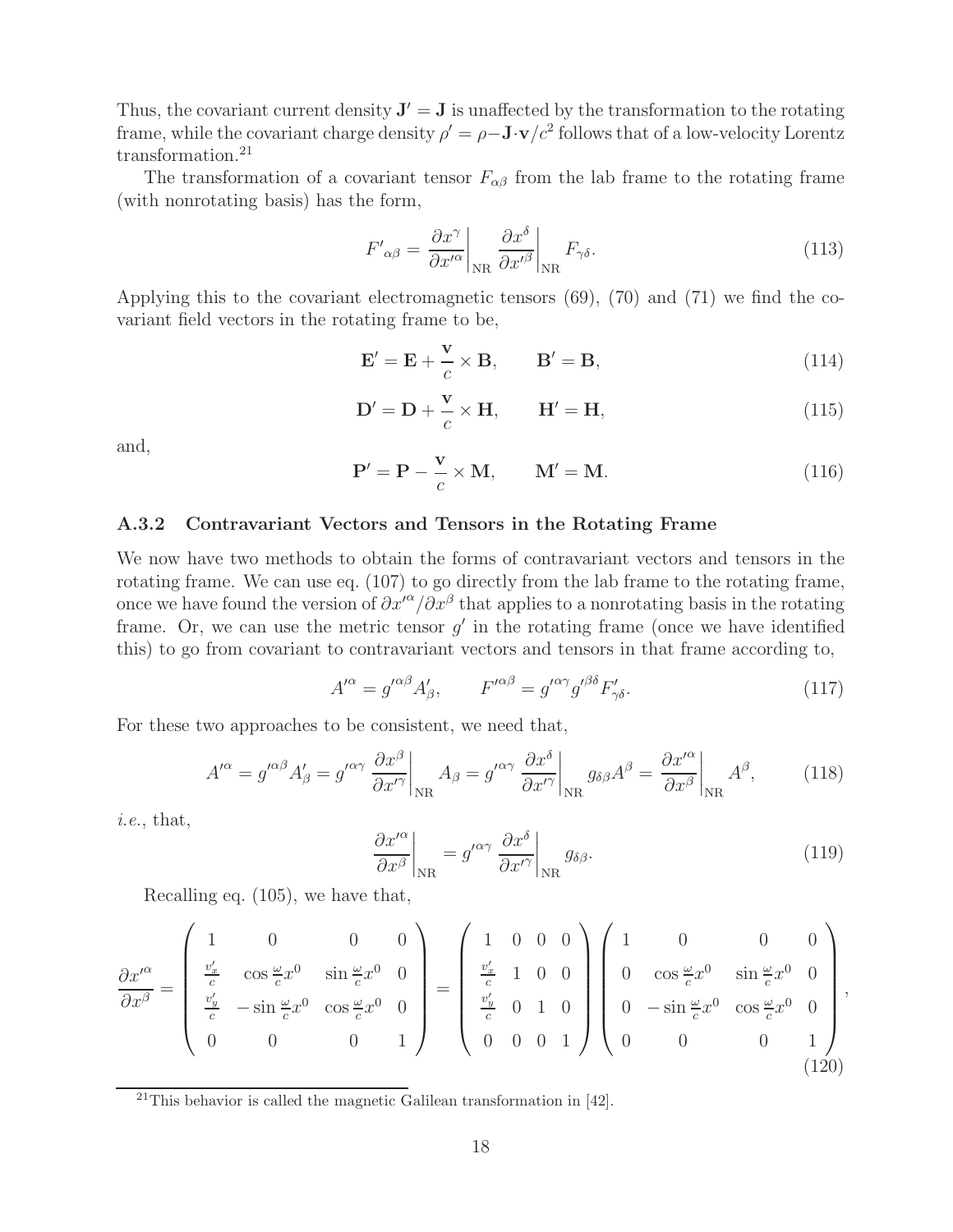where  $\mathbf{v}' = (v'_x, v'_y, 0) = (\omega y', -\omega x', 0)$  is the velocity in the rotating frame of the point in the lab frame whose present coordinates are  $x'$  in the rotating frame. As before, we omit the rotation so that vectors in the rotating frame are defined with respect to a nonrotating basis. Then velocity  $\mathbf{v}' = -\mathbf{v}$ , where as before **v** is the velocity of point **x**<sup> $\prime$ </sup> with respect to the lab frame. Hence,

$$
\left. \frac{\partial x^{\prime \alpha}}{\partial x^{\beta}} \right|_{\rm NR} = \begin{pmatrix} 1 & 0 & 0 & 0 \\ -\frac{v_x}{c} & 1 & 0 & 0 \\ -\frac{v_y}{c} & 0 & 1 & 0 \\ 0 & 0 & 0 & 1 \end{pmatrix} . \tag{121}
$$

To identify the metric tensor  $g'$  we recall eqs. (104)-(105) to write the invariant interval as,

$$
ds^{2} = d(x^{0})^{2} - d(x^{1})^{2} - d(x^{2})^{2} - d(x^{3})^{2}
$$
\n
$$
\approx d(x'^{0})^{2} - d(x'^{1})^{2} - d(x'^{2})^{2} - d(x'^{3})^{2} - 2\frac{\omega x'^{2}}{c}d(x'^{0})d(x'^{1}) - 2\frac{\omega x'^{1}}{c}d(x'^{0})d(x'^{2}),
$$
\n(122)

where we ignore a term of order  $\omega^2 r^2/c^2$ .<sup>22</sup> Thus, the (symmetric) metric tensor in the rotating frame is,

$$
g'_{\alpha\beta} = g'^{\alpha\beta} \approx \begin{pmatrix} 1 & -\frac{v_x}{c} & -\frac{v_y}{c} & 0 \\ -\frac{v_x}{c} & -1 & 0 & 0 \\ -\frac{v_y}{c} & 0 & -1 & 0 \\ 0 & 0 & 0 & -1 \end{pmatrix},
$$
(123)

where we again write  $(\omega x^2, -\omega x^1)$  as  $(-v_x, -v_y)$ .<sup>23</sup> As a check, we verify that,

 $\overline{a}$ 

$$
g^{\prime \alpha \gamma} \frac{\partial x^{\delta}}{\partial x^{\prime \gamma}} \Big|_{\text{NR}} g_{\delta \beta} = \begin{pmatrix} 1 & -\frac{v_x}{c} & -\frac{v_y}{c} & 0 \\ -\frac{v_x}{c} & -1 & 0 & 0 \\ -\frac{v_y}{c} & 0 & -1 & 0 \\ 0 & 0 & 0 & -1 \end{pmatrix} \begin{pmatrix} 1 & \frac{v_x}{c} & \frac{v_y}{c} & 0 \\ 0 & 1 & 0 & 0 \\ 0 & 0 & 1 & 0 \\ 0 & 0 & 0 & 1 \end{pmatrix} \begin{pmatrix} 1 & 0 & 0 & 0 \\ 0 & -1 & 0 & 0 \\ 0 & 0 & -1 & 0 \\ 0 & 0 & 0 & -1 \end{pmatrix}
$$

$$
= \begin{pmatrix} 1 & 0 & 0 & 0 \\ -\frac{v_x}{c} & 1 & 0 & 0 \\ -\frac{v_y}{c} & 0 & 1 & 0 \\ 0 & 0 & 0 & 1 \end{pmatrix} = \frac{\partial x^{\prime \alpha}}{\partial x^{\beta}} \Big|_{\text{NR}}, \qquad (124)
$$

<sup>&</sup>lt;sup>22</sup>By considering only radii where the velocity  $\omega r$  is small compared to c we avoid difficulties such as Ehrenfest's paradox. For the latter, see [41].

<sup>&</sup>lt;sup>23</sup>The determinant of  $g'$  is unity, which excuses some glibness in the definition of the co- and contravariant derivative operators in eq. (74).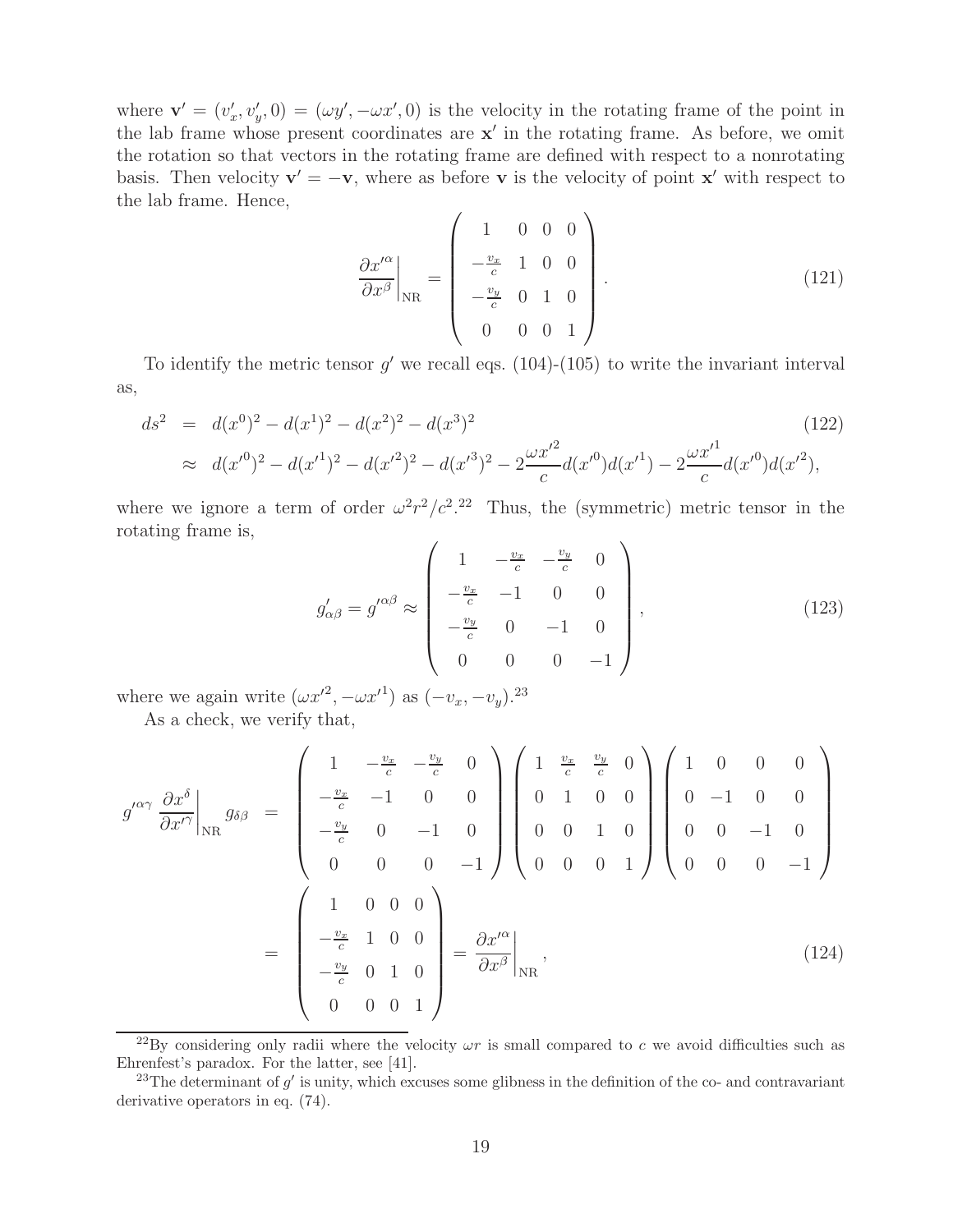on neglect of terms of order  $v^2/c^2$ .

Using the form (121) in eq. (107), we find that the contravariant 4-velocity  $u^{\alpha} = (c, \tilde{\mathbf{u}})$ (c, **u**) transforms to,

$$
u^{\prime \alpha} = (\tilde{c}', \tilde{\mathbf{u}}') = (c, \tilde{\mathbf{u}} - \mathbf{v}) = (c, \mathbf{u} - \mathbf{v}) = g^{\prime \alpha \beta} u_{\beta}'. \tag{125}
$$

The contravariant speed of light remains c, and the contravariant velocity  $\tilde{\mathbf{u}}' = \mathbf{u} - \mathbf{v}$  behaves as expected for a low-velocity Lorentz transformation to the rotating frame. Thus, we might feel that the contravariant velocity is of greater physical significance than the covariant velocity  $\mathbf{u}' = \mathbf{u}$  in the rotating frame.

Similarly, the contravariant 4-current density  $J^{\alpha} = (c\tilde{\rho}, \tilde{\mathbf{J}}) = (c\rho, \mathbf{J})$  transforms to,

$$
J^{\prime \alpha} = (c\tilde{\rho}', \tilde{\mathbf{J}}') = (c\tilde{\rho}, \tilde{\mathbf{J}} - \tilde{\rho}\mathbf{v}) = (c\rho, \mathbf{J} - \rho\mathbf{v}) = g^{\prime \alpha \beta} J_{\beta}'. \tag{126}
$$

The the contravariant charge density  $\tilde{\rho}' = \rho$  is unaffected by the transformation to the rotating frame, while the contravariant current density  $\tilde{\mathbf{J}}' = \mathbf{J} - \rho \mathbf{v}$  follows that of a lowvelocity Lorentz transformation.<sup>24</sup>

The transformation of a contravariant tensor  $F^{\alpha\beta}$  from the lab frame to the rotating frame (with nonrotating basis) has the form,

$$
F^{\prime \alpha \beta} = \left. \frac{\partial x^{\prime \alpha}}{\partial x^{\gamma}} \right|_{\text{NR}} \left. \frac{\partial x^{\prime \beta}}{\partial x^{\delta}} \right|_{\text{NR}} F^{\gamma \delta}.
$$
 (127)

Applying this to the contravariant electromagnetic tensors (69), (70) and (71) we find the contravariant field vectors in the rotating frame to be,

$$
\tilde{\mathbf{E}}' = \tilde{\mathbf{E}} = \mathbf{E}, \qquad \tilde{\mathbf{B}}' = \tilde{\mathbf{B}} - \frac{\mathbf{v}}{c} \times \tilde{\mathbf{E}} = \mathbf{B} - \frac{\mathbf{v}}{c} \times \mathbf{E}, \tag{128}
$$

$$
\tilde{\mathbf{D}}' = \tilde{\mathbf{D}} = \mathbf{D}, \qquad \tilde{\mathbf{H}}' = \tilde{\mathbf{H}} - \frac{\mathbf{v}}{c} \times \tilde{\mathbf{D}} = \mathbf{H} - \frac{\mathbf{v}}{c} \times \mathbf{D}, \tag{129}
$$

and,

$$
\tilde{\mathbf{P}}' = \tilde{\mathbf{P}} = \mathbf{P}, \qquad \tilde{\mathbf{M}}' = \tilde{\mathbf{M}} + \frac{\mathbf{v}}{c} \times \tilde{\mathbf{P}} = \mathbf{M} + \frac{\mathbf{v}}{c} \times \mathbf{P}.
$$
 (130)

#### **A.3.3 Consistency of the Transformations of the Field Tensors** F **and** F

When we apply the covariant transformation (113) to the covariant dual field tensor  $\mathcal{F}_{\alpha\beta}$ defined in eq.  $(84)$ , whose components involve the contravariant 3-vectors **B** and **E**, we obtain,

$$
\tilde{\mathbf{B}}' = \tilde{\mathbf{B}} - \frac{\mathbf{v}}{c} \times \tilde{\mathbf{E}} = \mathbf{B} - \frac{\mathbf{v}}{c} \times \mathbf{E}, \qquad \tilde{\mathbf{E}}' = \tilde{\mathbf{E}} = \mathbf{E}, \tag{131}
$$

which is consistent with the results  $(128)$  of the contravariant transformation  $(127)$  of the contravariant tensor  $F^{\alpha\beta}$  of (69). Likewise, the contravariant transformation (127) of the contravariant dual field tensor  $\mathcal{F}^{\alpha\beta}$  defined in eq. (82) yields the same results (114),

$$
\mathbf{B}' = \mathbf{B}, \qquad \mathbf{E}' = \mathbf{E} + \frac{\mathbf{v}}{c} \times \mathbf{B}, \tag{132}
$$

<sup>24</sup>This behavior is called the electric Galilean transformation in [42].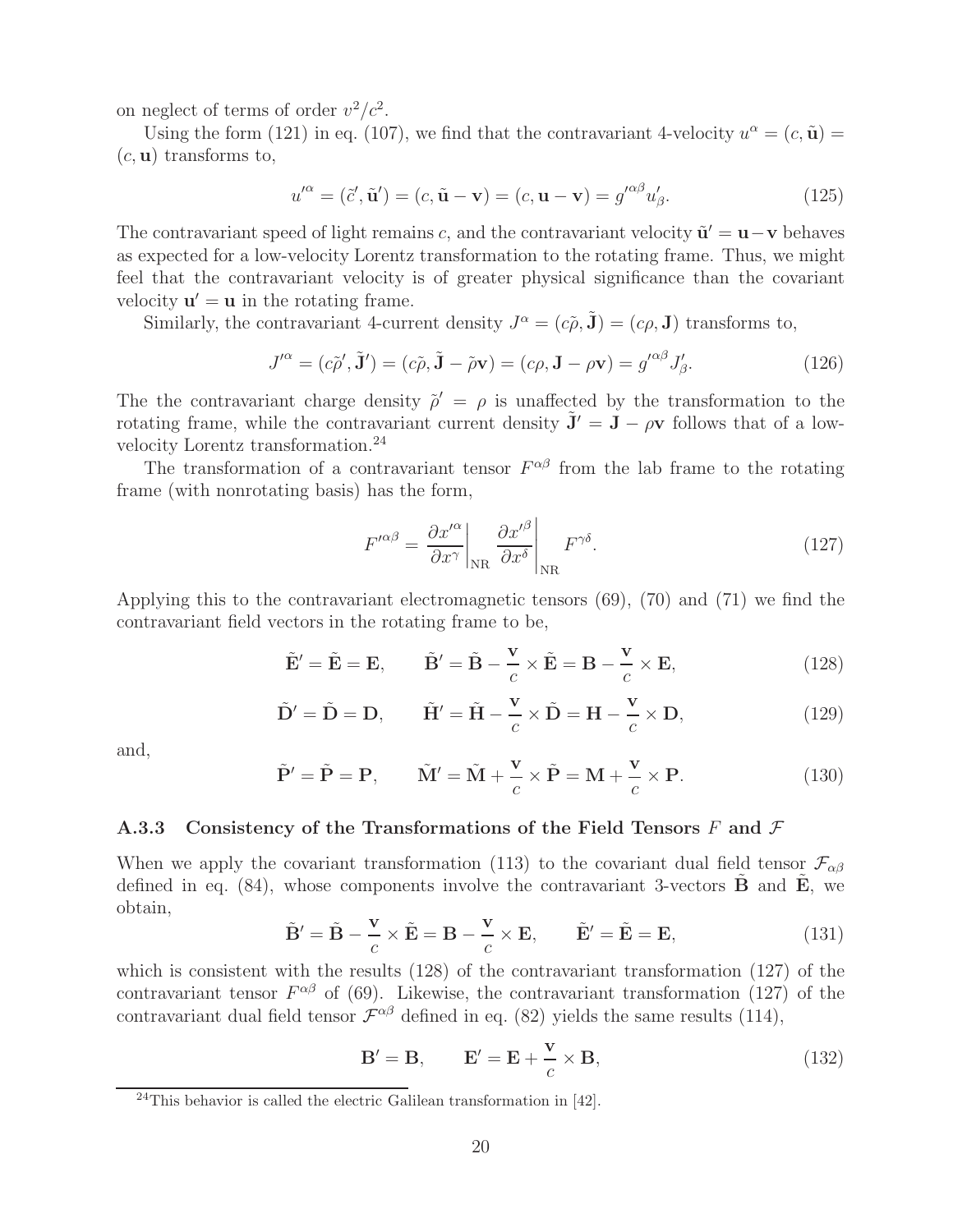as does the covariant transformation (113) of the covariant tensor  $F_{\alpha\beta}$  of (69).

Hence, it is consistent that the covariant dual tensor  $\mathcal{F}_{\alpha\beta}$  is described in terms of the contravariant fields **B** and **E** of the contravariant field tensor  $F^{\alpha\beta}$ , rather than in terms of the covariant fields **B** and **E** of the covariant field tensor  $F_{\alpha\beta}$ .

The relations between the covariant and contravariant fields in the rotating frame follow from eqs.  $(112)$ ,  $(114)-(116)$  and  $(126)$ ,  $(128)-(130)$  as,

$$
\mathbf{B}' = \tilde{\mathbf{B}}' + \frac{\mathbf{v}}{c} \times \tilde{\mathbf{E}}', \qquad \mathbf{D}' = \tilde{\mathbf{D}}' + \frac{\mathbf{v}}{c} \times \tilde{\mathbf{H}}', \qquad \mathbf{E}' = \tilde{\mathbf{E}}' + \frac{\mathbf{v}}{c} \times \tilde{\mathbf{B}}', \qquad \mathbf{H}' = \tilde{\mathbf{H}}' + \frac{\mathbf{v}}{c} \times \tilde{\mathbf{D}}',
$$
  

$$
\mathbf{P}' = \tilde{\mathbf{P}}' - \frac{\mathbf{v}}{c} \times \tilde{\mathbf{M}}', \qquad \mathbf{M}' = \tilde{\mathbf{M}}' - \frac{\mathbf{v}}{c} \times \tilde{\mathbf{P}}', \qquad \rho' = \tilde{\rho}' - \frac{\tilde{\mathbf{J}}' \cdot \mathbf{v}}{c^2}, \qquad \mathbf{J}' = \tilde{\mathbf{J}}' + \tilde{\rho}' \mathbf{v}, \qquad (133)
$$

and,

$$
\tilde{\mathbf{B}}' = \mathbf{B}' - \frac{\mathbf{v}}{c} \times \mathbf{E}', \qquad \tilde{\mathbf{D}}' = \mathbf{D}' - \frac{\mathbf{v}}{c} \times \mathbf{H}', \qquad \tilde{\mathbf{E}}' = \mathbf{E}' - \frac{\mathbf{v}}{c} \times \mathbf{B}', \qquad \tilde{\mathbf{H}}' = \mathbf{H}' - \frac{\mathbf{v}}{c} \times \mathbf{D}',
$$
\n
$$
\tilde{\mathbf{P}}' = \mathbf{P}' + \frac{\mathbf{v}}{c} \times \mathbf{M}', \qquad \tilde{\mathbf{M}}' = \mathbf{M}' + \frac{\mathbf{v}}{c} \times \mathbf{P}', \qquad \tilde{\rho}' = \rho' + \frac{\mathbf{J}' \cdot \mathbf{v}}{c^2}, \qquad \tilde{\mathbf{J}}' = \mathbf{J}' - \rho' \mathbf{v}, \qquad (134)
$$

to order  $v/c$ . These relations also follow from raising or lowering indices using the metric tensor,  $F^{\prime\alpha\beta} = g^{\prime\alpha\gamma}g^{\prime\beta\delta}F'_{\gamma\delta}$ ,  $F'_{\alpha\beta} = g'_{\alpha\gamma}g'_{\beta\delta}F^{\prime\gamma\delta}$ , etc.

## **A.3.4** The Derivative Operators  $\partial'_{\alpha}$  and  $\partial'^{\alpha}$  in the Rotating Frame

If we regard the lab-frame derivative operators  $\partial'_{\alpha}$  and  $\partial'^{\alpha}$ , defined in eq. (74), as 4-vectors then we expect that their forms in the rotating frame could be written as,

$$
\partial'_{\alpha} = \left(\frac{\partial}{\partial ct'}, \nabla'\right) = \left(\frac{\partial}{\partial ct} + \frac{\mathbf{v}}{c} \cdot \nabla, \nabla\right) \quad \text{and} \quad \partial'^{\alpha} = \left(\frac{\partial}{\partial ct'}, -\tilde{\nabla}'\right) = \left(\frac{\partial}{\partial ct}, -\nabla - \frac{\mathbf{v}}{c}\frac{\partial}{\partial ct}\right),\tag{135}
$$

recalling the transformations (110) and (121). Thus, we are led to two different meanings of the operator  $\partial/\partial t'$ . To determine whether either of the operations  $\partial'_{\alpha}$  and  $\partial'^{\alpha}$  is meaningful, we consider whether they imply that charge is conserved in the rotating frame,

$$
\partial'_{\alpha} J'^{\alpha} = \nabla' \cdot \tilde{\mathbf{J}}' + \frac{\partial \tilde{\rho}'}{\partial t'} = \nabla \cdot \tilde{\mathbf{J}} - \nabla \cdot \tilde{\rho} \mathbf{v} + \frac{\partial \tilde{\rho}}{\partial t} + (\mathbf{v} \cdot \nabla) \tilde{\rho} = \nabla \cdot \tilde{\mathbf{J}} + \frac{\partial \tilde{\rho}}{\partial t} = 0,
$$
 (136)

noting that  $\nabla \cdot \tilde{\rho} \mathbf{v} = (\mathbf{v} \cdot \nabla) \tilde{\rho}$  since  $\nabla \cdot \mathbf{v} = 0$  according to eq. (19). However,

$$
\partial^{\prime \alpha} J'_{\alpha} = \tilde{\nabla}' \cdot \mathbf{J}' + \frac{\partial \rho'}{\partial t'} = \nabla \cdot \mathbf{J} + \frac{\mathbf{v}}{c} \frac{\partial \mathbf{J}}{\partial ct} + \frac{\partial \rho}{\partial t} - \frac{\partial \mathbf{J} \cdot \mathbf{v}/c}{ct} = \nabla \cdot \mathbf{J} + \frac{\partial \rho}{\partial t} - \mathbf{J} \cdot \frac{\partial \mathbf{v}/c}{ct}
$$
\n
$$
= -\mathbf{J} \cdot \frac{\partial \mathbf{v}/c}{ct} \neq 0,
$$
\n(137)

since **v** is the lab-frame velocity of a point that is at rest in the rotating frame.

Hence, it appears that we can use the covariant derivative operator  $\partial'_{\alpha}$ , but not the contravariant derivative operator  $\partial^{\alpha}$ , to obtain meaningful physical results in the rotating frame. This issue has been discussed in greater detail by Crater [30]. A consequence of this is that Maxwell's equations should be expressed in the rotating frame only in terms of the covariant derivative operator (sec. A.6).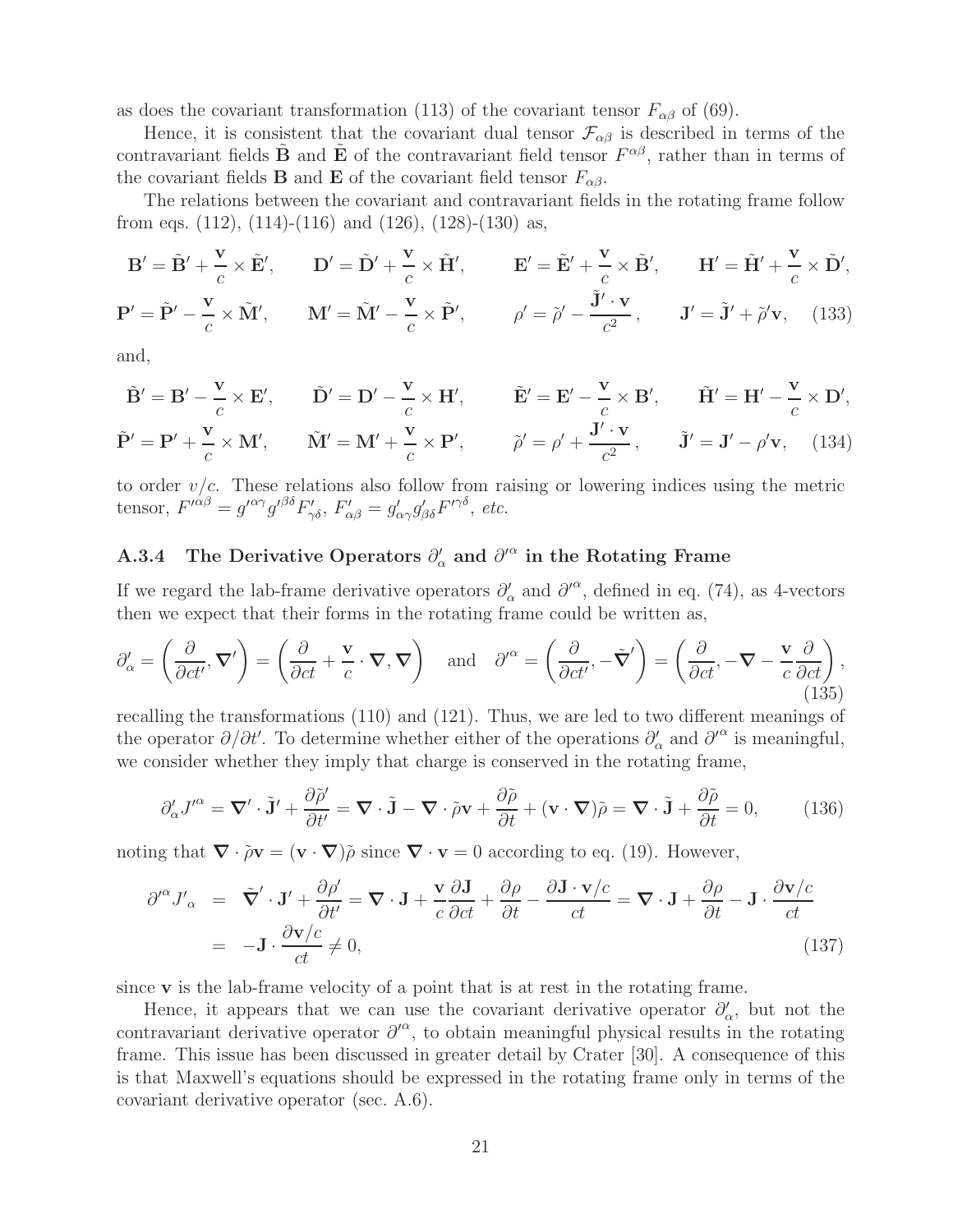### **A.3.5 The Relation between Free, Bound and Total Charge and Current Densities in the Rotating Frame**

While we might expect the relations  $(94)$  between the lab-frame free and total<sup>25</sup> charge and current densities would transform to

$$
J^{\prime \beta} = J^{\prime \beta}_{\text{free}} + c \, \partial_{\alpha}^{\prime} M^{\prime \alpha \beta} \qquad \text{or} \qquad J_{\beta}^{\prime} = J_{\text{free} \beta}^{\prime} + c \, \partial^{\prime \alpha} M^{\prime}_{\alpha \beta}, \tag{138}
$$

in the rotating frame, we understand from sec. A.3.4 that only the contravariant current density  $J^{\prime\alpha}$  will be physical when nonzero electric or magnetic polarization are present. The covariant current density will be nonphysical (when nonzero electric or magnetic polarization are present) due to the bad behavior of the contravariant derivative operator  $\partial^{\alpha}$ . Hence, it is better to avoid use of the covariant components of polarization in the rotating frame when relating polarization to sources of the electromagnetic fields.

The relation between the contravariant total and free charge and current densities can be written as,

$$
\tilde{\rho}' = \tilde{\rho}'_{\text{free}} + \tilde{\rho}'_{\text{bound}}, \qquad \tilde{\mathbf{J}}' = \tilde{\mathbf{J}}'_{\text{free}} + \tilde{\mathbf{J}}'_{\text{bound}} \tag{139}
$$

where,

$$
\tilde{\rho}'_{\text{bound}} = -\nabla' \cdot \tilde{\mathbf{P}}', \qquad \tilde{\mathbf{J}}'_{\text{bound}} = \frac{\partial \tilde{\mathbf{P}}'}{\partial t'} + c \, \nabla' \times \tilde{\mathbf{M}}'. \tag{140}
$$

We can verify that eq. (139) is consistent with the transformations (126), (130) and (135),

$$
\tilde{\rho} = \tilde{\rho}' = \tilde{\rho}'_{\text{free}} - \nabla' \cdot \tilde{\mathbf{P}}' = \tilde{\rho}_{\text{free}} - \nabla \cdot \tilde{\mathbf{P}},
$$
\n
$$
\tilde{\mathbf{J}}' = \tilde{\mathbf{J}} - \tilde{\rho}\mathbf{v} = \tilde{\mathbf{J}}_{\text{free}} + \frac{\partial \tilde{\mathbf{P}}}{\partial t} + c \nabla \times \tilde{\mathbf{M}} - \tilde{\rho}_{\text{free}}\mathbf{v} + \mathbf{v}(\nabla \cdot \tilde{\mathbf{P}})
$$
\n
$$
= \tilde{\mathbf{J}}'_{\text{free}} + \frac{\partial \tilde{\mathbf{P}}'}{\partial t'} + c \nabla' \times \tilde{\mathbf{M}}'
$$
\n
$$
= \tilde{\mathbf{J}}_{\text{free}} - \tilde{\rho}_{\text{free}}\mathbf{v} + \frac{\partial \tilde{\mathbf{P}}}{\partial t} + \mathbf{v}(\nabla \cdot \tilde{\mathbf{P}}) - \nabla \times (\mathbf{v} \times \tilde{\mathbf{P}}) + c \nabla \times \tilde{\mathbf{M}} + \nabla \times (\mathbf{v} \times \tilde{\mathbf{P}})
$$
\n
$$
= \tilde{\mathbf{J}}_{\text{free}} + \frac{\partial \tilde{\mathbf{P}}}{\partial t} + c \nabla \times \tilde{\mathbf{M}} - \tilde{\rho}_{\text{free}}\mathbf{v} + \mathbf{v}(\nabla \cdot \tilde{\mathbf{P}}),
$$
\n(142)

where we have used the (subtle) relation (22) between the time derivatives  $\frac{\partial \tilde{P}'}{\partial t'} = \frac{\partial \tilde{P}}{\partial t'}$ and  $\partial \mathbf{P}/\partial t$ .

Despite the difficulty in using eq. (138) to define covariant components of bound charge and current densities, we will find ourselves desiring expressions for them. Therefore, we use the relations (133)-(134) to convert the contravariant bound charge and current densities  $(140)$  to covariant components (to order  $v/c$ ),

$$
\rho'_{\text{bound}} = \tilde{\rho}'_{\text{bound}} - \frac{\mathbf{v}}{c^2} \cdot \tilde{\mathbf{J}}'_{\text{bound}} = -\nabla' \cdot \tilde{\mathbf{P}}' - \frac{\mathbf{v}}{c^2} \cdot \left( \frac{\partial \tilde{\mathbf{P}}'}{\partial t'} + c \, \nabla' \times \tilde{\mathbf{M}}' \right)
$$
\n
$$
= -\nabla' \cdot \mathbf{P}' - \nabla' \cdot \left( \frac{\mathbf{v}}{c} \times \mathbf{M}' \right) - \frac{\mathbf{v}}{c^2} \cdot \left( \frac{\partial \mathbf{P}'}{\partial t'} + c \, \nabla' \times \mathbf{M}' \right) \tag{143}
$$

 $^{25}$ In sec. A.6 we will be led to a more general concept of the total charge and current densities in the rotating frame than that implied by eq. (138).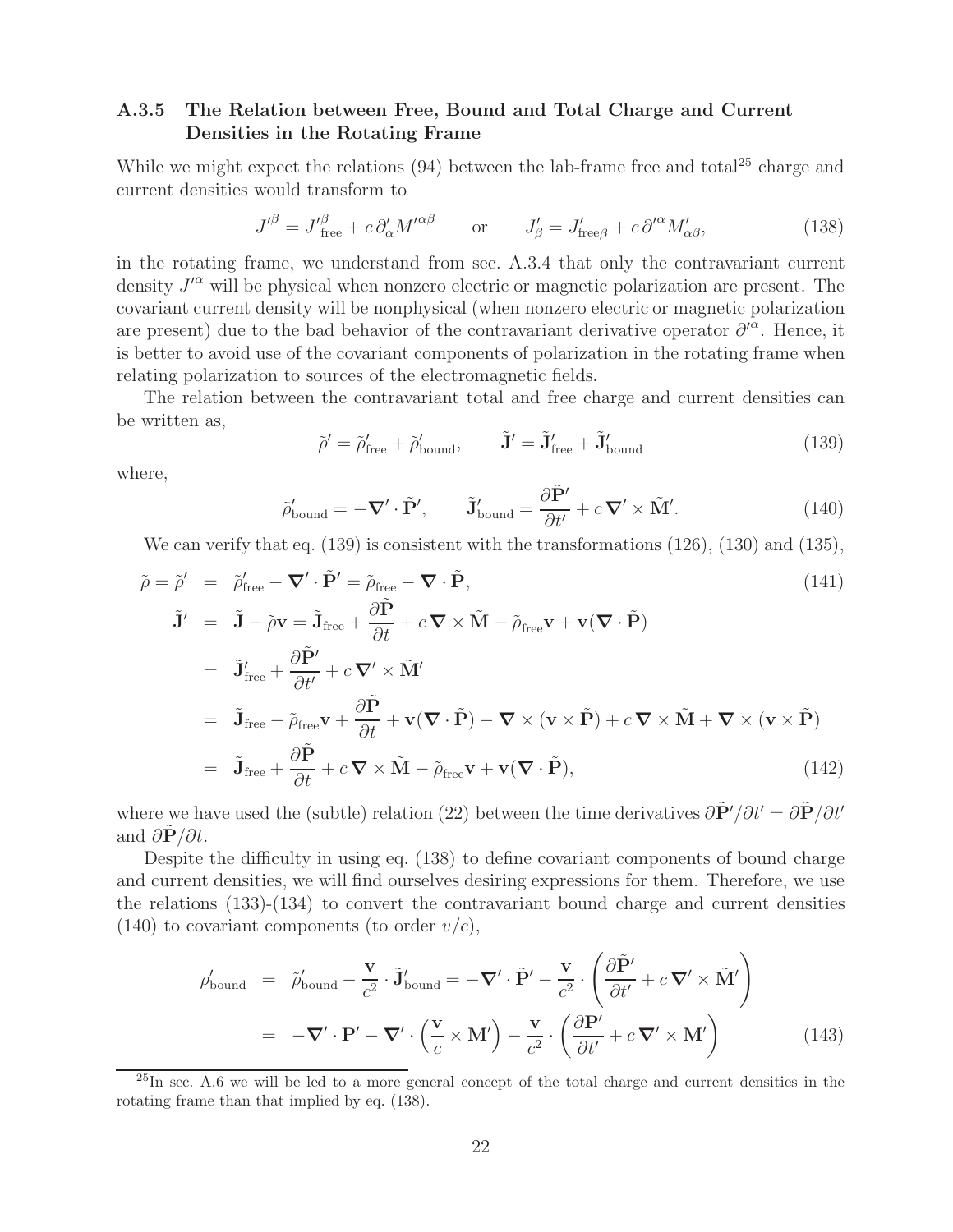$$
= -\nabla' \cdot \mathbf{P}' - \frac{2\omega \cdot \mathbf{M}'}{c} - \frac{\mathbf{v}}{c^2} \cdot \frac{\partial \mathbf{P}'}{\partial t'},
$$
  
\n
$$
\mathbf{J}_{\text{bound}}' = \tilde{\mathbf{J}}_{\text{bound}}' + \tilde{\rho}_{\text{bound}}' \mathbf{v} = \frac{\partial \tilde{\mathbf{P}}'}{\partial t'} + c \nabla' \times \tilde{\mathbf{M}}' - \mathbf{v}(\nabla' \cdot \tilde{\mathbf{P}}')
$$
  
\n
$$
= \frac{\partial \mathbf{P}'}{\partial t'} + c \nabla' \times \mathbf{M}' + \frac{\mathbf{v}}{c} \times \frac{\partial \mathbf{M}'}{\partial t'} + \nabla' \times (\mathbf{v} \times \mathbf{P}') - \mathbf{v}(\nabla' \cdot \mathbf{P}')
$$
  
\n
$$
= \frac{\partial \mathbf{P}'}{\partial t'} + c \nabla' \times \mathbf{M}' + \frac{\mathbf{v}}{c} \times \frac{\partial \mathbf{M}'}{\partial t'} + (\mathbf{P}' \cdot \nabla) \mathbf{v} - (\mathbf{v} \cdot \nabla) \mathbf{P}', \qquad (144)
$$

recalling eq. (13). These forms are counterintuitive, but they are consistent with transforming the lab-frame bound charge and current densities  $\rho_{\text{bound}} = -\nabla \cdot \mathbf{P}$  and  $\mathbf{J}_{\text{bound}} = \partial \mathbf{P}/\partial t + \nabla \cdot \mathbf{P}$  $c\nabla \times M$  to the rotating frame using eq. (116).

For later use we record the relation between the contravariant and covariant charge and current densities in the rotating frame, following eq. (134),

$$
\tilde{\rho}_{\text{bound}}' = \rho_{\text{bound}}' + \frac{\mathbf{v}}{c^2} \cdot \mathbf{J}_{\text{bound}}' = -\nabla' \cdot \mathbf{P}' - \frac{2\boldsymbol{\omega} \cdot \mathbf{M}'}{c} + \frac{\mathbf{v}}{c} \cdot \nabla' \times \mathbf{M}',
$$
\n(145)\n
$$
\tilde{\mathbf{J}}_{\text{bound}}' = \mathbf{J}_{\text{bound}}' - \rho_{\text{bound}}' \mathbf{V}
$$

$$
\dot{\mathbf{D}}'_{\text{bound}} = \mathbf{J}'_{\text{bound}} - \rho'_{\text{bound}} \mathbf{v}
$$
\n
$$
= \frac{\partial \mathbf{P}'}{\partial t'} + c \nabla' \times \mathbf{M}' + \mathbf{v}(\nabla' \cdot \mathbf{P}') + \frac{\mathbf{v}}{c} \times \frac{\partial \mathbf{M}'}{\partial t'} + (\mathbf{P}' \cdot \nabla) \mathbf{v} - (\mathbf{v} \cdot \nabla) \mathbf{P}'. \tag{146}
$$

The forms (139) and (143)-(146) reinforce that the contravariant forms of charge and current densities in the rotating frame, as expressed in terms of contravariant field components (139) correspond most closely to our experience in inertial frames. Both the covariant forms (143)-(144) and the contravariant forms (145)-(146) expressed in terms of covariant field components include terms whose significance is not immediately evident. From Newtonian mechanics in rotating frames, we are used to the notion of "fictitious" forces that appear "real" to observers at rest in the rotating frame. The electrodynamics of rotating systems is even more complex in that it leads us to multiple expressions for physical quantities, and these are especially intricate in the case of bound charge and current densities.

The form (145) for the contravariant charge density in terms of covariant components indicates that magnetization in the rotating frame is associated with a bound charge distribution. This gives another perspective on the well-known result (see, for example, sec. 88 of [49], sec. 18-6 of [50] and also  $[46]^{26}$  ) that a nonzero bound charge density in the lab frame is associated with moving/rotating magnetization.

### **A.4 Lorentz Force and Ohm's Law in the Rotating Frame**

Now that we have expressions for both covariant and contravariant vectors and tensors in the rotating frame, we can evaluate the Lorentz force on a charge  $q$  there.

<sup>&</sup>lt;sup>26</sup>Consider a cylinder that has unit permittivity  $\epsilon$  and uniform magnetization **M**<sub>0</sub> parallel to its axis when are rest in the (inertial) lab frame. Then, when the cylinder rotates with angular velocity  $\omega$  about its axis in the lab frame, it has radial covariant electric polarization  $\mathbf{P} = \mathbf{v}/c \times \mathbf{M}_0 = (\omega M_0 r/c) \hat{\mathbf{r}}$  in the lab frame, while in the rotating frame  $P' = 0$  and the axial covariant magnetization is  $M' = M_0$  [46]. The bound charge density in the bulk of the cylinder is  $\rho_{\text{bound}} = -(1/r)d(rP_r)/dr = -2\omega M_0/c$  in the lab frame and  $\tilde{\rho}'_{\text{bound}} = -2\boldsymbol{\omega} \cdot \mathbf{M}'/c = -2\omega M_0/c = \rho_{\text{bound}}$  in the rotating frame.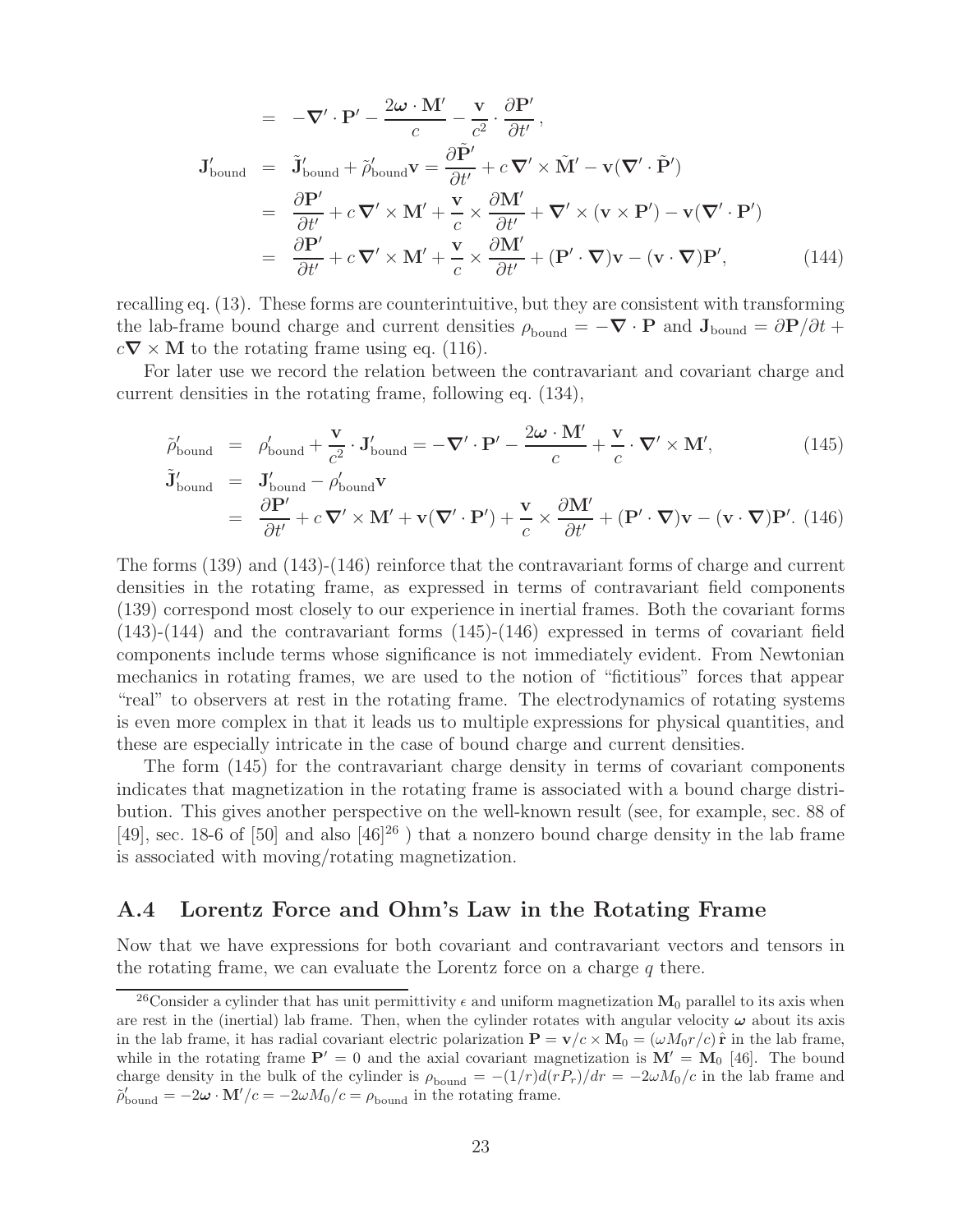The contravariant Lorentz force in the rotating frame is,

$$
f^{\prime \alpha} = q F^{\prime \alpha \beta} u_{\beta}^{\prime} = q (\tilde{\mathbf{E}}^{\prime} \cdot \mathbf{u}^{\prime}/c, \tilde{\mathbf{E}}^{\prime} + \mathbf{u}^{\prime}/c \times \tilde{\mathbf{B}}^{\prime}) = q (\mathbf{E} \cdot \mathbf{u}/c, \mathbf{E} + \mathbf{u}/c \times \mathbf{B}), \tag{147}
$$

plus terms of order  $uv/c^2$ . The contravariant 3-vector Lorentz force in the rotating frame is,

$$
\tilde{\mathbf{f}}' = q\left(\tilde{\mathbf{E}}' + \frac{\mathbf{u}'}{c} \times \tilde{\mathbf{B}}'\right) = q\left(\mathbf{E} + \frac{\mathbf{u}}{c} \times \mathbf{B}\right) = \mathbf{f},\tag{148}
$$

which equals the 3-vector Lorentz force in the lab frame as expected. However, if one works only with quantities in the rotating frame, one must remember to use the counterintuitive covariant 3-velocity  $\mathbf{u}' = \mathbf{u}$  together with the contravariant electric and magnetic fields to obtain a valid result. This prescription has the peculiar feature that a particle at rest in the lab frame  $(\mathbf{u} = 0)$  feels no magnetic force according to an observer in the rotating frame, although the naive description is that such a particle has velocity −**v** in the rotating frame.

We can rewrite eq. (148) as,

$$
\tilde{\mathbf{f}}' = q\left(\tilde{\mathbf{E}}' + \frac{\tilde{\mathbf{u}}'}{c} \times \tilde{\mathbf{B}}'\right) + q\frac{\mathbf{v}}{c} \times \tilde{\mathbf{B}}',\tag{149}
$$

where  $\tilde{\mathbf{u}}' = \mathbf{u} - \mathbf{v}$  is "clearly" the velocity of the charge in the rotating frame. Then, the first term in eq. (149) has the form we expect for the Lorentz force law, while the second term can be called a "fictitious", frame-dependent magnetic force.

The covariant Lorentz force in the rotating frame is,

$$
f'_{\alpha} = qF'_{\alpha\beta}u'^{\beta} = q(\mathbf{E}' \cdot \tilde{\mathbf{u}}')c, -\mathbf{E}' - \tilde{\mathbf{u}}'/c \times \mathbf{B}') = q(\mathbf{E} \cdot (\mathbf{u} - \mathbf{v})/c, -\mathbf{E} - \mathbf{u}/c \times \mathbf{B}), \quad (150)
$$

plus terms of order  $uv/c^2$ . The covariant 3-vector Lorentz force  $f'$  in the rotating frame is,

$$
\mathbf{f}' = q\left(\mathbf{E}' + \frac{\tilde{\mathbf{u}}'}{c} \times \mathbf{B}'\right) = q\left(\mathbf{E} + \frac{\mathbf{u}}{c} \times \mathbf{B}\right) = \mathbf{f}.\tag{151}
$$

Again, the 3-vector Lorentz force in the rotating frame equals that in the lab frame, but the form of the Lorentz force in the rotating frame matches that expected from experience in inertial frames.

Thus, the covariant form (151) of the Lorentz force law in the rotating frame is more appealing than its contravariant form (148).

The covariant Lorentz force (150) on the contravariant charge and current densities in the rotating frame is,

$$
f'_{\alpha} = F'_{\alpha\beta} J'^{\beta}/c = (\tilde{\mathbf{J}}' \cdot \mathbf{E}'/c, -\tilde{\rho}' \mathbf{E}' - \tilde{\mathbf{J}}'/c \times \mathbf{B}').
$$
 (152)

The covariant 3-vector Lorentz force  $f'$  in the rotating frame is,

$$
\mathbf{f}' = \tilde{\rho}' \mathbf{E}' + \frac{\tilde{\mathbf{J}}'}{c} \times \mathbf{B}' = (\tilde{\rho}'_{\text{free}} + \tilde{\rho}'_{\text{bound}}) \mathbf{E}' + \frac{\tilde{\mathbf{J}}'_{\text{free}} + \tilde{\mathbf{J}}'_{\text{bound}}}{c} \times \mathbf{B}',\tag{153}
$$

where the contravariant bound charge and current densities  $\tilde{\rho}'_{\text{bound}}$  and  $\tilde{\mathbf{J}}'_{\text{bound}}$  can be expressed via covariant field components as in eqs. (145)-(146).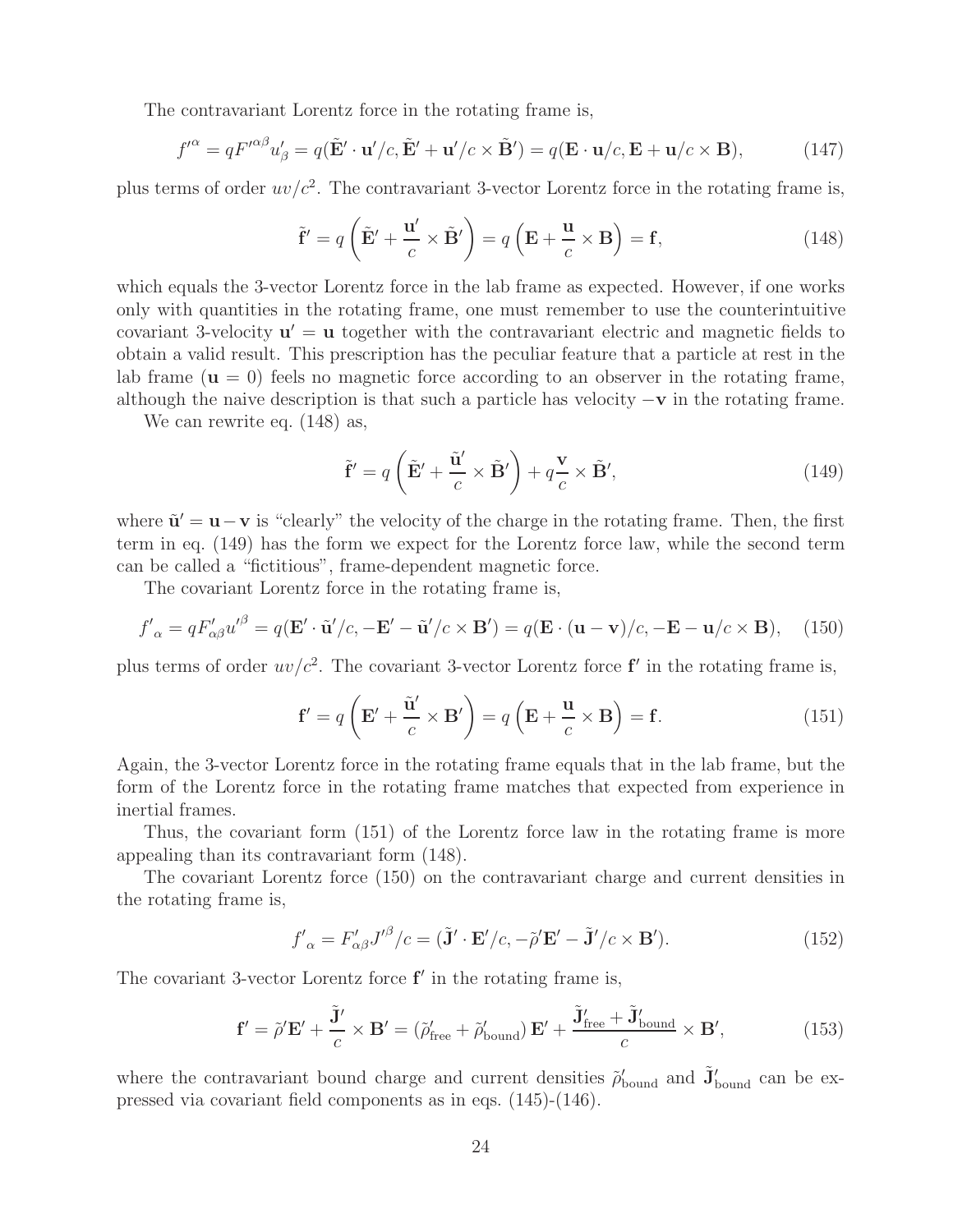In a similar manner, Ohm's law (101)-(102) transforms to the rotating frame as,

$$
J_C^{\prime \alpha} = (\tilde{\mathbf{J}}_C^{\prime} \cdot \mathbf{u}^{\prime}/c, \tilde{\mathbf{J}}_C^{\prime}) = \sigma F^{\prime \alpha \beta} u_{\beta}^{\prime} = \sigma (\tilde{\mathbf{E}}^{\prime} \cdot \mathbf{u}^{\prime}/c, \tilde{\mathbf{E}}^{\prime} + \mathbf{u}^{\prime}/c \times \tilde{\mathbf{B}}^{\prime}), \tag{154}
$$

$$
J'_{C\alpha} = (\mathbf{J}'_C \cdot \tilde{\mathbf{u}}'/c, -\mathbf{J}'_C) = \sigma F'_{\alpha\beta} u'^{\beta} = \sigma (\mathbf{E}' \cdot \tilde{\mathbf{u}}'/c, -\mathbf{E}' - \tilde{\mathbf{u}}'/c \times \mathbf{B}'),\tag{155}
$$

Both the covariant and the contravariant conduction-current 3-vectors  $J_C$  and  $J_C$  in the rotating frame are equal to the conduction current  $J_C$  in the lab frame,

$$
\tilde{\mathbf{J}}_C' = \sigma \left( \tilde{\mathbf{E}}' + \frac{\mathbf{u}'}{c} \times \tilde{\mathbf{B}}' \right) = \sigma \left( \mathbf{E} + \frac{\mathbf{u}}{c} \times \mathbf{B} \right) = \mathbf{J}_C = \mathbf{J}_C' = \sigma \left( \mathbf{E}' + \frac{\tilde{\mathbf{u}}'}{c} \times \mathbf{B}' \right), \quad (156)
$$

However, the awkward form of the covariant 3-velocity  $u'$  may again lead one to prefer use of the covariant version  $J_C'$  of the conduction current in the rotating frame.

### **A.5 Constitutive Equations in the Rotating Frame**

We can now evaluate the constitutive equations (98) for a linear, isotropic medium at rest in the rotating frame, where they have the form,

$$
H^{\prime\alpha\beta}u'_{\beta} = \epsilon F^{\prime\alpha\beta}u'_{\beta} \qquad \text{and} \qquad \mathcal{F}^{\prime\alpha\beta}u'_{\beta} = \mu \mathcal{H}^{\prime\alpha\beta}u'_{\beta}, \qquad (157)
$$

or 
$$
H'_{\alpha\beta}u'^{\beta} = \epsilon F'_{\alpha\beta}u'^{\beta}
$$
 and  $\mathcal{F}'_{\alpha\beta}u'^{\beta} = \mu \mathcal{H}'_{\alpha\beta}u'^{\beta}.$  (158)

Recalling eqs. (147), (150) and the duality transformation (86), the constitutive relations associated with the use of covariant fields tensors (158) are,

$$
\mathbf{D}' + \frac{\tilde{\mathbf{u}}'}{c} \times \mathbf{H}' = \epsilon \left( \mathbf{E}' + \frac{\tilde{\mathbf{u}}'}{c} \times \mathbf{B}' \right), \qquad \tilde{\mathbf{B}}' - \frac{\tilde{\mathbf{u}}'}{c} \times \tilde{\mathbf{E}}' = \mu \left( \tilde{\mathbf{H}}' - \frac{\tilde{\mathbf{u}}'}{c} \times \tilde{\mathbf{D}}' \right), \qquad (159)
$$

and those associated with use of contravariant field tensors (157) are,

$$
\tilde{\mathbf{D}}' + \frac{\mathbf{u}'}{c} \times \tilde{\mathbf{H}}' = \epsilon \left( \tilde{\mathbf{E}}' + \frac{\mathbf{u}'}{c} \times \tilde{\mathbf{B}}' \right), \qquad \mathbf{B}' - \frac{\mathbf{u}'}{c} \times \mathbf{E}' = \mu \left( \mathbf{H}' - \frac{\mathbf{u}'}{c} \times \mathbf{D}' \right), \tag{160}
$$

where  $\mathbf{u}' = \mathbf{v}$  and  $\tilde{\mathbf{u}}' = 0$  are the co- and contravariant 3-velocities of a point that is at rest in the rotating frame. The counterintuitive result that  $\mathbf{u}' = \mathbf{v}$  again leads to possibly surprising forms of the constitutive equations in the rotating frame,

$$
\mathbf{D}' = \epsilon \mathbf{E}', \qquad \tilde{\mathbf{B}}' = \mu \tilde{\mathbf{H}}', \tag{161}
$$

from the use of covariant tensors, and,

$$
\tilde{\mathbf{D}}' + \frac{\mathbf{v}}{c} \times \tilde{\mathbf{H}}' = \epsilon \left( \tilde{\mathbf{E}}' + \frac{\mathbf{v}}{c} \times \tilde{\mathbf{B}}' \right), \qquad \mathbf{B}' - \frac{\mathbf{v}}{c} \times \mathbf{E}' = \mu \left( \mathbf{H}' - \frac{\mathbf{v}}{c} \times \mathbf{D}' \right), \tag{162}
$$

from the use of contravariant tensors. $27,28$ 

<sup>27</sup>Equation (161) does not include the form  $\mathbf{B}' = \mu \mathbf{H}'$  as naively expected, because the components of the covariant dual field tensors involve contravariant, not covariant, fields  $\mathbf{\tilde{B}}$  and  $\mathbf{\tilde{E}}$ , as confirmed in sec. A.3.3.

 $^{28}$ Equations (161)-(162) are not independent in view of eqs. (133)-(134).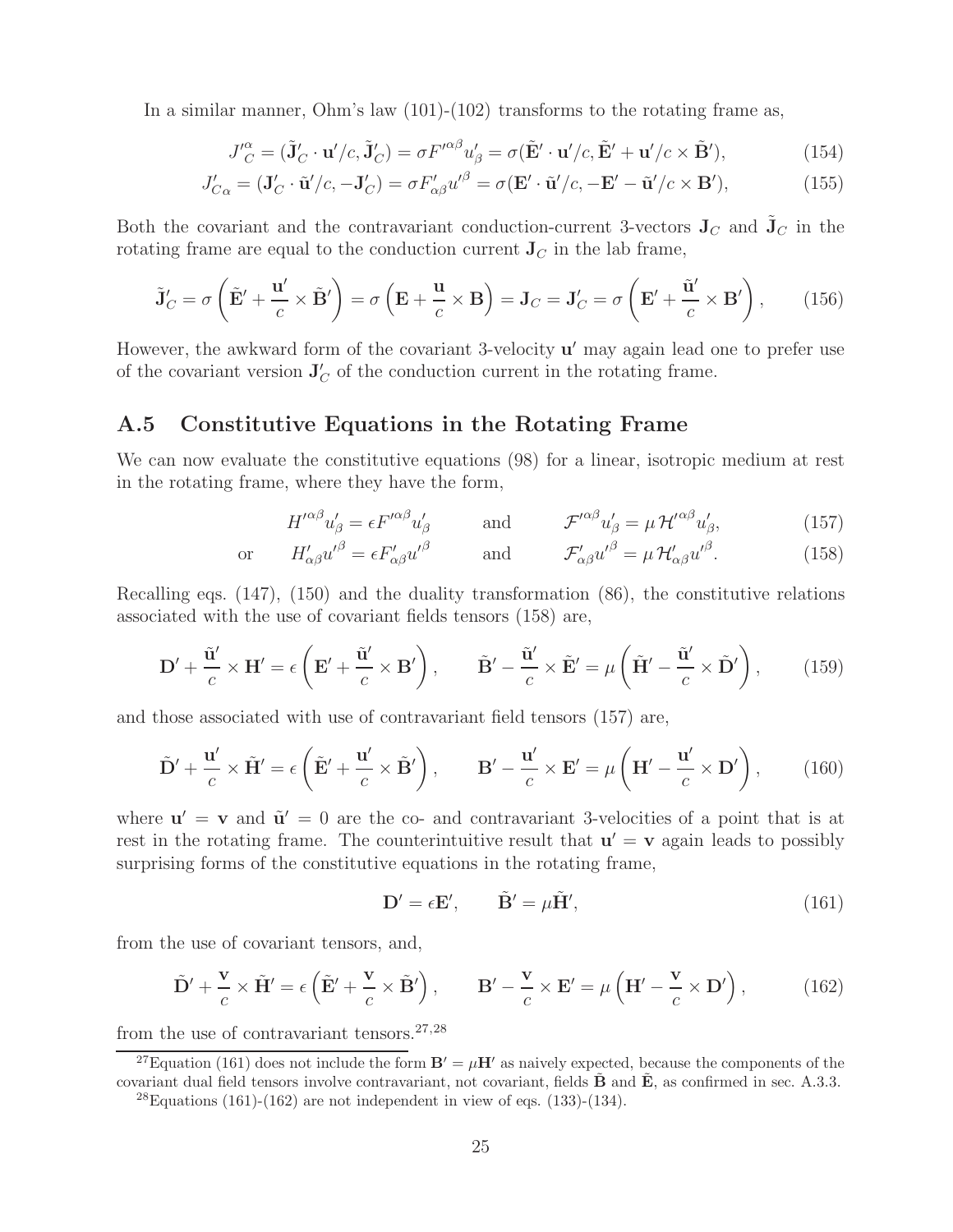If we use the relations  $(114)-(115)$  and  $(128)-(128)$  between the co- and contravariant electromagnetic field in the lab and rotating frames, we quickly recover the constitutive equations (96) in the lab frame, to order  $v/c$ .

We can also write the constitutive equations  $(161)-(162)$  in terms of the covariant fields **B**', **E**', **P**' and **M**' by noting that  $D' = E' + 4\pi P'$  and  $H' = B' - 4\pi M'$ , so that to order  $v/c$ ,

$$
\mathbf{P}' = \frac{\epsilon - 1}{4\pi} \mathbf{E}',
$$
\n
$$
\mathbf{M}' = \left(1 - \frac{1}{\mu}\right) \frac{\mathbf{B}'}{4\pi} + \left(\frac{1}{\mu} - \epsilon\right) \frac{\mathbf{v}}{c} \times \frac{\mathbf{E}'}{4\pi} = \left(1 - \frac{1}{\mu}\right) \frac{\mathbf{B}'}{4\pi} - \frac{\epsilon \mu - 1}{\mu(\epsilon - 1)} \frac{\mathbf{v}}{c} \times \mathbf{P}'. \quad (163)
$$

Similarly, writing the constitutive equation in terms of the contravariant components  $\tilde{\mathbf{B}}'$ ,  $\tilde{\mathbf{E}}'$ ,  $\tilde{\mathbf{P}}'$  and  $\tilde{\mathbf{M}}'$  we find,

$$
\tilde{\mathbf{P}}' = \frac{\epsilon - 1}{4\pi} \tilde{\mathbf{E}}' + \left(\epsilon - \frac{1}{\mu}\right) \frac{\mathbf{v}}{c} \times \frac{\tilde{\mathbf{B}}'}{4\pi} = \frac{\epsilon - 1}{4\pi} \tilde{\mathbf{E}}' + \frac{\epsilon \mu - 1}{\mu - 1} \frac{\mathbf{v}}{c} \times \tilde{\mathbf{M}}',
$$
\n
$$
\tilde{\mathbf{M}}' = \left(1 - \frac{1}{\mu}\right) \frac{\tilde{\mathbf{B}}'}{4\pi}.
$$
\n(164)

Compare eqs. (163)-(164) with the lab-frame relations (5).

### **A.6 Maxwell's Equations in the Rotating Frame**

A covariant transcription of the lab-frame Maxwell's equations (81) and (88) into the rotating frame is,

$$
\partial^{\prime \alpha} \mathcal{F}_{\alpha \beta}^{\prime} = 0 \quad \text{and} \quad \partial^{\prime \alpha} H_{\alpha \beta}^{\prime} = \frac{4\pi}{c} J_{\text{free}\beta}^{\prime}, \tag{165}
$$

or,

$$
\partial'_{\alpha} \mathcal{F}'^{\alpha\beta} = 0 \quad \text{and} \quad \partial'_{\alpha} H'^{\alpha\beta} = \frac{4\pi}{c} J'^{\beta}_{\text{free}}.
$$
 (166)

However, as discussed in sec. A.3.4 and by Crater [30], the use of the contravariant derivative operator  $\partial^{\alpha}$  does not lead to meaningful physical results in the rotating frame. So, we restrict our discussion of Maxwell's equations in the rotating frame to the form (166), which can be written in terms of the electric and magnetic field vectors in the rotating frame as,

$$
\nabla' \cdot \tilde{\mathbf{D}}' = 4\pi \tilde{\rho}'_{\text{free}}, \qquad \nabla' \times \mathbf{E}' + \frac{\partial \mathbf{B}'}{\partial ct'} = 0, \qquad \nabla' \cdot \mathbf{B}' = 0, \qquad \nabla' \times \tilde{\mathbf{H}}' - \frac{\partial \tilde{\mathbf{D}}'}{\partial ct'} = \frac{4\pi}{c} \tilde{\mathbf{J}}'_{\text{free}}, \tag{167}
$$

where  $\tilde{\rho}' = \rho$  and  $\tilde{\mathbf{J}}' = \mathbf{J} - \rho \mathbf{v}$ . We can use the relations (134) to obtain the first and fourth Maxwell equations of eq. (167) in terms of the covariant field vectors in the rotating frame as,

$$
\nabla' \cdot \mathbf{D}' = 4\pi \left( \tilde{\rho}'_{\text{free}} + \nabla' \cdot \frac{\mathbf{v}}{c} \times \frac{\mathbf{H}'}{4\pi} \right) = 4\pi \left( \tilde{\rho}'_{\text{free}} + \frac{\boldsymbol{\omega} \cdot \mathbf{H}'}{2\pi c} - \frac{\mathbf{v}}{c} \cdot \nabla' \times \frac{\mathbf{H}'}{4\pi} \right), \tag{168}
$$

recalling eq. (13), and,

$$
\nabla' \times \mathbf{H}' - \frac{\partial \mathbf{D}'}{\partial ct'} = \frac{4\pi}{c} \left[ \tilde{\mathbf{J}}'_{\text{free}} + \nabla' \times \left( \mathbf{v} \times \frac{\mathbf{D}'}{4\pi} \right) - \frac{\partial}{\partial t'} \left( \frac{\mathbf{v}}{c} \times \frac{\mathbf{H}'}{4\pi} \right) \right]. \tag{169}
$$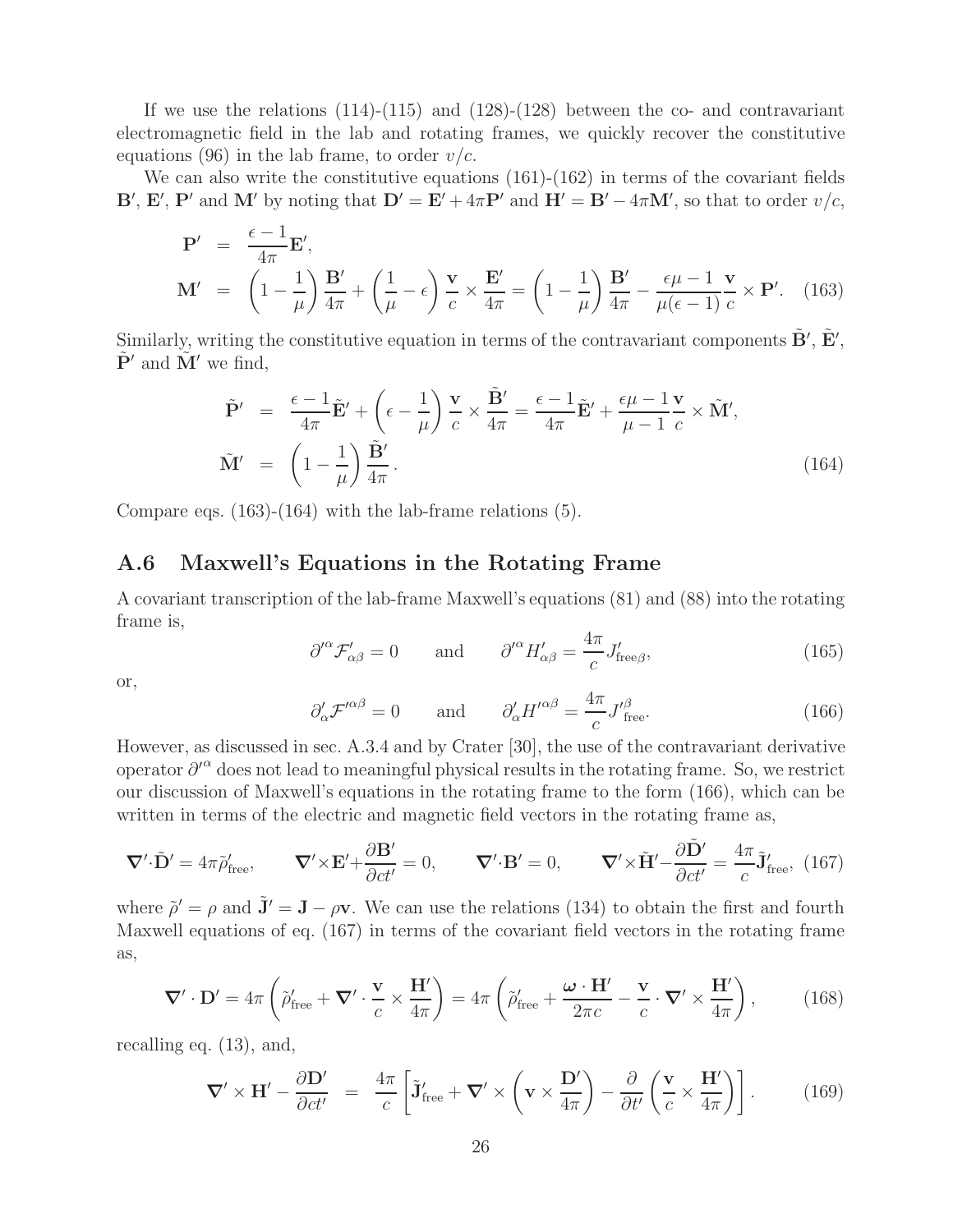We insert eqs. (168)-(169) into each other and keep terms only to order  $v/c$  to find,

$$
\nabla' \cdot \mathbf{D}' = 4\pi \left( \tilde{\rho}'_{\text{free}} - \frac{\mathbf{v} \cdot \tilde{\mathbf{J}}'_{\text{free}}}{c^2} + \frac{\boldsymbol{\omega} \cdot \mathbf{H}'}{2\pi c} - \frac{\mathbf{v}}{4\pi c} \cdot \frac{\partial \mathbf{D}'}{\partial ct'} \right), \tag{170}
$$

and,

$$
\nabla' \times \mathbf{H}' - \frac{\partial \mathbf{D}'}{\partial ct'} = \frac{4\pi}{c} \left( \tilde{\mathbf{J}}'_{\text{free}} + \tilde{\rho}'_{\text{free}} \mathbf{v} + \left( \frac{\mathbf{D}'}{4\pi} \cdot \nabla \right) \mathbf{v} - (\mathbf{v} \cdot \nabla) \frac{\mathbf{D}'}{4\pi} - \frac{\mathbf{v}}{4\pi c} \times \frac{\partial \mathbf{H}'}{\partial t'} \right) (171)
$$

using  $\partial \mathbf{v}/\partial t' = 0$ . We note the appearance in eqs. (170)-(171) of the covariant charge and current densities,

$$
\rho'_{\text{free}} = \tilde{\rho}'_{\text{free}} - \frac{\mathbf{v} \cdot \tilde{\mathbf{J}}'_{\text{free}}}{c^2} = \rho_{\text{free}} - \frac{\mathbf{v} \cdot \mathbf{J}_{\text{free}}}{c^2},\tag{172}
$$

$$
\mathbf{J}'_{\text{free}} = \tilde{\mathbf{J}}'_{\text{free}} + \tilde{\rho}'_{\text{free}} \mathbf{v} = \mathbf{J}_{\text{free}}.
$$
 (173)

This is formally satisfactory, but counterintuitive, as it requires us to use a free current density in the rotating frame that is equal to the free current density in the lab frame. We therefore propose to use a different characterization of the source terms,

$$
\nabla' \cdot \mathbf{D}' = 4\pi \tilde{\rho}'_{\text{free,total}}, \qquad \nabla' \times \mathbf{H}' - \frac{\partial \mathbf{D}'}{\partial ct'} = \frac{4\pi}{c} \tilde{\mathbf{J}}'_{\text{free,total}}, \tag{174}
$$

where,

$$
\tilde{\rho}'_{\text{free,total}} = \tilde{\rho}'_{\text{free}} + \rho'_{\text{other}},
$$
\n(175)

$$
\tilde{\rho}'_{\text{free}} = \rho_{\text{free}},
$$
\n
$$
\rho'_{\text{other}} = -\frac{\mathbf{v} \cdot \tilde{\mathbf{J}}'_{\text{free}}}{c^2} + \frac{\boldsymbol{\omega} \cdot \mathbf{H}'}{2\pi c} - \frac{\mathbf{v}}{4\pi c} \cdot \frac{\partial \mathbf{D}'}{\partial ct'},
$$
\n(177)

$$
\tilde{\mathbf{J}}'_{\text{free,total}} = \tilde{\mathbf{J}}'_{\text{free}} + \mathbf{J}'_{\text{other}}\,,\tag{178}
$$

$$
\tilde{\mathbf{J}}'_{\text{free}} = \mathbf{J}_{\text{free}} - \rho_{\text{free}} \mathbf{v} \,, \tag{179}
$$

$$
\mathbf{J}_{\text{other}}' = \tilde{\rho}_{\text{free}}' \mathbf{v} + \left(\frac{\mathbf{D}'}{4\pi} \cdot \mathbf{\nabla}\right) \mathbf{v} - (\mathbf{v} \cdot \mathbf{\nabla}) \frac{\mathbf{D}'}{4\pi} - \frac{\mathbf{v}}{4\pi c} \times \frac{\partial \mathbf{H}'}{\partial t'}.
$$
 (180)

However,  $\rho'_{\text{other}}$  and  $\mathbf{J}'_{\text{other}}$  are not components of a covariant nor of a contravariant 4-vector. These terms are the "fictitious" charge and current densities first identified by Schiff [6], which can be nonzero in vacuum as well as inside conductors and inside polarizable media.

We have adopted the attitude that the charge and current densities  $\tilde{\rho}'_{\text{free}}$  and  $\tilde{\mathbf{J}}'_{\text{free}}$  are "real" to an observer in the rotating frame. However, we see that  $\rho'_{\text{other}}$  of eq. (177) involves the term  $-\mathbf{v} \cdot \tilde{\mathbf{J}}'_{\text{f}}$  $f_{\text{free}}/c^2$ , and the discussion of secs. 2.2.3-4 indicates that we could regard this term as "fictitious". This alerts us to ambiguities as to the meaning of the terms "real" and "fictitious", and we will not use these terms further.

To express Maxwell's equations in the rotating frame in terms of the fields  $\mathbf{E}'$  and  $\mathbf{B}$  and the total charge and current densities  $\tilde{\rho}'$  and  $\tilde{\mathbf{J}}'$ , we use  $\tilde{\mathbf{D}}' = \tilde{\mathbf{E}}' + 4\pi \tilde{\mathbf{P}}'$  and  $\tilde{\mathbf{H}}' = \tilde{\mathbf{B}}' - 4\pi \tilde{\mathbf{M}}'$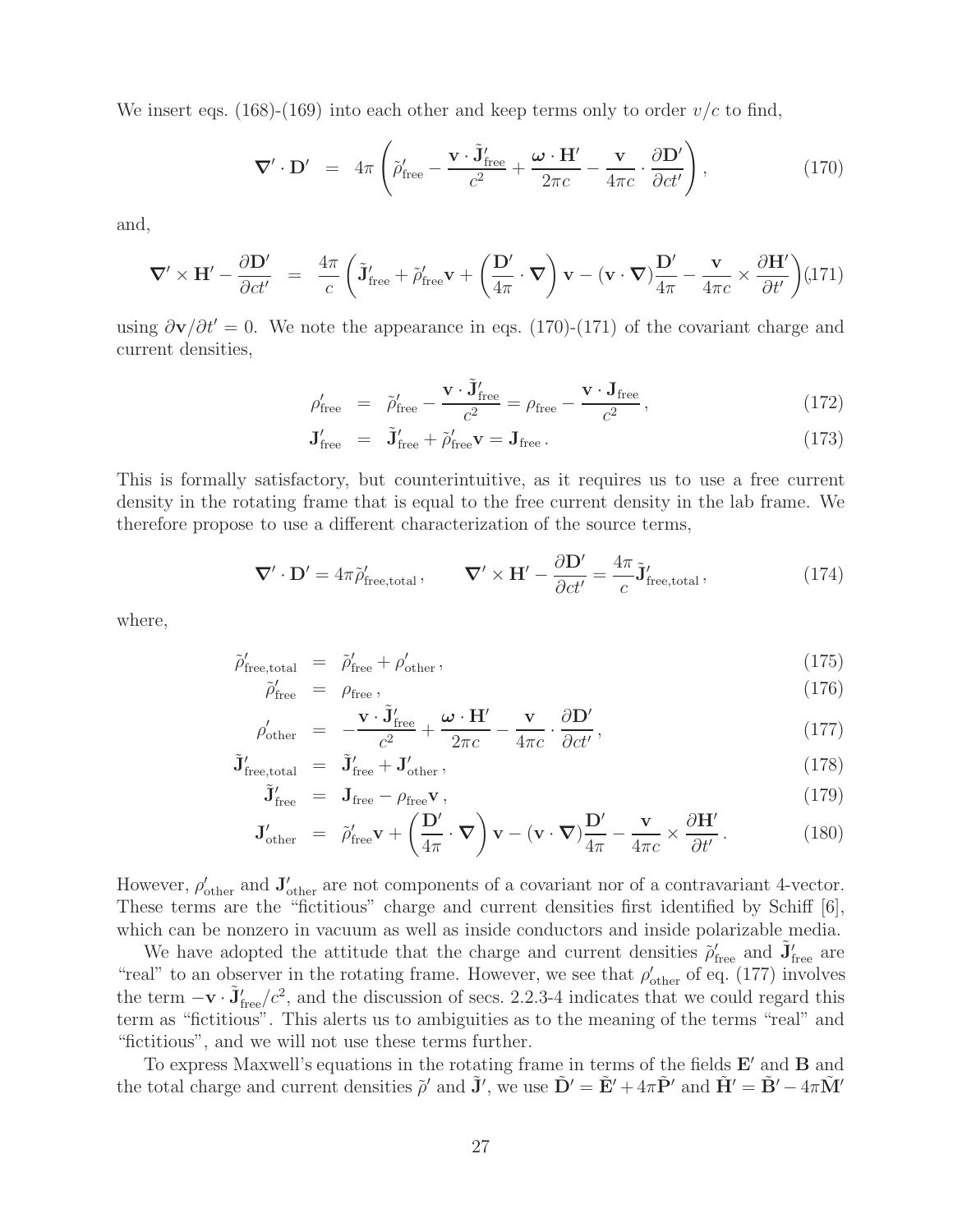in eq. (167) to find,

$$
\nabla' \cdot \tilde{\mathbf{E}}' = 4\pi (\tilde{\rho}'_{\text{free}} - \nabla' \cdot \tilde{\mathbf{P}}') = 4\pi \tilde{\rho}',\tag{181}
$$

$$
\nabla' \times \tilde{\mathbf{B}}' - \frac{\partial \tilde{\mathbf{E}}'}{\partial ct'} = \frac{4\pi}{c} \left( \tilde{\mathbf{J}}'_{\text{free}} + \frac{\partial \tilde{\mathbf{P}}'}{\partial t'} + c \nabla' \times \tilde{\mathbf{M}}' \right) = \frac{4\pi}{c} \tilde{\mathbf{J}}',\tag{182}
$$

recalling eqs.  $(139)-(140)$ . We use the relations  $(134)$  to convert eqs.  $(181)-(182)$  to covariant field vectors in the rotating frame as,

$$
\nabla' \cdot \mathbf{E}' = 4\pi \left( \tilde{\rho}' + \nabla' \cdot \frac{\mathbf{v}}{c} \times \frac{\mathbf{B}'}{4\pi} \right) = 4\pi \left( \tilde{\rho}' + \frac{\boldsymbol{\omega} \cdot \mathbf{B}'}{2\pi c} - \frac{\mathbf{v}}{c} \cdot \nabla' \times \frac{\mathbf{B}'}{4\pi} \right), \tag{183}
$$

recalling eq. (13), and,

$$
\nabla' \times \mathbf{B}' - \frac{\partial \mathbf{E}'}{\partial ct'} = \frac{4\pi}{c} \left[ \tilde{\mathbf{J}}' + \nabla' \times \left( \mathbf{v} \times \frac{\mathbf{E}'}{4\pi} \right) - \frac{\partial}{\partial t'} \left( \frac{\mathbf{v}}{c} \times \frac{\mathbf{B}'}{4\pi} \right) \right].
$$
 (184)

We insert eqs. (183)-(184) into each other and keep terms only to order  $v/c$  to find,

$$
\nabla' \cdot \mathbf{E}' = 4\pi \left( \tilde{\rho}' - \frac{\mathbf{v} \cdot \tilde{\mathbf{J}}'}{c^2} + \frac{\boldsymbol{\omega} \cdot \mathbf{B}'}{2\pi c} - \frac{\mathbf{v}}{4\pi c} \cdot \frac{\partial \mathbf{E}'}{\partial ct'} \right)
$$
  
=  $4\pi \left( \tilde{\rho}' + \rho'_{\text{more}} \right) \equiv 4\pi \rho'_{\text{total}},$  (185)

and,

$$
\nabla' \times \mathbf{B}' - \frac{\partial \mathbf{E}'}{\partial ct'} = \frac{4\pi}{c} \left( \tilde{\mathbf{J}}' + \tilde{\rho}' \mathbf{v} + \left( \frac{\mathbf{E}'}{4\pi} \cdot \nabla \right) \mathbf{v} - (\mathbf{v} \cdot \nabla) \frac{\mathbf{E}'}{4\pi} - \frac{\mathbf{v}}{4\pi c} \times \frac{\partial \mathbf{B}'}{\partial t'} \right)
$$
  
=  $\frac{4\pi}{c} \left( \tilde{\mathbf{J}}' + \mathbf{J}'_{\text{more}} \right) \equiv \frac{4\pi}{c} \mathbf{J}'_{\text{total}},$  (186)

where,

$$
\rho'_{\text{more}} = -\frac{\mathbf{v} \cdot \tilde{\mathbf{J}}'}{c^2} + \frac{\boldsymbol{\omega} \cdot \mathbf{B}'}{2\pi c} - \frac{\mathbf{v}}{4\pi c} \cdot \frac{\partial \mathbf{E}'}{\partial ct'},
$$
\n(187)

$$
\mathbf{J}'_{\text{more}} = \tilde{\rho}' \mathbf{v} + \left(\frac{\mathbf{E}'}{4\pi} \cdot \mathbf{\nabla}\right) \mathbf{v} - (\mathbf{v} \cdot \mathbf{\nabla}) \frac{\mathbf{E}'}{4\pi} - \frac{\mathbf{v}}{4\pi c} \times \frac{\partial \mathbf{B}'}{\partial t'}.
$$
 (188)

An awkwardness in eqs. (185)-(186) is that the contravariant total charge and current densities  $\tilde{\rho}'$  and  $\tilde{\mathbf{J}}'$  contain contributions from the contravariant polarization densities  $\tilde{\mathbf{P}}'$  and  $\tilde{M}'$ , whereas we have otherwise preferred to use covariant fields in the rotating frame. Hence, it is more consistent to use contravariant component only for the free charge and current densities  $\tilde{\rho}'_{\text{free}}$  and  $\tilde{\mathbf{J}}'_{\text{free}}$ , and to rewrite the total charge and current densities as,

$$
\tilde{\rho}' = \tilde{\rho}'_{\text{free}} + \tilde{\rho}'_{\text{bound}} = \tilde{\rho}'_{\text{free}} - \nabla' \cdot \mathbf{P}' - \frac{2\omega \cdot \mathbf{M}'}{c} + \frac{\mathbf{v}}{c} \cdot \nabla' \times \mathbf{M}',\tag{189}
$$

$$
\tilde{\mathbf{J}}' = \tilde{\mathbf{J}}'_{\text{free}} + \tilde{\mathbf{J}}'_{\text{bound}}
$$
\n
$$
= \tilde{\mathbf{J}}'_{\text{free}} + \frac{\partial \mathbf{P}'}{\partial t'} + c \, \nabla' \times \mathbf{M}' + \mathbf{v}(\nabla' \cdot \mathbf{P}') + \frac{\mathbf{v}}{c} \times \frac{\partial \mathbf{M}'}{\partial t'} + (\mathbf{P}' \cdot \nabla) \mathbf{v} - (\mathbf{v} \cdot \nabla) \mathbf{P}'(190)
$$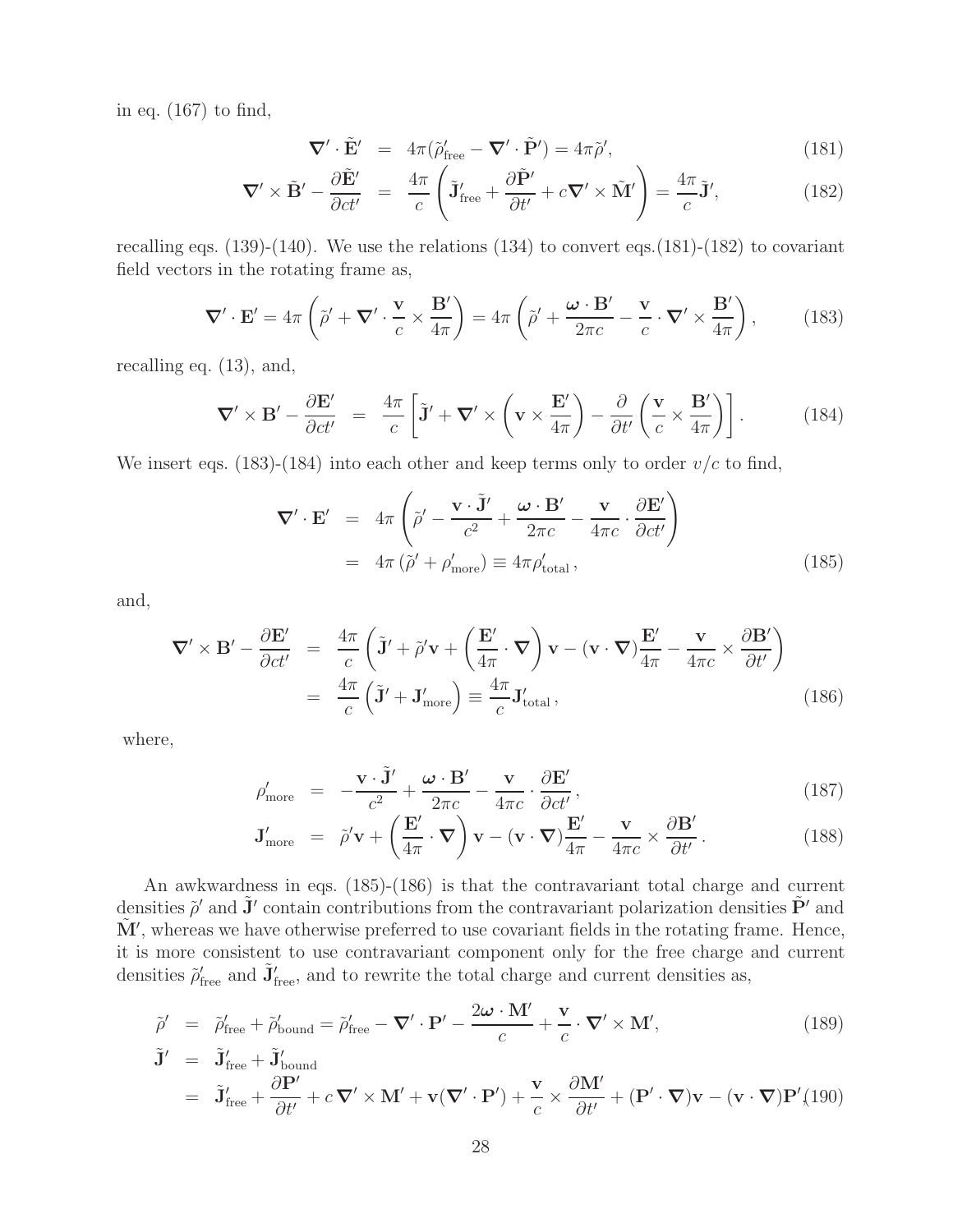recalling eqs. (145)-(146).

Using eqs. (189)-(190) we can write the total charge and current densities  $\rho'_{total}$  and  $\mathbf{J}'_{total}$ that were defined in eqs. (185)-(186) as,

$$
\rho'_{total} = \tilde{\rho}'_{free} + \tilde{\rho}'_{bound} + \rho'_{more} \n= \tilde{\rho}'_{free} - \nabla' \cdot \mathbf{P}' - \frac{2\omega \cdot \mathbf{M}'}{c} + \frac{\mathbf{v}}{c} \cdot \nabla' \times \mathbf{M}' \n- \frac{\mathbf{v}}{c^2} \cdot \left( \tilde{\mathbf{J}}'_{free} + \frac{\partial \mathbf{P}'}{\partial t'} + c \nabla' \times \mathbf{M}' \right) + \frac{\omega \cdot \mathbf{B}'}{2\pi c} - \frac{\mathbf{v}}{4\pi c} \cdot \frac{\partial \mathbf{E}'}{\partial ct'} \n= \tilde{\rho}'_{free} - \frac{\mathbf{v}}{c^2} \cdot \tilde{\mathbf{J}}'_{free} - \nabla' \cdot \mathbf{P}' + \frac{\omega \cdot \mathbf{H}'}{2\pi c} - \frac{\mathbf{v}}{4\pi c} \cdot \frac{\partial \mathbf{D}'}{\partial ct'} \n= \tilde{\rho}'_{free, total} - \nabla' \cdot \mathbf{P}', \qquad (191)
$$
\n
$$
\mathbf{J}'_{total} = \tilde{\mathbf{J}}'_{free} + \tilde{\mathbf{J}}'_{bound} + \mathbf{J}'_{more}, \qquad \qquad \mathbf{J}'_{total} = \tilde{\mathbf{J}}'_{free} + \tilde{\mathbf{J}}'_{bound} + \mathbf{J}'_{more}, \qquad (191)
$$
\n
$$
+ \mathbf{v} \left( \tilde{\rho}'_{free} - \nabla' \cdot \mathbf{P}' - \frac{2\omega \cdot \mathbf{M}'}{c} + \frac{\mathbf{v}}{c} \cdot \nabla' \times \mathbf{M}' \right) + \left( \frac{\mathbf{E}'}{4\pi} \cdot \nabla \right) \mathbf{v} - (\mathbf{v} \cdot \nabla) \frac{\mathbf{E}'}{4\pi} - \frac{\mathbf{v}}{4\pi c} \times \frac{\partial \mathbf{B}'}{\partial t'} \n= \tilde{\mathbf{J}}'_{free} + \frac{\partial \mathbf{P}'}{\partial t'} + c \nabla' \times \mathbf{M}' + \tilde{\rho}'_{free} \mathbf{v} + \left( \frac{\mathbf{D}'}{4\pi} \
$$

where the charge and current densities  $\rho'_{\text{free,total}}$  and  $\mathbf{J}'_{\text{free,total}}$  were defined in eqs. (175)-(178). Thus, we have multiple ways of accounting for the source terms in Maxwell's equations for the fields  $E'$  and  $B'$  in the rotating frame. Because the "other" source terms depend on the fields in the rotating frame, Maxwell's equations cannot in general be solved directly for the fields in this frame. Rather, an iterative approach is required, for which the somewhat inelegant forms (191)-(192) and may be of use.

## **B Appendix: Rotating Charged Cylinder** (May 17, 2022)

For an example in which "fictitious" charge and current densities are significant, we consider an infinite cylindrical shell of radius  $a$  about the z-axis with uniform surface charge density<sup>29</sup> that rotates with constant angular velocity  $\boldsymbol{\omega} = \omega \hat{\mathbf{z}}$ , where  $u = \omega a \ll c$  is the speed of a point on the rotating cylinder. The lab-frame polarization densities are zero,  $P = 0 = M$ .

In the inertial lab frame, and in cylindrical coordinates  $(r, \phi, z)$ , the cylinder has surface charge  $\lambda_{\text{free}}$  per unit length in z, and hence azimuthal current  $I_{\text{free}} = \lambda_{\text{free}} \omega / 2\pi$  per unit length. The corresponding (static) electromagnetic fields are,

$$
\mathbf{E} = \begin{cases} 0 & (r < a), \\ \frac{2\lambda_{\text{free}}}{r} \hat{\mathbf{r}} & (r > a), \end{cases} \qquad \mathbf{B} = \begin{cases} \frac{2\lambda_{\text{free}}\omega}{c} \hat{\mathbf{z}} & (r < a), \\ 0 & (r > a). \end{cases}
$$
(193)

 $^{29}$ We call this charge density "free" in the sense that it is not associated with charge bound in atoms.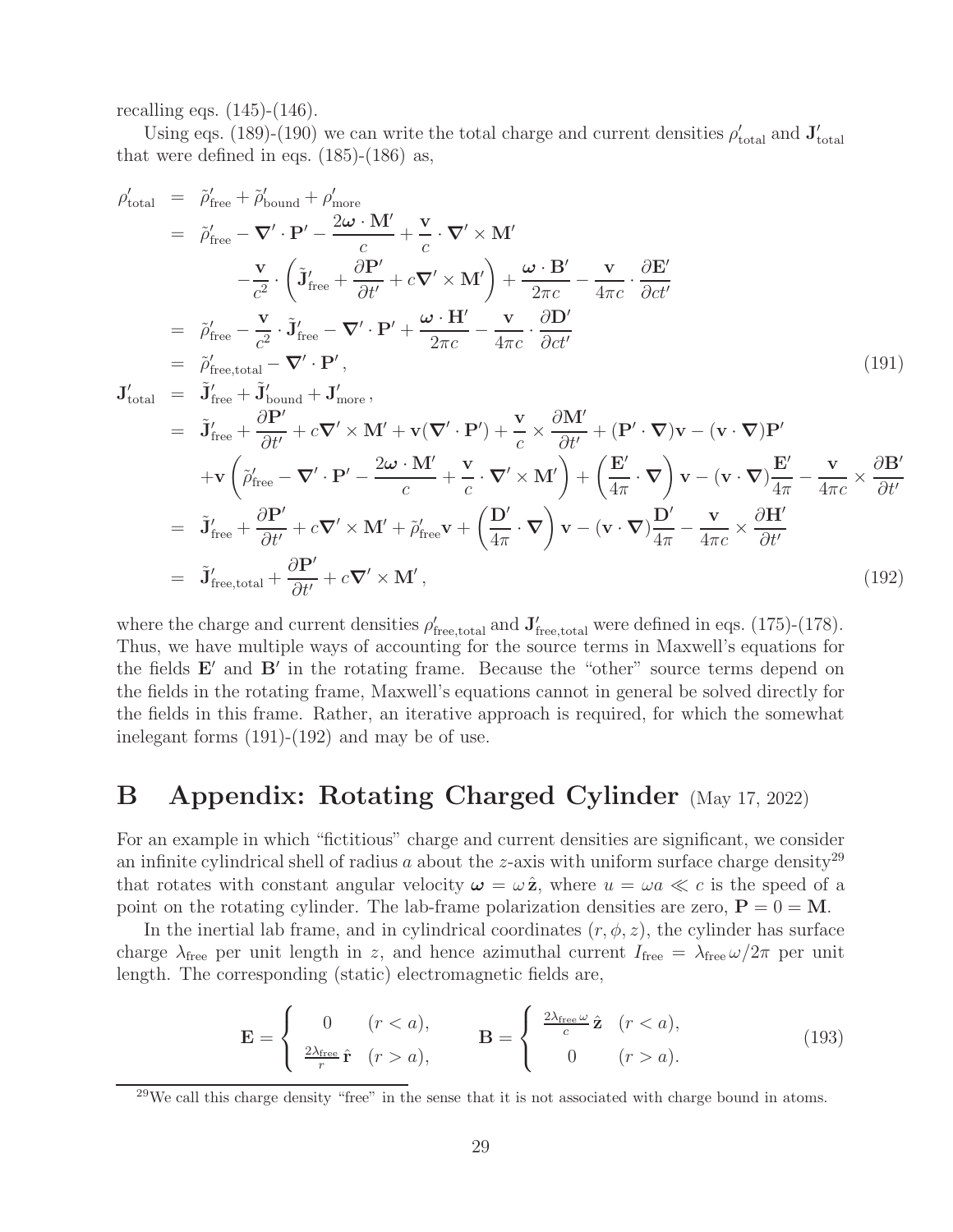In the frame that rotates with angular velocity  $\omega = \omega \hat{z}$  about the *z*-axis, the free charge and current (per unit length along z, at radius  $r' = r = a$ ) are, according to eq. (42),

$$
\lambda'_{\text{free}} = \lambda_{\text{free}}, \qquad I'_{\text{free}} = 0,\tag{194}
$$

and the electromagnetic fields are, according to eq. (43),

$$
\mathbf{E}' = \mathbf{E} + \frac{\mathbf{v}}{c} \times \mathbf{B} = \begin{cases} \frac{2\lambda_{\text{free}}\omega^2 r'}{c^2} \hat{\mathbf{r}}' & (r' < a), \\ \frac{2\lambda_{\text{free}}}{r'} \hat{\mathbf{r}}' & (r' > a), \end{cases} \qquad \mathbf{B}' = \mathbf{B}, \qquad (195)
$$

noting that  $r' = r$  and  $v = \omega r'$ . These fields do not obey the static Maxwell equations,

$$
\nabla' \cdot \mathbf{E}' = 4\pi \rho'_{\text{free}}, \qquad \nabla' \times \mathbf{B}' = \frac{4\pi}{c} \mathbf{J}'_{\text{free}}, \tag{196}
$$

even though  $\nabla' = \nabla$ . To have (static) Maxwell equations in the rotating frame with the same general form as in the inertial lab frame, we write,

$$
\nabla' \cdot \mathbf{E}' = 4\pi \rho'_{\text{free,total}}, \qquad \nabla' \times \mathbf{B}' = \frac{4\pi}{c} \mathbf{J}'_{\text{free,total}}, \tag{197}
$$

with,

$$
\rho'_{\text{free,total}} = \rho'_{\text{free}} + \rho'_{\text{other}} \qquad \mathbf{J}'_{\text{free,total}} = \mathbf{J}'_{\text{free}} + \mathbf{J}'_{\text{other}} \tag{198}
$$

where  $\rho'_{\text{other}}$  and  $\mathbf{J}'_{\text{other}}$  are charge and current densities apparent to observers in the rotating frame, but not to observers in the inertial lab frame.

From the symmetry of this example, the "other" charge and current densities are only functions of  $r'$ . Then, the fields (195) and the Maxwell equations (197) require that,

$$
\rho'_{\text{other}} = \begin{cases} \frac{1}{4\pi} \nabla' \cdot \mathbf{E}' = \frac{1}{4\pi r'} \frac{d}{dr'} (r' E_{r'}) = \frac{\lambda_{\text{free}} \omega^2}{\pi c^2} = \frac{\omega \cdot B'}{2\pi c} & (r' < a), \\ 0 & (r' > a), \end{cases} \tag{199}
$$

and, since the magnetic field is the same in the lab frame and the rotating frame we must have a surface current on the cylinder in the rotating frame with,

$$
I'_{\text{other}} = I_{\text{free}} = \frac{\lambda_{\text{free}} \omega}{2\pi}.
$$
\n(200)

Recalling the general forms (53) and (54) for  $\rho'_{other}$  and  $\mathbf{J}'_{other}$ , we see that eq. (199) corresponds to the second term in eq. (53) (and the other two terms are zero in the present example), while eq. (200) corresponds to the first term in eq. (54) (and the other three terms are zero in the present example).

The physical character of the "other" charges and currents of eqs. (199)-(200) is unclear. For example, a device (ammeter) to detect conduction currents would detect nothing if used at rest in the rotating frame. And, the region  $r' < a$  in the rotating frame could be vacuum, such that the charge density  $\rho'_{\text{other}}$  is not associated with charged matter.<sup>30</sup>

<sup>&</sup>lt;sup>30</sup>Perhaps  $\rho'_{other}$  is more like Maxwell's vision of electric charge as a strain in the ether.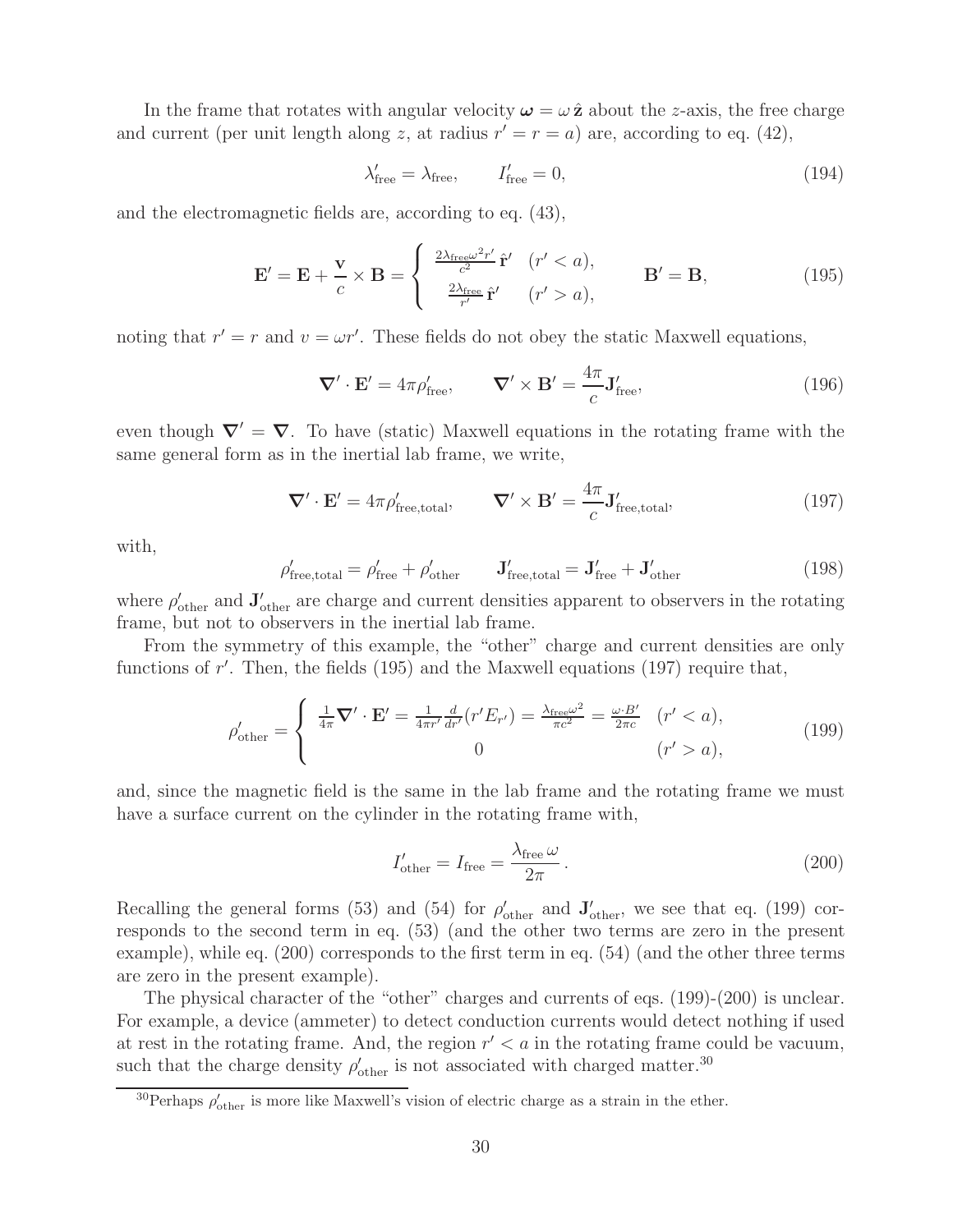# **C Appendix: Measurements in the Rotor Frame of an Induction Motor** (May 19, 2022)

*This Appendix was inspired by e-discussions with Luca Zilberti.*

For an example of measurements in a rotating frame where "fictitious" charge and current densities are negligible, we consider an induction motor.<sup>31</sup>

The concept of a 1-phase induction motor is shown the left sketch below.<sup>32</sup> The outer portion of the motor, the stator (an electromagnet), is fixed in the lab frame and generates a transverse, time-dependent magnetic field in the interior of the motor. There, the rotor includes a conducting "squirrel cage" of copper bars/rods whose ends are connected to copper rings, a version of which is sketched on the right below. The "squirrel cage" is filled with steel laminations (to enhance the **B** field compared to **H**, which latter is driven by the electrical windings in the stator), 3 of which are shown in the center of the right figure below.<sup>33</sup>



The time-dependent magnetic field of the stator induces electrical currents in the conducting loops of the "squirrel cage," such that the  $\mathbf{I} \times \mathbf{B}$  force on these currents torques the rotor, leading to rotation of the latter at almost, but not quite, that of the angular velocity of the (rotating) magnetic field of the stator.<sup>34</sup> Hence, in the rotating frame of the rotor, the magnetic field has a rather low frequency, around 1 Hz for a 50-60 Hz induction motor.

Electrical Measurements [53]-[57] have been made in the rotating frame of the rotor of a

<sup>&</sup>lt;sup>34</sup>The rotation of the stator field is more evident for a 3-phase induction motor, as illustrated in an animation at the Wiki page cited above.



 $31$ https://en.wikipedia.org/wiki/Induction\_motor. For a historical review, see chap. IV of [52].

<sup>&</sup>lt;sup>32</sup>A 1-phase induction motor is not self-starting without additional components, while induction motors with 2 or more phase are self starting, and are more common.

<sup>&</sup>lt;sup>33</sup>The bars/rods of the squirrel cage are typically skewed, as shown in the right figure above, to enhance the motor's performance in a manner not relevant to this Appendix.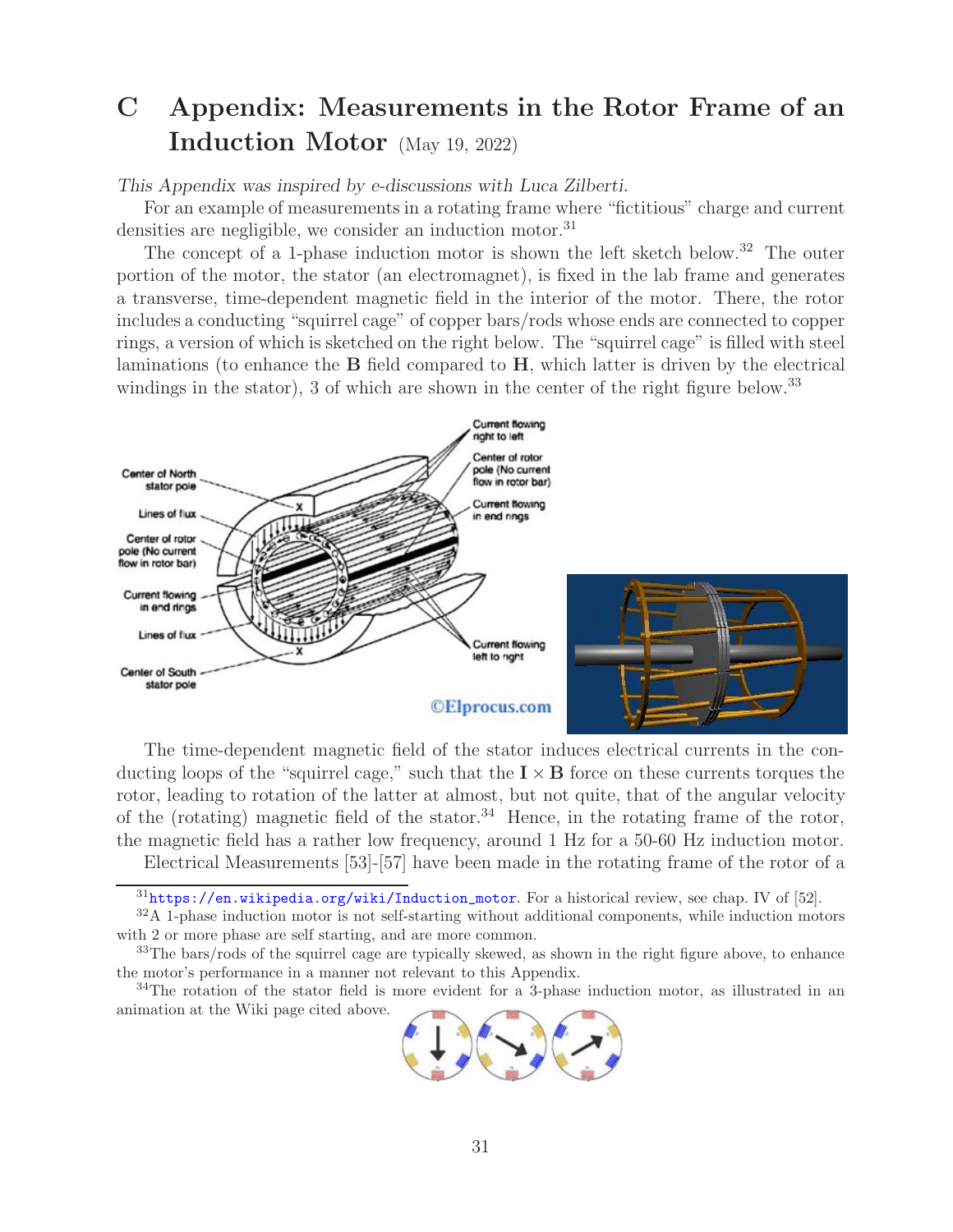3-phase induction motor,<sup>35</sup> with the goal of determining the (time-dependent) current in the copper "bars" (or rods) of the "squirrel cage" of the rotor. As shown in the photos below, the 24 copper bars of a special "squirrel cage" extended some distance beyond the laminations of the rotor, permitting "amp-clamp"-type sensors to be placed on 12 of the bars.



The sensors were ferrite cores with a toroidal winding, encased in an aluminum Faraday cage for electrical (but not magnetic) shielding, as shown in the photograph below. The sensors observe the azimuthal magnetic field around the axis of the ferrite cores, which is interpreted as a conduction current in the "squirrel-cage" bar that passes through the core. A sketch of the concept of an "amp-clamp" is shown on the right below, from [58].



The magnetic field lines in one quadrant of the induction motor are sketched below, at one time (and which lines rotate about the axis of the motor at 50-60 Hz in the lab frame). The 24 copper bars are in every second of the 48 slots in the rotor. The three phases of windings are in the 36 slots of the stator.



 $35$ https://en.wikipedia.org/wiki/Induction\_motor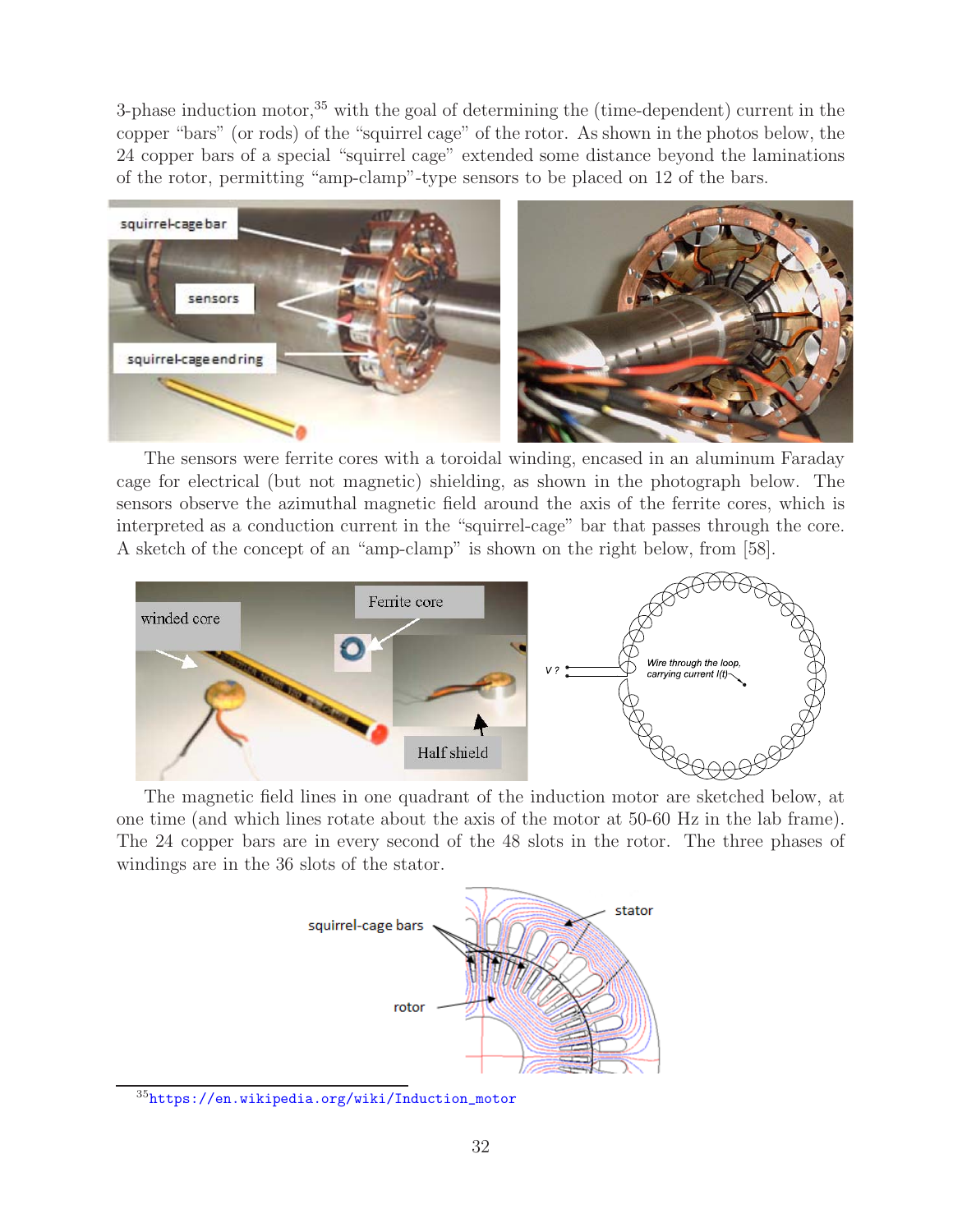As noted above, a sensor (which is at rest in the rotating frame of the rotor) measures the sum of the azimuthal magnetic flux in the turns of the coil of the sensor. The sensors are filled with a ferrite that we take to have unit relative dielectric constant,  $\epsilon = 1$ , and large, constant relative permeability,  $\mu \gg 1$ . Then, fields inside the sensor (in the rotating frame) obey  $\mathbf{D}' = \mathbf{E}'$  and  $\mathbf{B}' = \mu \mathbf{H}' + (\mu - 1)\mathbf{v}/c \times \mathbf{H}' \approx \mu \mathbf{H}'$ , according to eq. (61), where the approximation holds since  $v \ll c$  for points on the rotating rotor. The Maxwell equation for  $H'$  is, from eqs.  $(52)$  and  $(54)$ ,

$$
\nabla' \times \mathbf{H}' - \frac{\partial \mathbf{E}'}{\partial ct'} = \frac{4\pi}{c} \left( \mathbf{J}'_{\text{free}} + \rho'_{\text{free}} \mathbf{v} + \left( \frac{\mathbf{E}'}{4\pi} \cdot \nabla \right) \mathbf{v} - (\mathbf{v} \cdot \nabla) \frac{\mathbf{E}'}{4\pi} - \frac{\mathbf{v}}{4\pi c} \times \frac{\partial \mathbf{H}'}{\partial t'} \right), \quad (201)
$$

Since  $\rho'_{\text{free}} = \rho_{\text{free}} \approx 0$  in the ferrite core, we can neglect this term. The electric field **E**' in the rotor is induced via Faraday's law (in the rotating frame),

$$
\nabla' \times \mathbf{E}' = -\frac{1}{c} \frac{\partial \mathbf{B}'}{\partial t'} = -\frac{\mu}{c} \frac{\partial \mathbf{H}'}{\partial t'} \approx \omega' \frac{\mu}{c} \mathbf{H}' \approx \frac{1}{50} \frac{v}{r} \frac{\mu}{c} \mathbf{H}', \qquad \mathbf{E}' \approx \frac{\mu}{50} \frac{v}{c} \mathbf{H}', \tag{202}
$$

recalling that in the rotating frame the angular frequency  $\omega'$  of the magnetic field is about 1/50 of the angular frequency  $\omega = v/r$  of a point on the rotor in the lab frame. Hence, the third, fourth and fifth terms on the right side of eq. (201) all are of order  $v^2/c^2$  and can be neglected in the present example. Similarly, the term  $\frac{\partial \mathbf{E'}}{\partial ct'}$  is small (of order  $v/c^2$ ) and we neglect it as well. In this (good) approximation, the Maxwell equation for  $H'$  is,

$$
\nabla' \times \mathbf{H}' = \frac{4\pi}{c} \mathbf{J}'_{\text{free}} \left( = \nabla \times \mathbf{H} = \frac{4\pi}{c} \mathbf{J}_{\text{free}} \right), \tag{203}
$$

recalling eqs. (42)-(43) and (135). Hence, the measurement of the magnetic flux in the ferrite-core sensors in the rotating frame is well interpreted as a measurement of the (free) conduction current in the bars of the "squirrel cage" of the rotor, just as it is for measurements in the inertial lab frame [58].

That is, in the measurement of this example, effects of "fictitious" currents in the rotating frame are unimportant.<sup>36</sup>

## **Acknowledgment**

The author thanks J. Castro, V. Hnizdo and C. Ridgely for many e-discussions of this topic.

$$
\nabla' \cdot \mathbf{E}' = 4\pi (\rho'_{\text{free}} + \rho'_{\text{other}}) \approx 4\pi \rho'_{\text{other}}, \qquad \rho'_{\text{other}} = -\frac{\mathbf{v} \cdot \mathbf{J}'_{\text{free}}}{c^2} + \frac{\boldsymbol{\omega} \cdot \mathbf{H}'}{2\pi c} - \frac{\mathbf{v}}{4\pi c} \cdot \frac{\partial \mathbf{D}'}{\partial ct'} \approx -\frac{\mathbf{v} \cdot \mathbf{J}_{\text{free}}}{c^2}, \tag{204}
$$

where the approximation holds for the present example, where  $H'$  is largely perpendicular to the angular velocity  $\omega$ , and **v**/4πc ·  $\partial$ **D'**/ $\partial ct'$  is of order  $v^2/c^3$  recalling eq. (202). The term  $-\mathbf{v} \cdot \mathbf{J}_{\text{free}}/c^2$  is very small, of order  $v/c^2$ , and so is largely negligible. That is,  $\nabla' \cdot \mathbf{E}' \approx 0$  in this example.

<sup>&</sup>lt;sup>36</sup>If measurements had been made of the electric field  $\mathbf{E}' = \mathbf{D}'$  in the rotating frame, these would include the effect of the "fictitious" charge density  $\rho'_{\text{other}}$ , eq. (53),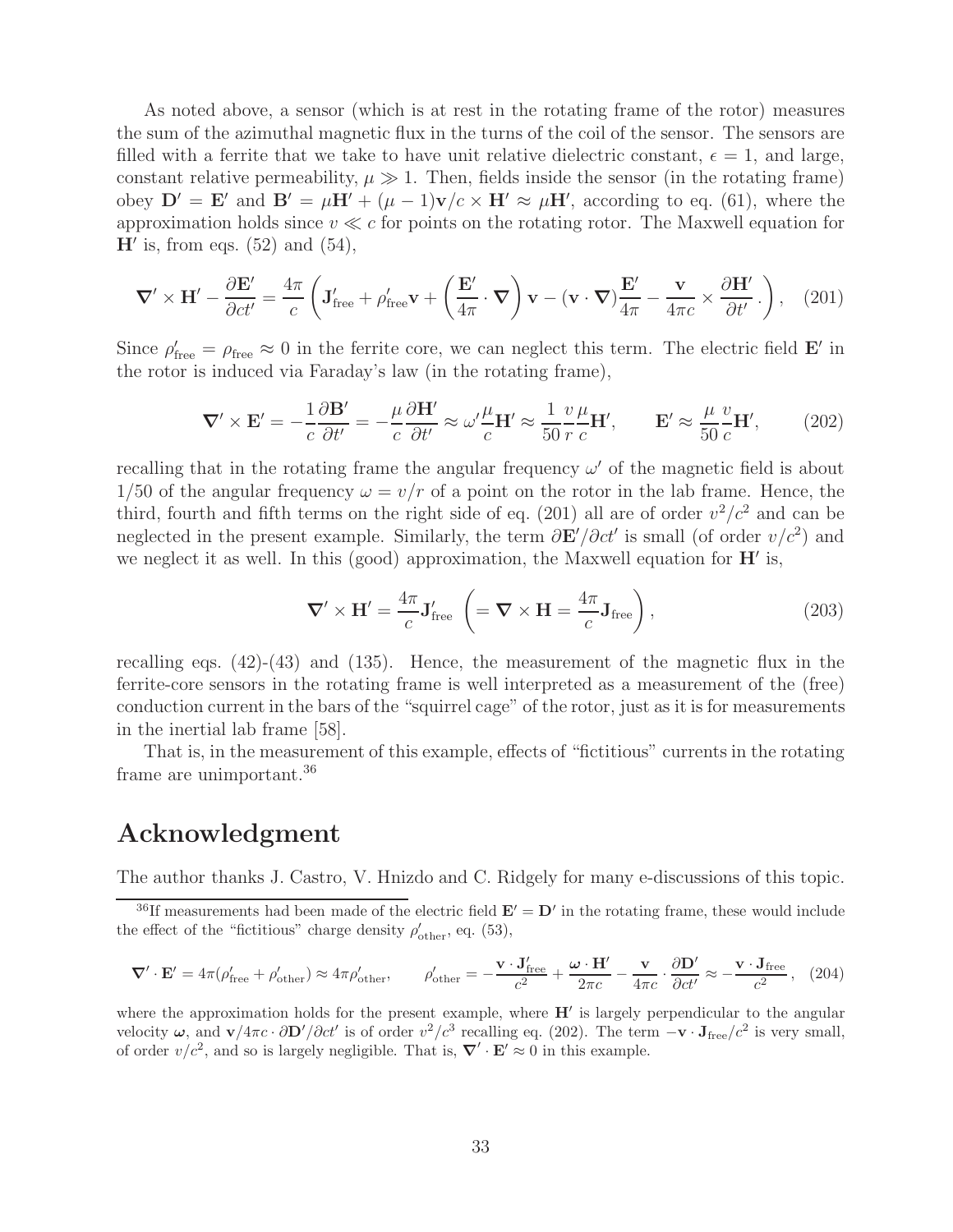# **References**

- [1] J. van Bladel, *Relativistic Theory of Rotating Disks*, Proc. IEEE **61**, 260 (1973), http://kirkmcd.princeton.edu/examples/EM/vanbladel\_pieee\_61\_260\_73.pdf
- [2] T. Shiozawa, *Phenomenological and Electron-Theoretical Study of the Electrodynamics of Rotating Systems*, Proc. IEEE **61**, 1694 (1973), http://kirkmcd.princeton.edu/examples/EM/shiozawa\_pieee\_61\_1694\_73.pdf
- [3] H. Minkowski, *Die Grundgleichen f¨ur die elektromagnetischen Vorlage in bewegten Körpern*, Göttinger Nachricthen, pp. 55-116 (1908), http://kirkmcd.princeton.edu/examples/EM/minkowski\_ngwg\_53\_08.pdf http://kirkmcd.princeton.edu/examples/EM/minkowski\_ngwg\_53\_08\_english.pdf
- [4] M. Wilson and H.A. Wilson, *On the Electric Effect of Rotating a Magnetic Insulator in a Magnetic Field*, Proc. Roy. Soc. London **A89**, 99 (1913), http://kirkmcd.princeton.edu/examples/EM/wilson\_prsla\_89\_99\_13.pdf
- [5] K.T. McDonald, *The Wilson-Wilson Experiment* (July 30, 2008), http://kirkmcd.princeton.edu/examples/wilson.pdf
- [6] L.I. Schiff, *A Question in General Relativity*, Proc. Nat. Acad. Sci. **25**, 391 (1939), http://kirkmcd.princeton.edu/examples/EM/schiff\_proc\_nat\_acad\_sci\_25\_391\_39.pdf
- [7] D. van Dantzig, *The fundamental equations of electromagnetism, independent of metrical geometry*, Proc. Camb. Phil. Sci. **30**, 421 (1934), http://kirkmcd.princeton.edu/ examples/EM/vandantzig\_pcps\_30\_421\_34.pdf
- [8] D. van Dantzig and R. Koninkl, *Electromagnetism Independent of Metrical Geometry*, Proc. König. Akad. Neth. **37**, 521, 526, 643, 825 (1934), http://kirkmcd.princeton.edu/examples/EM/vandantzing\_pknaw\_37\_521\_34.pdf
- [9] M.G. Trocheris, *Electrodynamics in a Rotating Frame of Reference*, Phil. Mag. **40**, 1143 (1949), http://kirkmcd.princeton.edu/examples/EM/trocheris\_pm\_40\_1143\_49.pdf
- [10] J. Ise and J.L. Uretsky, *Vacuum Electrodynamics on a Merry-Go-Round*, Am. J. Phys. **26**, 431 (1958), http://kirkmcd.princeton.edu/examples/EM/ise\_ajp\_26\_431\_58.pdf
- [11] J. Plebanski, *Electromagnetic Waves in Gravitational Fields*, Phys. Rev. **118**, 1396 (1960), http://kirkmcd.princeton.edu/examples/GR/plebanski\_pr\_118\_1396\_60.pdf
- [12] R.P. Feynman, R.B. Leighton and M. Sands, *The Feynman Lectures on Physics*, Vol. II (Addison-Wesley, 1963), sec. 14-4, http://www.feynmanlectures.caltech.edu/II\_14.html
- [13] D.L. Webster, *Relativity of Moving Circuits and Magnets*, Am. J. Phys. **29**, 262 (1961), http://kirkmcd.princeton.edu/examples/EM/webster\_ajp\_29\_262\_61.pdf
- [14] D.L. Webster, *Schiff's Charges and Currents in Rotating Matter*, Am. J. Phys. **31**, 590 (1963), http://kirkmcd.princeton.edu/examples/EM/webster\_ajp\_31\_590\_63.pdf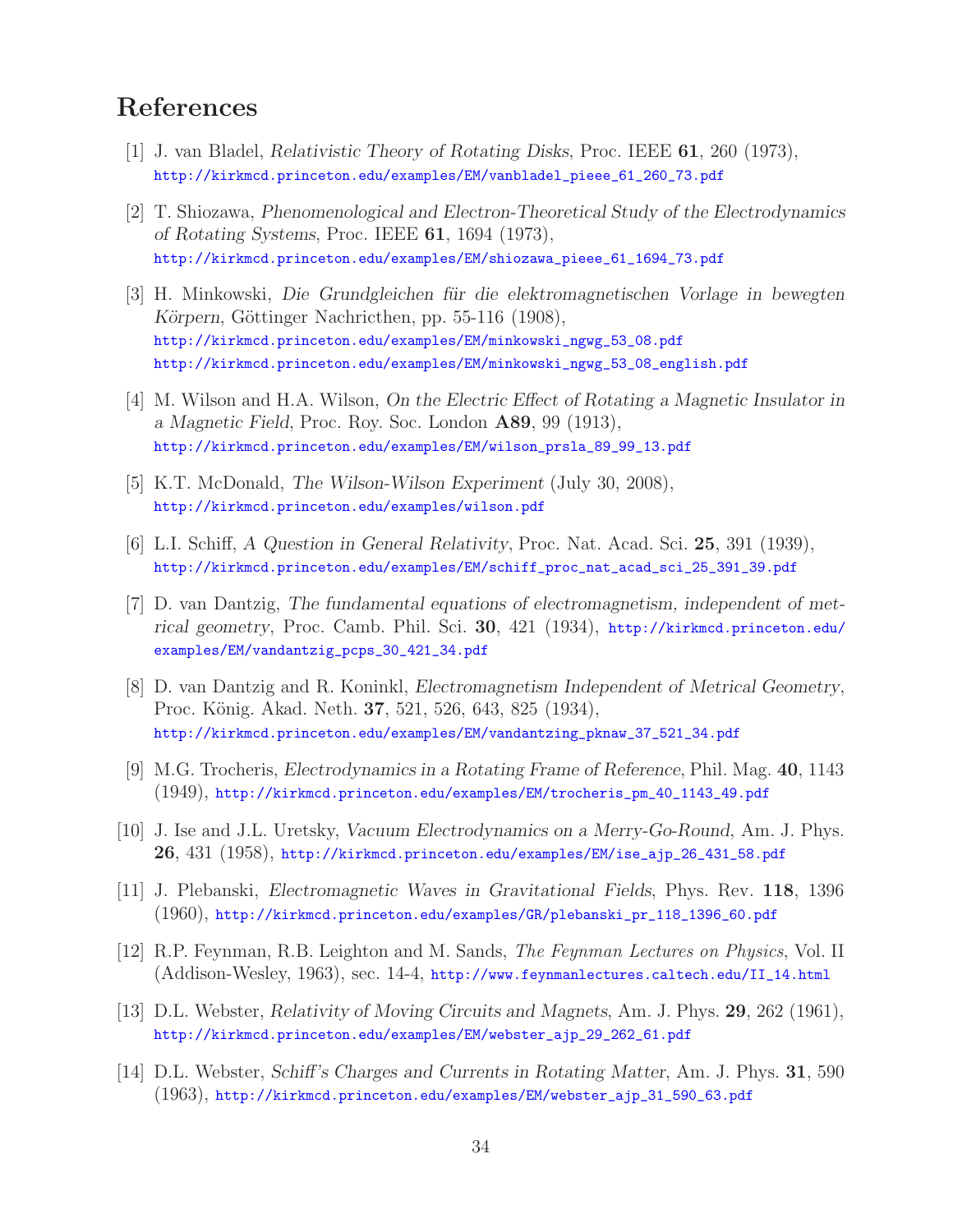- [15] W.H. Irvine, *Electrodynamics in a Rotating Frame of Reference*, Physica **30**, 1160 (1964), http://kirkmcd.princeton.edu/examples/EM/irvine\_physica\_30\_1160\_64.pdf
- [16] C.V. Heer, *Resonant Frequencies of an Electromagnetic Cavity in an Accelerated System of Reference*, Phys. Rev. **134**, A799 (1964), http://kirkmcd.princeton.edu/examples/EM/heer\_pr\_134\_A799\_64.pdf
- [17] E.J. Post, *Sagnac Effect*, Rev. Mod. Phys. **39**, 475 (1967), http://kirkmcd.princeton.edu/examples/GR/post\_rmp\_39\_475\_67.pdf
- [18] J.L. Anderson and J.W. Ryon, *Electromagnetic Radiation in Accelerated Systems*, Phys. Rev. **181**, 1765 (1969), http://kirkmcd.princeton.edu/examples/GR/anderson\_pr\_181\_1765\_69.pdf
- [19] T.C. Mo, *Theory of Electrodynamics in Media in Noninertial Frames and Applications*, J. Math. Phys. **11**, 2589 (1970), http://kirkmcd.princeton.edu/examples/EM/mo\_jmp\_11\_2589\_70.pdf
- [20] G.E. Modesitt, *Maxwell's Equations in a Rotating Frame*, Am. J. Phys. **38**, 1487 (1970), http://kirkmcd.princeton.edu/examples/EM/modesitt\_ajp\_38\_1487\_70.pdf
- [21] L.N. Menegozzi and W.E. Lamb, Jr, *Theory of a Ring Laser*, Phys. Rev. A **8**, 2103 (1973), http://kirkmcd.princeton.edu/examples/EM/menegozzi\_pra\_8\_2103\_73.pdf
- [22] B. Celikkol, *Electromagnetic Cavity Resonances in Rotating Ssystems*, PhD Thesis, (U. New Hampshire, 1972), http://kirkmcd.princeton.edu/examples/EM/celikkol\_thesis\_72.pdf
- [23] D.L. Webster and R.C. Whitten, *Which Electromagnetic Equations Apply in Rotating Coordinates?* Astro. Space Sci. **24**, 323 (1973), http://kirkmcd.princeton.edu/examples/EM/webster\_ass\_24\_323\_73.pdf
- [24] G. Lianis and D. Whicker, *Electromagnetic Phenomena in Rotating Media*, Arch. Rational Mech. Anal. **57**, 325 (1975), http://kirkmcd.princeton.edu/examples/EM/lianis\_arma\_57\_325\_75.pdf
- [25] H.A. Atwater, *The Electromagnetic Field in Rotating Coordinate Frames*, Proc. IEEE **63**, 316 (1975), http://kirkmcd.princeton.edu/examples/EM/atwater\_pieee\_63\_316\_75.pdf
- [26] J.F. Corum, *Relativistic covariance and rotational electrodynamics*, J. Math. Phys. **21**,  $2360\ (1980)$ , http://kirkmcd.princeton.edu/examples/EM/corum\_jmp\_21\_2360\_80.pdf
- [27] Ø. Grøn, *Application of Schiff's Rotating Frame Electrodynamics*, Int. J. Theor. Phys. **23**, 441 (1984), http://kirkmcd.princeton.edu/examples/EM/gron\_ijtp\_23\_441\_84.pdf
- [28] A. Georgiou, *The Electromagnetic Field in Rotating Coordinates*, Proc. IEEE **76**, 1051 (1988), http://kirkmcd.princeton.edu/examples/EM/georgiou\_pieee\_76\_1051\_88.pdf
- [29] G.C. Scorgie, *Electromagnetism in non-inertial coordinates*, J. Phys. A **23**, 5169 (1990), http://kirkmcd.princeton.edu/examples/EM/scorgie\_jpa\_23\_5169\_90.pdf
- [30] H.W. Crater, *General covariance, Lorentz covariance, the Lorentz force, and the Maxwell equations*, Am. J. Phys. **62**, 923 (1994), http://kirkmcd.princeton.edu/examples/EM/crater\_ajp\_62\_923\_94.pdf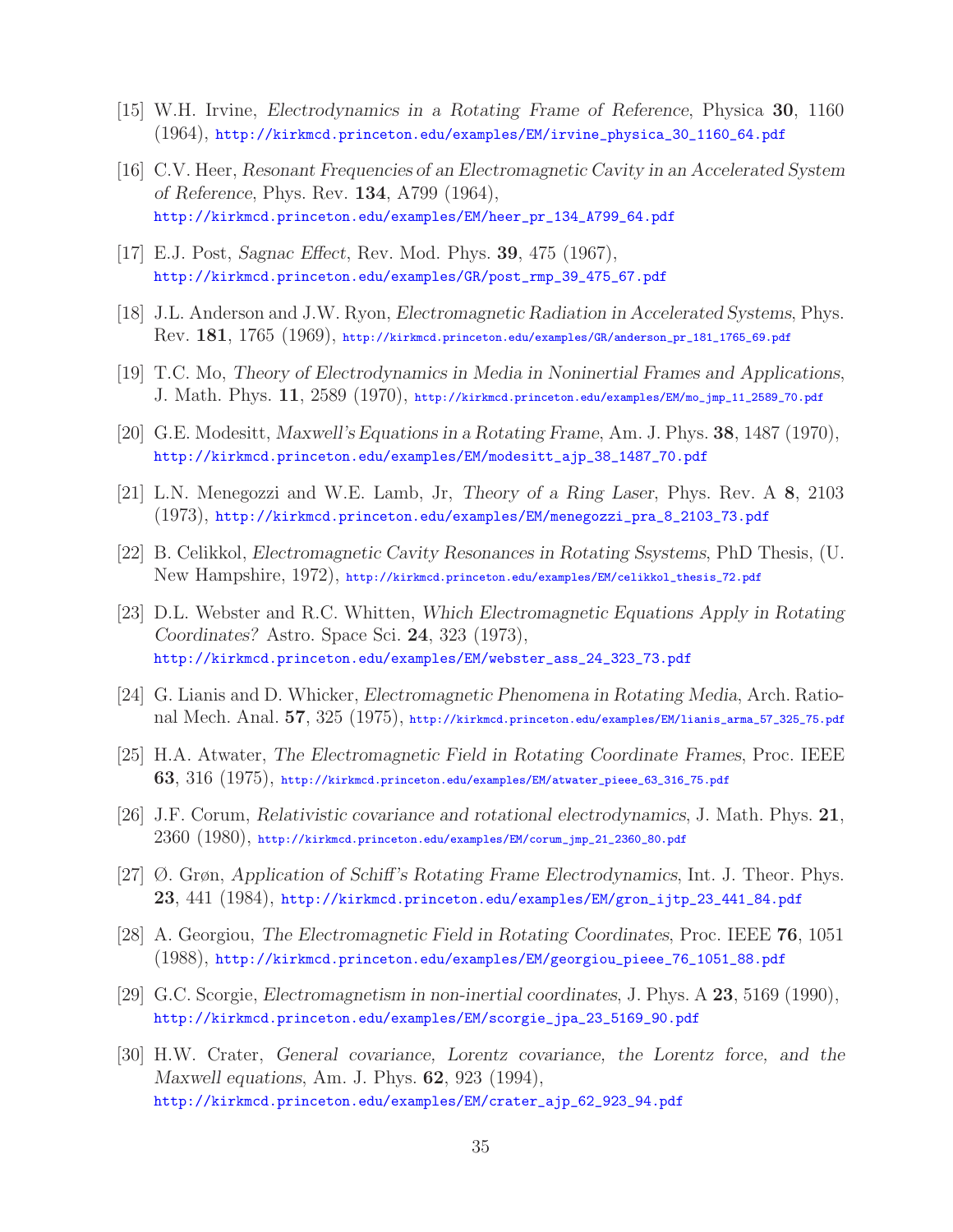- [31] G.N. Pellegrini and A.R. Swift, *Maxwell's equations in a rotating medium: Is there a problem?*, Am. J. Phys. **63**, 694 (1995), http://kirkmcd.princeton.edu/examples/EM/pellegrini\_ajp\_63\_694\_95.pdf
- [32] M.L. Burrows, *Comment on"Maxwell's equations in a rotating medium: Is there a problem?"*, Am. J. Phys. **65**, 929 (1997), http://kirkmcd.princeton.edu/examples/EM/burrows\_ajp\_65\_929\_97.pdf
- [33] C.T. Ridgely, *Applying relativistic electrodynamics to a rotating material medium*, Am. J. Phys. **66**, 114 (1998), http://kirkmcd.princeton.edu/examples/EM/ridgely\_ajp\_66\_114\_98.pdf
- [34] T.A. Weber, *Measurements on a rotating frame in relativity, and the Wilson and Wilson experiment*, Am. J. Phys. **65**, 946 (1997), http://kirkmcd.princeton.edu/examples/EM/weber\_ajp\_65\_946\_97.pdf
- [35] C.T. Ridgely, *Applying covariant versus contravariant electromagnetic tensors to rotating media*, Am. J. Phys. **67**, 414 (1999), http://kirkmcd.princeton.edu/examples/EM/ridgely\_ajp\_67\_414\_99.pdf
- [36] D.V. Redžić, *Electromagnetism of rotating conductors revisited*, Eur. J. Phys. 23, 127 (2002), http://kirkmcd.princeton.edu/examples/EM/redzic\_ejp\_23\_127\_02.pdf
- [37] Z.N. Osmanov, G.Z. Machabeli and A.D. Rogava, *Electromagnetic waves in a rigidly rotating frame*, Phys. Rev. A **66**, 042103 (2002), http://kirkmcd.princeton.edu/examples/EM/osmanov\_pra\_66\_042103\_02.pdf
- [38] J.C. Hauck and B. Mashhoon, *Electromagnetic waves in a rotating frame of reference*, Ann. Phys. **12**, 275 (2003), http://kirkmcd.princeton.edu/examples/EM/hauck\_ap\_12\_275\_03.pdf
- [39] N.D. Milovskii, *Equations of Electrodynamics in a Rotating Solid Dielectric*, Opt. Spectr. **123**, 642 (2017), http://kirkmcd.princeton.edu/examples/EM/milovskii\_os\_123\_642\_17.pdf
- [40] E.A. Bondarenko, *Two Basic Systems of Maxwell's Equations in a Rotating Framme: Applicaiton in Theory of Ring Laser Gyro*, Mech. Gyro. Sys. **40**, 64 (2020), http://kirkmcd.princeton.edu/examples/EM/bondarenko\_mgs\_40\_64\_20.pdf
- [41] Ø. Grøn, *Relativistic description of a rotating disk*, Am. J. Phys. **43**, 869 (1973), http://kirkmcd.princeton.edu/examples/mechanics/gron\_ajp\_43\_869\_75.pdf
- [42] M. Le Bellac and J.-M. L´evy-Leblond, *Galilean Electrodynamics*, Nuovo Cim. **14B**, 217 (1973), http://kirkmcd.princeton.edu/examples/EM/lebellac\_nc\_14b\_217\_73.pdf
- [43] V. Hnizdo, K.T. McDonald and C.T. Ridgely, *Charged, Counter-Rotating Disks on a Rotating Platform* (Sep. 11, 2008), http://kirkmcd.princeton.edu/examples/counterrotation.pdf
- [44] A. Einstein, *Autobiographical Notes*, p. 69 of P.A. Schilpp (ed.), *Albert Einstein Philosopher-Scientist* (Open Court, 1949), http://kirkmcd.princeton.edu/examples/GR/schilpp\_49.pdf